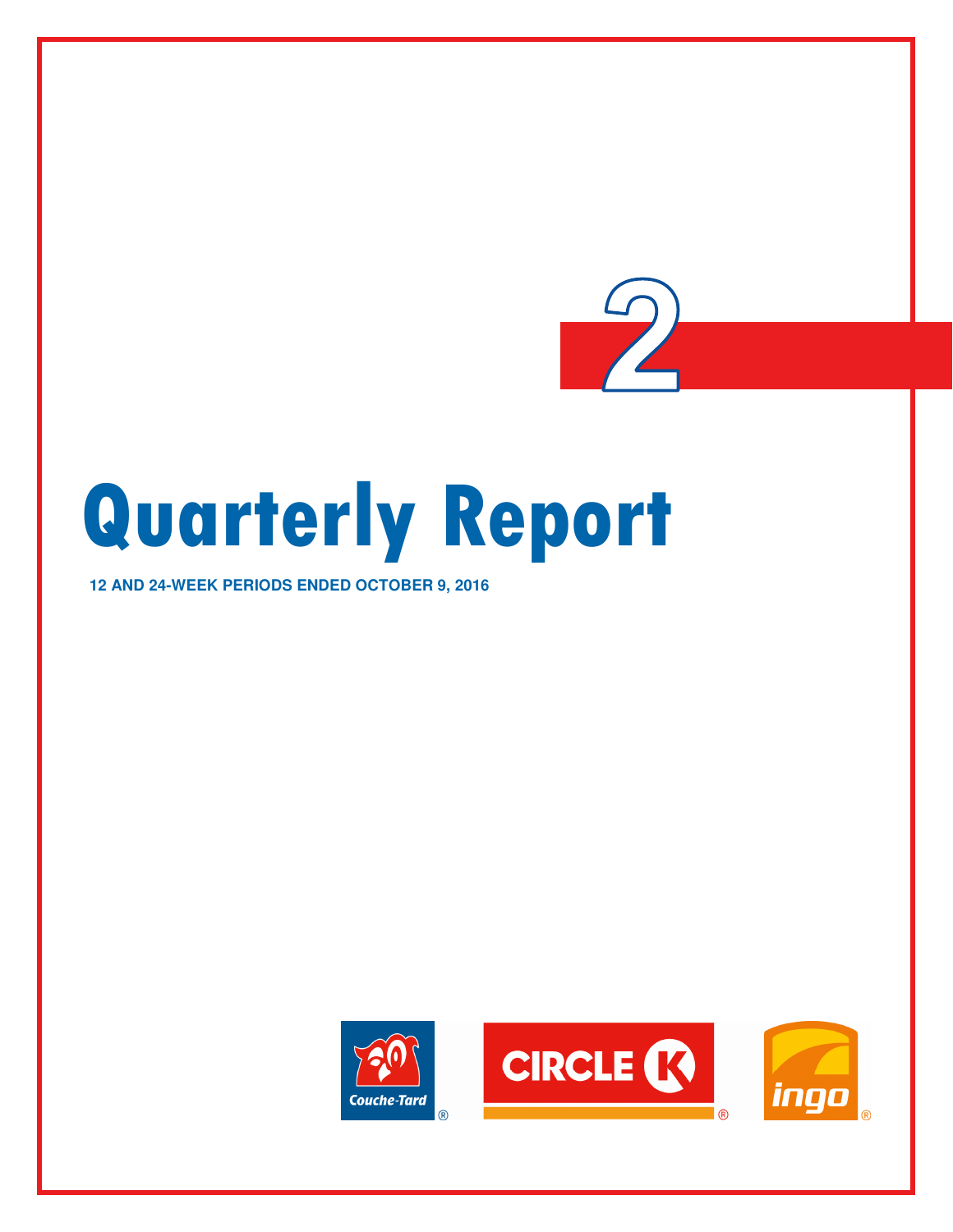# **Management Discussion and Analysis**

The purpose of this Management Discussion and Analysis ("MD&A") is, as required by regulators, to explain management's point of view on the financial condition and results of the operations of Alimentation Couche-Tard Inc. ("Couche-Tard") as well as its performance during the second quarter of the fiscal year ending April 30, 2017. More specifically, it aims to let the reader better understand our development strategy, performance in relation to objectives, future expectations, and how we address risk and manage our financial resources. This MD&A also provides information to improve the reader's understanding of Couche-Tard's consolidated financial statements and related notes. It should therefore be read in conjunction with those documents. By "we", "our", "us" and "the Corporation", we refer collectively to Couche-Tard and its subsidiaries.

Except where otherwise indicated, all financial information reflected herein is expressed in United States dollars ("US dollars") and determined on the basis of International Financial Reporting Standards ("IFRS") as issued by the International Accounting Standards Board ("IASB"). We also use measures in this MD&A that do not comply with IFRS. Where such measures are presented, they are defined and the reader is informed. This MD&A should be read in conjunction with the annual consolidated financial statements and related notes included in our 2016 Annual Report, which, along with additional information relating to Couche-Tard, including the most recent Annual Information Form, is available on SEDAR at http://www.sedar.com/ and on our website at http://corpo.couche-tard.com/.

# **Forward-Looking Statements**

This MD&A includes certain statements that are "forward-looking statements" within the meaning of the securities laws of Canada. Any statement in this MD&A that is not a statement of historical fact may be deemed to be a forward-looking statement. When used in this MD&A, the words "believe", "could", "should", "intend", "expect", "estimate", "assume" and other similar expressions are generally intended to identify forward-looking statements. It is important to know that the forward-looking statements in this MD&A describe our expectations as at November 22, 2016, which are not guarantees of the future performance of Couche-Tard or its industry, and involve known and unknown risks and uncertainties that may cause Couche-Tard's or the industry's outlook, actual results or performance to be materially different from any future results or performance expressed or implied by such statements. Our actual results could be materially different from our expectations if known or unknown risks affect our business, or if our estimates or assumptions turn out to be inaccurate. A change affecting an assumption can also have an impact on other interrelated assumptions, which could increase or diminish the effect of the change. As a result, we cannot guarantee that any forward-looking statement will materialize and, accordingly, the reader is cautioned not to place undue reliance on these forward-looking statements. Forward-looking statements do not take into account the effect that transactions or special items announced or occurring after the statements are made may have on our business. For example, they do not include the effect of sales of assets, monetization, mergers, acquisitions, other business combinations or transactions, asset write-downs or other charges announced or occurring after forward-looking statements are made.

Unless otherwise required by applicable securities laws, we disclaim any intention or obligation to update or revise the forward-looking statements, whether as a result of new information, future events or otherwise.

The foregoing risks and uncertainties include the risks set forth under "Business Risks" in our 2016 Annual Report as well as other risks detailed from time to time in reports filed by Couche-Tard with securities regulators in Canada.

# **Our Business**

We are the leader in the Canadian convenience store industry. In the United States, we are the largest independent convenience store operator in terms of number of company-operated stores. In Europe, we are a leader in convenience store and road transportation fuel retail in the Scandinavian countries (Norway, Sweden and Denmark), in the Baltic States (Estonia, Latvia and Lithuania) and in Ireland with an important presence in Poland.

As of October 9, 2016, our network comprised 8,001 convenience stores throughout North America, including 6,616 stores with road transportation fuel dispensing. Our North American network consists of 15 business units, including 11 in the United States covering 41 states and four in Canada covering all ten provinces. Approximately 80,000 people are employed throughout our network and at our service offices in North America.

In Europe, we operate a broad retail network across Scandinavia, Ireland, Poland, the Baltics and Russia through ten business units. As of October 9, 2016, our network comprised 2,759 service stations, the majority of which offer road transportation fuel and convenience products while the others are unmanned automated fuel stations which only offer road transportation fuel. We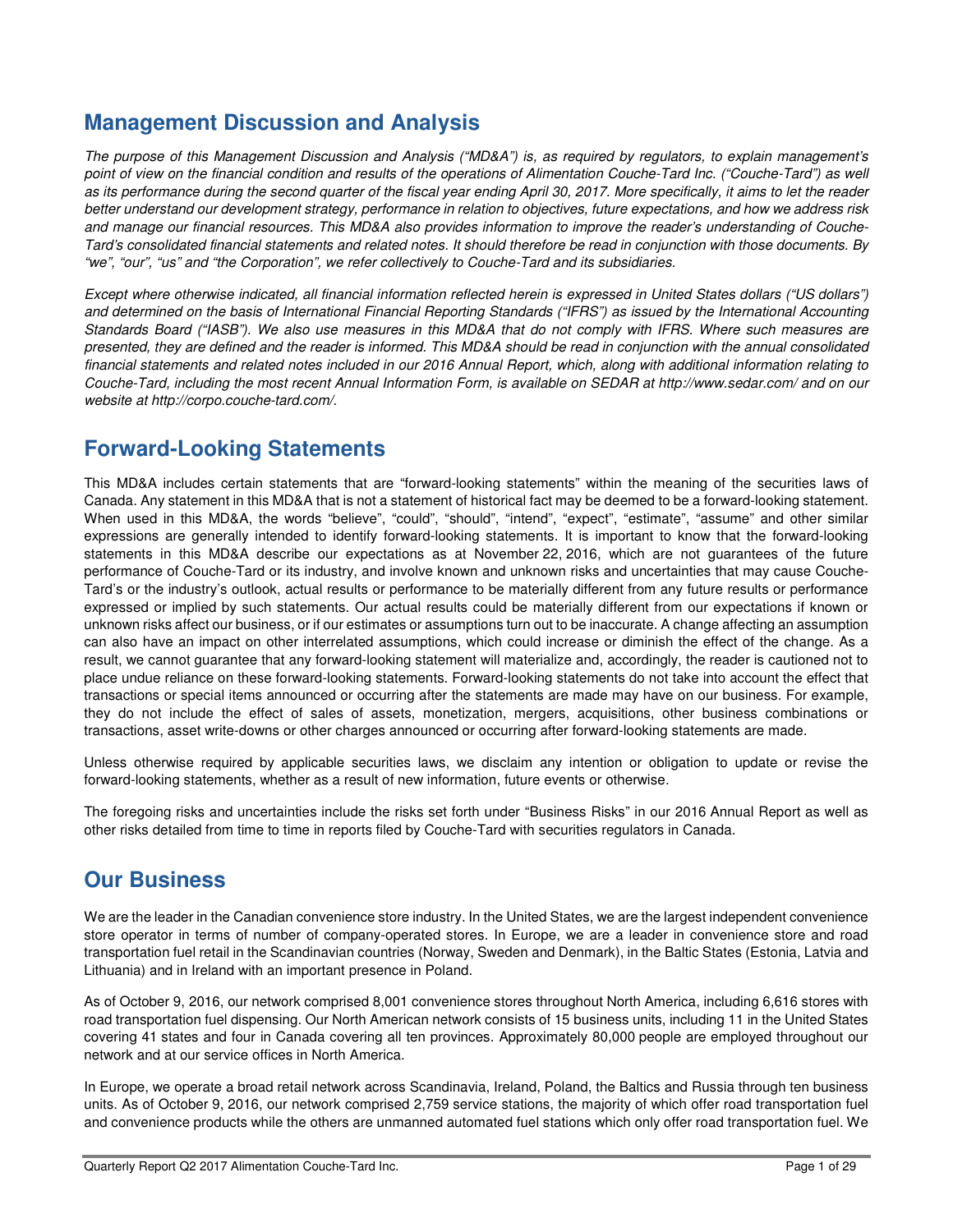also offer other products including stationary energy, marine fuel, aviation fuel, lubricants and chemicals. Including employees at branded franchise stores, approximately 25,000 people work in our retail network, terminals and service offices across Europe.

In addition, under licensing agreements, more than 1,500 stores are operated under the Circle K banner in 13 other countries and territories worldwide (China, Costa Rica, Egypt, Guam, Honduras, Hong Kong, Indonesia, Macau, Malaysia, Mexico, the Philippines, the United Arab Emirates and Vietnam), which brings our total network to close to 12,300 stores.

Our mission is to offer our customers fast and friendly service by developing a warm and customized relationship with them, while finding ways to pleasantly surprise them on a daily basis. To this end, we strive to meet the demands and needs of people on the go. We offer food, hot and cold beverages, car wash services, road transportation fuel and other high quality products and services designed to meet or exceed customers' demands in a clean, welcoming and efficient environment. Our positioning in the industry stems primarily from the success of our business model, which is based on a decentralized management structure, an ongoing comparison of best practices and operational expertise enhanced by our experience in the various regions of our network. Our positioning is also a result of our focus on in-store merchandise and on our continued investment in our people and our stores.

## **Value creation**

In the United States, the convenience store sector is fragmented and in a consolidation phase. We are participating in this process through our acquisitions, the market shares we gain when competitors close sites, and by improving our offering. In Europe and Canada, the convenience store sector is often dominated by a few major players, including integrated oil companies. Some of these integrated oil companies are in the process of selling, or are expected to sell, their retail assets. We intend to study investment opportunities that might come to us through this process.

No matter the context, to create value for our Corporation and its shareholders, acquisitions have to be concluded at reasonable conditions. Therefore, we do not necessarily favor store count growth to the detriment of profitability. In addition to acquisitions, the contribution from organic growth has played an important role in the recent growth of our net earnings. Highlights have included the on-going improvements we have made to our offer, including fresh products, to our supply terms and to our efficiency. All these elements, in addition to our strong balance sheet, have contributed to the growth in our net earnings and to value creation for our shareholders and other stakeholders. We intend to continue in this direction.

# **Exchange Rate Data**

We use the US dollar as our reporting currency which provides more relevant information given the predominance of our operations in the United States.

The following table sets forth information about exchange rates based upon closing rates expressed as US dollars per comparative currency unit:

|                                   |                 | 12-week periods ended |                 | 24-week periods ended |
|-----------------------------------|-----------------|-----------------------|-----------------|-----------------------|
|                                   | October 9, 2016 | October 11, 2015      | October 9, 2016 | October 11, 2015      |
| Average for period <sup>(1)</sup> |                 |                       |                 |                       |
| Canadian Dollar                   | 0.7656          | 0.7601                | 0.7705          | 0.7839                |
| Norwegian Krone                   | 0.1208          | 0.1212                | 0.1207          | 0.1245                |
| Swedish Krone                     | 0.1173          | 0.1182                | 0.1187          | 0.1190                |
| Danish Krone                      | 0.1502          | 0.1495                | 0.1506          | 0.1495                |
| Zloty                             | 0.2589          | 0.2657                | 0.2570          | 0.2676                |
| Euro                              | 1.1179          | 1.1159                | 1.1206          | 1.1155                |
| Ruble                             | 0.0155          | 0.0155                | 0.0154          | 0.0169                |
|                                   |                 |                       |                 |                       |

|                 | As at October 9, 2016 As at April 24, 2016 |        |
|-----------------|--------------------------------------------|--------|
| Period end      |                                            |        |
| Canadian Dollar | 0.7535                                     | 0.7892 |
| Norwegian krone | 0.1238                                     | 0.1217 |
| Swedish krone   | 0.1156                                     | 0.1231 |
| Danish krone    | 0.1497                                     | 0.1510 |
| Zloty           | 0.2602                                     | 0.2572 |
| Euro            | 1.1140                                     | 1.1239 |
| Ruble           | 0.0160                                     | 0.0150 |

(1) Calculated by taking the average of the exchange rates of each day in the applicable period.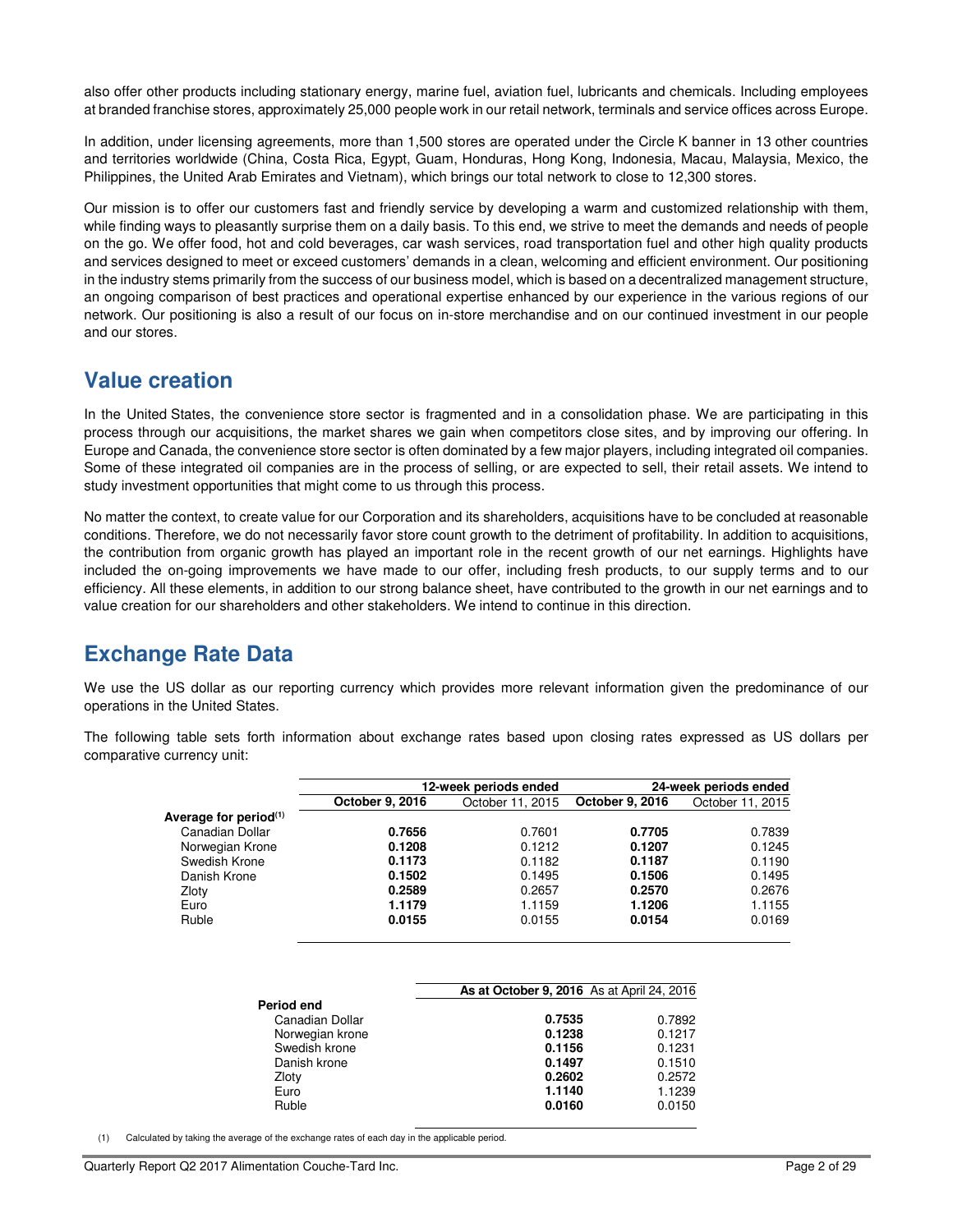As we use the US dollar as our reporting currency, in our consolidated financial statements and in this document, unless indicated otherwise, results from our Canadian, European and corporate operations are translated into US dollars using the average rate for the period. Unless otherwise indicated, variances and explanations regarding changes in the foreign exchange rate and the volatility of the Canadian dollar and European currencies which we discuss in the present document are therefore related to the translation into US dollars of our Canadian, European and corporate operations' results.

# **Overview of the second quarter of Fiscal 2017**

We closed the second quarter of fiscal 2017 with net earnings of \$324.0 million, compared with \$415.7 million for the second quarter of the previous fiscal year. Diluted net earnings per share stood at \$0.57, compared with \$0.73 for the previous year.

Results for the second quarter of fiscal 2017 were affected by pre-tax acquisition costs of \$7.6 million, by a \$6.5 million pre-tax accelerated depreciation and amortization expense in connection with the Corporation's global brand initiative, as well as by a pre-tax net foreign exchange gain of \$5.3 million. Results for the second quarter of fiscal 2016 included a pre-tax net gain of \$47.4 million from the disposal of the lubricants business, \$8.6 million in pre-tax integration costs and expenses in connection with the Corporation's global brand initiative, a pre-tax net foreign exchange loss of \$1.9 million, as well as acquisition costs of \$0.8 million before taxes.

Excluding these items from both comparable periods, net earnings for the second quarter of fiscal 2017 would have been approximately \$331.0 million (\$0.58 per share on a diluted basis), compared with \$375.0 million (\$0.66 per share on a diluted basis) for the second quarter of fiscal 2016 - a decrease of \$44.0 million or 11.7%. This decrease is attributable to lower fuel margins in the U.S, compared with unusually high fuel margins in the corresponding period of the previous fiscal year and to the impact of a higher consolidated income tax rate. These items, which contributed to the decrease in net earnings, were partially offset by the impact of our solid continued organic growth and by the contribution from acquisitions.

## **The Pantry Inc. – Synergies and cost reductions initiatives**

We expect to achieve a minimum of \$85.0 million<sup>1</sup> in cost reductions before income taxes over the 24-month period following the acquisition. Since the acquisition, our current cost reduction run rate reached \$78.0 million<sup>1</sup> before income taxes. These cost reductions mainly reduced operating, selling, administrative and general expenses and, to a lesser extent, the cost of sales.

For merchandises and services supply cost reductions, we have quickly reached our projected run rate of approximately \$27.0 million. As for fuel synergies associated with the fuel rebranding of approximately 1,000 stores in the U.S. southeast, we have also reached our target.

## **Topaz**

 $\overline{a}$ 

During the second quarter of fiscal 2017, we adjusted the purchase price allocation of Topaz to reflect our fair value assessment of some of the assets acquired and the goodwill for the transaction. The adjustments we made to the preliminary purchase price allocation did not have a significant impact on our previously reported net earnings. Because the acquisition closed shortly before the end of fiscal 2016 and given the size of the transaction, we have not yet finalized our fair value assessment of the assets acquired, the liabilities assumed and the goodwill for the transaction. Consequently, the purchase price allocation is preliminary and may be adjusted. These potential future adjustments to the purchase price allocation may result in significant adjustments to certain line items of our consolidated statements of earnings, including but not limited to: operating, selling, administrative and general expenses, depreciation, amortization and impairment of property and equipment, intangibles assets and other assets, net financial expenses and income taxes.

Our consolidated balance sheet as of April 24, 2016 has been adjusted assuming that the adjustments to the preliminary purchase price allocation of Topaz recorded during the second quarter of fiscal 2017 had been completed at the acquisition date. Following these adjustments, as of April 24, 2016, the property and equipment and current liabilities previously reported

<sup>&</sup>lt;sup>1</sup> As our synergies and cost reductions objective is considered a forward-looking statement, we are required, pursuant to securities laws, to clarify that our synergies and cost reductions estimate is based on a number of important factors and assumptions. Among other things, our synergies and cost reductions objective is based on our comparative analysis of organizational structures and current levels of spending across our network as well as on our ability to bridge the gap, where relevant. Our synergies and cost reductions objective is also based on our assessment of current contracts in North America and how we expect to be able to renegotiate these contracts to take advantage of our increased purchasing power. In addition, our synergies and cost reductions objective assumes that we will be able to establish and maintain an effective process for sharing best practices across our network. Finally, our objective is also based on our ability to integrate The Pantry's systems with ours. An important change in these facts and assumptions could significantly impact our synergies and cost reduction estimate as well as the timing of the implementation of our different initiatives.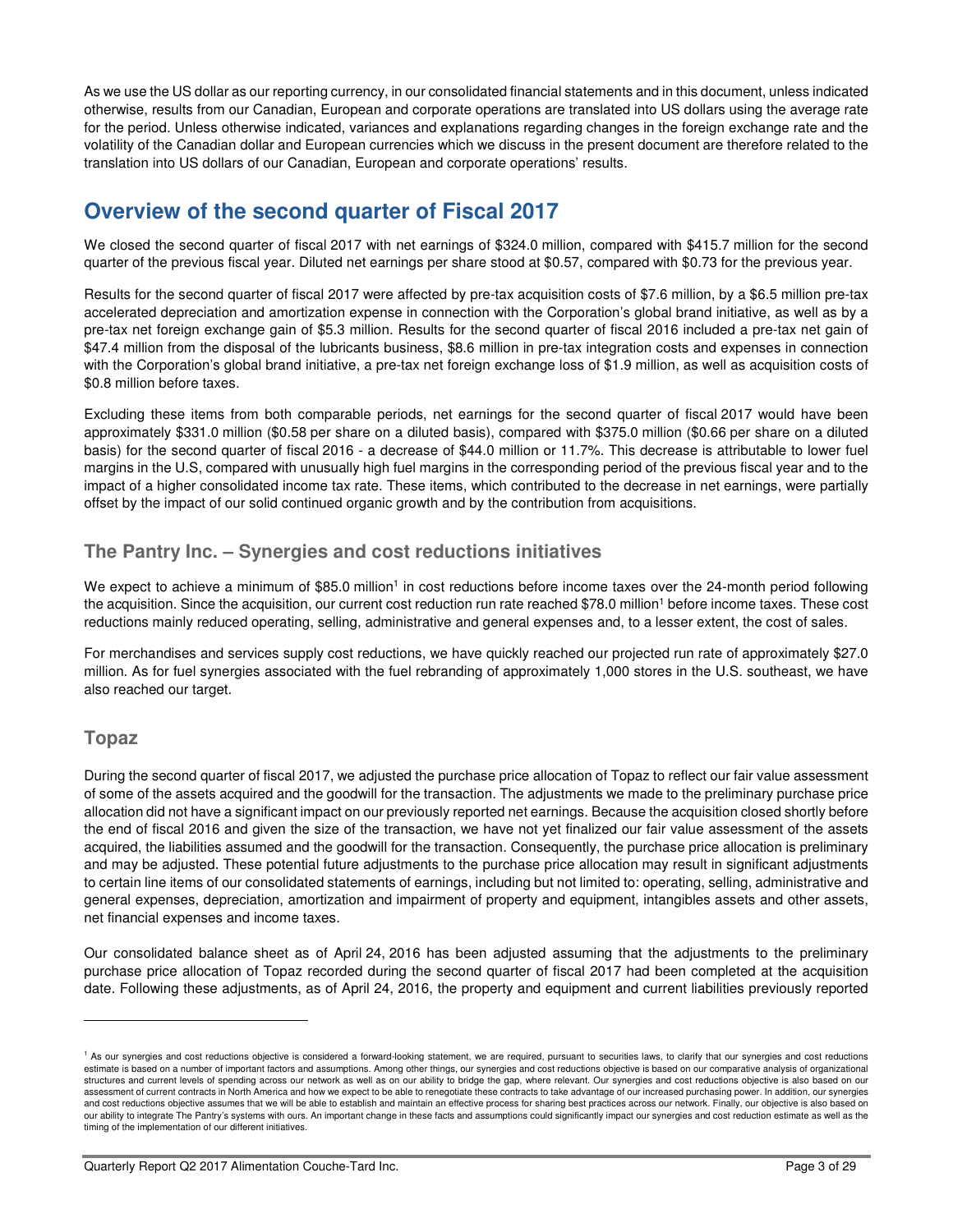increased by \$1.8 million and by \$1.6 million, respectively, while the goodwill decreased by \$0.7 million. In addition, the consideration for Topaz decreased by \$0.5 million following the finalization of the closing adjustments process.

## **Network growth**

## Multi-sites acquisitions

On September 7, 2016, we received the approval from the Canadian Competition Bureau to acquire 278 sites from Imperial Oil ("IOL"), of which 228 are located in Ontario, mostly in the Greater Toronto Area and 50 are located in the Greater Montreal area. The integration of the sites began on September 12, 2016 and was completed on October 27, 2016. As of October 9, 2016, 173 sites had been integrated to our network. The agreement also includes 13 land banks and one dealer site as well as a long-term supply contract for Esso-branded fuel. Of the 278 sites, we lease the land and building for one site, we lease the land and own the building for 38 sites and we own both these assets for the remaining 239 sites. At closing, all sites were operating under a commission agency model under which a third party (the "agent") operates the site. Under the commission agency model:

- The agent owns all merchandise inventory, retains associated sales and gross profits and pays a commission to Couche-Tard;
- Couche-Tard owns all road transportation fuel inventory, retains associated sales and gross profits and pays a commission to the agent;
- The agent operates the car washes, retains associated sales and gross profits and pays a commission to Couche-Tard;
- Couche-Tard receives rent and other fee income from third parties operating on the property (including quick-service restaurants, ATMs, etc.);
- Couche-Tard is responsible for property taxes, utilities, fuel maintenance, land lease expenses, credit card fees and loyalty programs costs associated with road transportation fuel sales;
- The agent is responsible for all other expenses, including store labour.

During the second quarter of fiscal year 2017, in relation with the acquisition on May 1, 2016, of all the shares of Dansk Fuel A/S ("Dansk Fuel") from A/S Dansk Shell, we transferred 77 sites from Dansk Fuel to our Danish subsidiary and converted those 77 sites to the company-operated model. As of October 9, 2016, we had completed the transfer and conversion of all 127 sites. We own the land and buildings for 82 sites and lease those assets for the remaining 45 sites. Of the 127 sites, 72 are full-service stations, 49 are unmanned automated fuel stations and six are truck stops, all of which were originally dealer-operated.

During the same period, to comply with requirements of the European commission, we also divested 24 of our legacy sites to Dansk Fuel.

Subsequent to the end of the quarter, on October 31, 2016, we sold all of our shares in Dansk Fuel to DCC Holding A/S, a subsidiary of DCC plc. Until the sale transaction, Couche-Tard and Dansk Fuel continued to operate separately. A trustee was appointed to manage and operate Dansk Fuel during this interim period and as we did not have control over Dansk Fuel's operation, its shares were accounted for as an investment in an associated company using the equity method.

### Single-site acquisitions

During the second quarter of fiscal 2017, we acquired one company-operated store.

Since the beginning of fiscal 2017, we have acquired two company-operated store through distinct transactions.

Available cash was used for these transactions.

### Store construction

We completed the construction, relocation or reconstruction of 11 stores during the second quarter of fiscal 2017 which brings the total to 25 stores since the beginning of fiscal 2017.

As of October 9, 2016, 51 stores were under construction and should open in the upcoming quarters.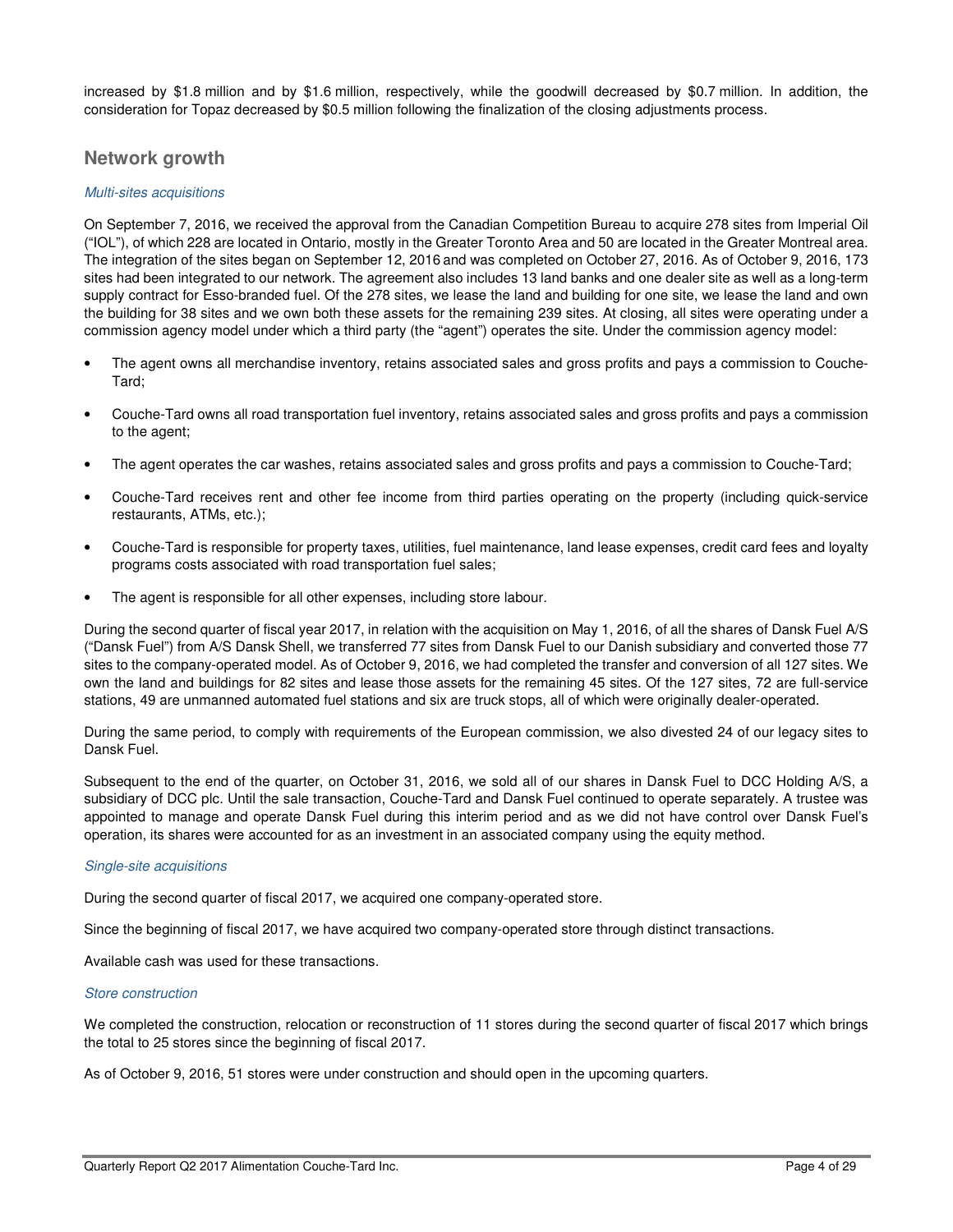#### Transaction subsequent to quarter-end

On November 15, 2016, we completed the acquisition, from Sevenoil Est OÜ and its affiliates, of 23 company-operated sites located in Estonia of which 11 are full service fuel stations with convenience stores and 12 are unmanned automated fuel stations. Under the agreement, we own the land and building for all sites. We financed this transaction using our available cash and existing credit facilities.

#### Outstanding transactions

On August 21, 2016, we announced a definitive merger agreement with CST Brands, Inc. ("CST") under which we would acquire CST in an all-cash transaction for US \$48.53 per share, with a total enterprise value of approximately \$4.4 billion including net debt assumed. CST is based in San Antonio, Texas and employs more than 14,000 people at over 2,000 locations throughout the U.S. Southwest, with an important presence in Texas, the U.S. Southeast, the State of New York and Eastern Canada. The transaction has been approved by CST's stockholders on November 16, 2016 and is still subject to regulatory approvals in the United States and Canada. We expect it to close before the end of fiscal year 2017 and we plan to finance it using our available cash, existing credit facilities and a new term loan.

We have also entered into an agreement with Parkland Fuel Corporation ("Parkland") pursuant to which we would sell certain Canadian assets of CST to Parkland after the merger with CST for approximately \$750.0 million. This transaction is subject to customary regulatory approval and closing conditions.

On August 29, 2016, we signed an agreement to purchase 53 sites from American General Investments, LLC and North American Financial Group, LLC, located in Louisiana, United States. These convenience stores operate under the Cracker Barrel brand and include 12 quick service restaurants. Under the agreement, we would own the land and building for 47 sites and would assume or enter into leases for the remaining 6 locations. The transaction is anticipated to close before the end of fiscal year 2017 and is subject to the standard regulatory approvals and closing conditions. We expect to finance this transaction using our available cash and existing credit facilities.

### Summary of changes in our store network during the second quarter and the first half-year of fiscal 2017

The following table presents certain information regarding changes in our store network over the 12-week period ended October 9, 2016 (1):

|                                                              | 12-week period ended October 9, 2016 |                     |            |                                               |        |  |  |
|--------------------------------------------------------------|--------------------------------------|---------------------|------------|-----------------------------------------------|--------|--|--|
| Type of site                                                 | Company-<br>operated $(2)$           | CODO <sup>(3)</sup> | DODO $(4)$ | <b>Franchised and</b><br>other affiliated (5) | Total  |  |  |
| Number of sites, beginning of period                         | 7,965                                | 520                 | 1.020      | 1.066                                         | 10,571 |  |  |
| Acquisitions                                                 | ◠                                    | 249                 |            |                                               | 251    |  |  |
| Openings / constructions / additions                         |                                      |                     | 6          | 20                                            | 37     |  |  |
| Closures / disposals / withdrawals                           | (51)                                 | (3)                 | (22)       | (23)                                          | (99)   |  |  |
| Store conversion                                             | 80                                   | (82)                |            |                                               |        |  |  |
| Number of sites, end of period                               | 8.007                                | 684                 | 0.006      | 1.063                                         | 10,760 |  |  |
| Number of automated fuel stations included in the period end |                                      |                     |            |                                               |        |  |  |
| figures $(6)$                                                | 946                                  |                     | 18         |                                               | 964    |  |  |

The following table presents certain information regarding changes in our store network over the 24-week period ended October 9, 2016 (1):

|                                      | 24-week period ended October 9, 2016 |                     |                                                             |       |              |  |  |
|--------------------------------------|--------------------------------------|---------------------|-------------------------------------------------------------|-------|--------------|--|--|
| Type of site                         | Company-<br>operated $(2)$           | CODO <sup>(3)</sup> | <b>Franchised and</b><br>DODO $(4)$<br>other affiliated (5) |       | <b>Total</b> |  |  |
| Number of sites, beginning of period | 7.929                                | 530                 | 1.016                                                       | 1.072 | 10.547       |  |  |
| Acquisitions                         |                                      | 299                 |                                                             |       | 302          |  |  |
| Openings / constructions / additions | 25                                   |                     | 20                                                          | 43    | 88           |  |  |
| Closures / disposals / withdrawals   | (80)                                 | (6)                 | (39)                                                        | (52)  | (177)        |  |  |
| Store conversion                     | 130                                  | 139                 |                                                             |       |              |  |  |
| Number of sites, end of period       | 8.007                                | 684                 | .006                                                        | 1.063 | 10.760       |  |  |

(1) These figures include 50% of the stores operated through RDK, a joint venture<br>(2) Sites for which the real estate is controlled by Couche-Tard (through owner

Sites for which the real estate is controlled by Couche-Tard (through ownership or lease agreements) and for which the stores (and/or the service stations) are operated by Couche-Tard or one of its commission agents.

(3) Sites for which the real estate is controlled by Couche-Tard (through ownership or lease agreements) and for which the stores (and/or the service stations) are operated by an<br>independent operator in exchange for rent a agreement, licensing or other similar agreement under one of our main or secondary banners.

(4) Sites controlled and operated by independent operators to which Couche-Tard supplies road transportation fuel through supply contracts. Some of these sites are subject to a franchise agreement, licensing or other similar agreement under one of our main or secondary banners.

Stores operated by an independent operator through a franchising, licensing or another similar agreement under one of our main or secondary banners.

These sites sell road transportation fuel only.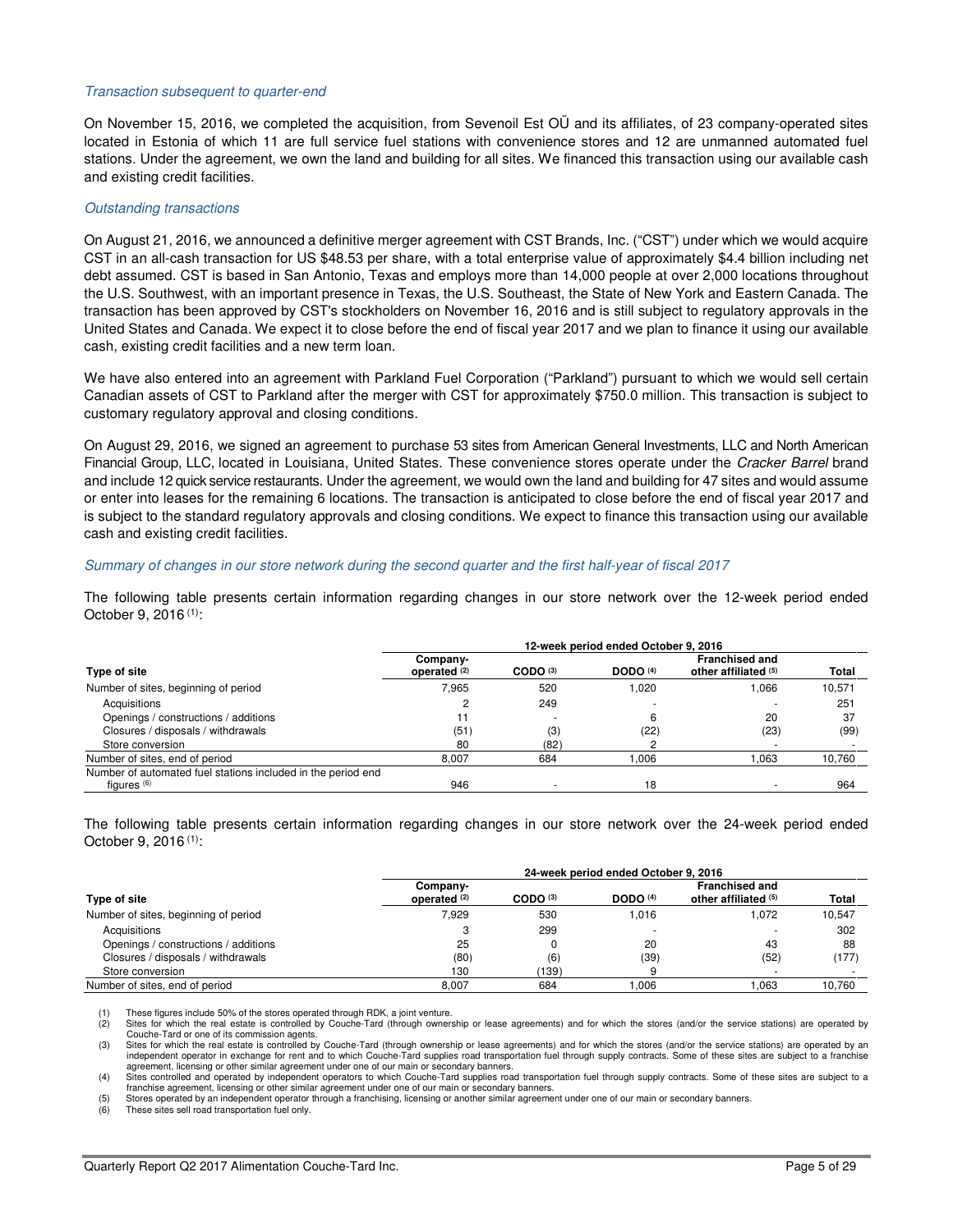In addition, more than 1,500 stores are operated by independent operators under the Circle K banner in 13 other countries or regions worldwide (China, Costa Rica, Egypt, Guam, Honduras, Hong Kong, Indonesia, Macau, Malaysia, Mexico, the Philippines, the United Arab Emirates and Vietnam). These bring our total network to close to 12,300 sites.

## **Events outside of the normal course of business**

During the quarter, our activities in the U.S. were negatively affected by events outside normal course of business, including floods in Louisiana in August, the Colonial pipeline leak in September, as well as hurricane Matthew in October. These events affected, at various levels, more than 500 of our stores mainly through loss merchandise and road transportation fuel sales and incremental expenses, including inventory losses and clean-up costs. We were however able to limit the impact on our earnings through preventive actions. As such, we estimate that these events had a combined negative impact of approximately \$4.0 million before income taxes on our results of the second quarter of fiscal 2017.

## **Global Circle K brand**

On September 22, 2015, we announced the creation of a new, global convenience brand, Circle K. The new Circle K brand will replace our existing Circle K, Statoil, Mac's, and Kangaroo Express brands on stores and service stations across Canada (except in Québec), the United States and Europe.

In connection with this rebranding project, we have started to incur additional capital expenditures and other expenses in order to replace and upgrade various existing assets. This project should span over the course of the next few years. As a result of our plan for the replacement and upgrade of these assets, we have accelerated the depreciation and amortization of certain existing assets, including but not limited to, store signage and the Statoil trade name. Consequently, incremental depreciation and amortization expenses of \$6.5 million and of \$13.4 million were recorded to earnings of the second quarter and of the first half-year of fiscal 2017, respectively. We expect incremental depreciation and amortization expense over and above normal levels of approximately \$23.0 million to \$26.0 million for fiscal 2017 and of approximately \$14.0 million to \$16.0 million for fiscal 2018.

As of the end of October 2016, 777 stores in North America and 653 stores in Europe had been rebranded with our new global convenience brand Circle K.

## **Dividends**

During its November 22, 2016 meeting, the Corporation's Board of Directors (the "Board") approved an increase of the quarterly dividend of CA 1.25¢ per share to CA 9.0¢ per share, an increase of more than 16.0%.

During the same meeting, the Board declared a quarterly dividend of CA 9.0¢ per share for the second quarter of fiscal 2017 to shareholders on record as at December 1, 2016 and approved its payment for December 15, 2016. This is an eligible dividend within the meaning of the Income Tax Act of Canada.

## **Outstanding shares and stock options**

As at November 18, 2016, Couche-Tard had 147,766,540 Class A multiple voting shares and 420,114,590 Class B subordinate voting shares issued and outstanding. In addition, as at the same date, Couche-Tard had 2,299,490 outstanding stock options for the purchase of Class B subordinate voting shares.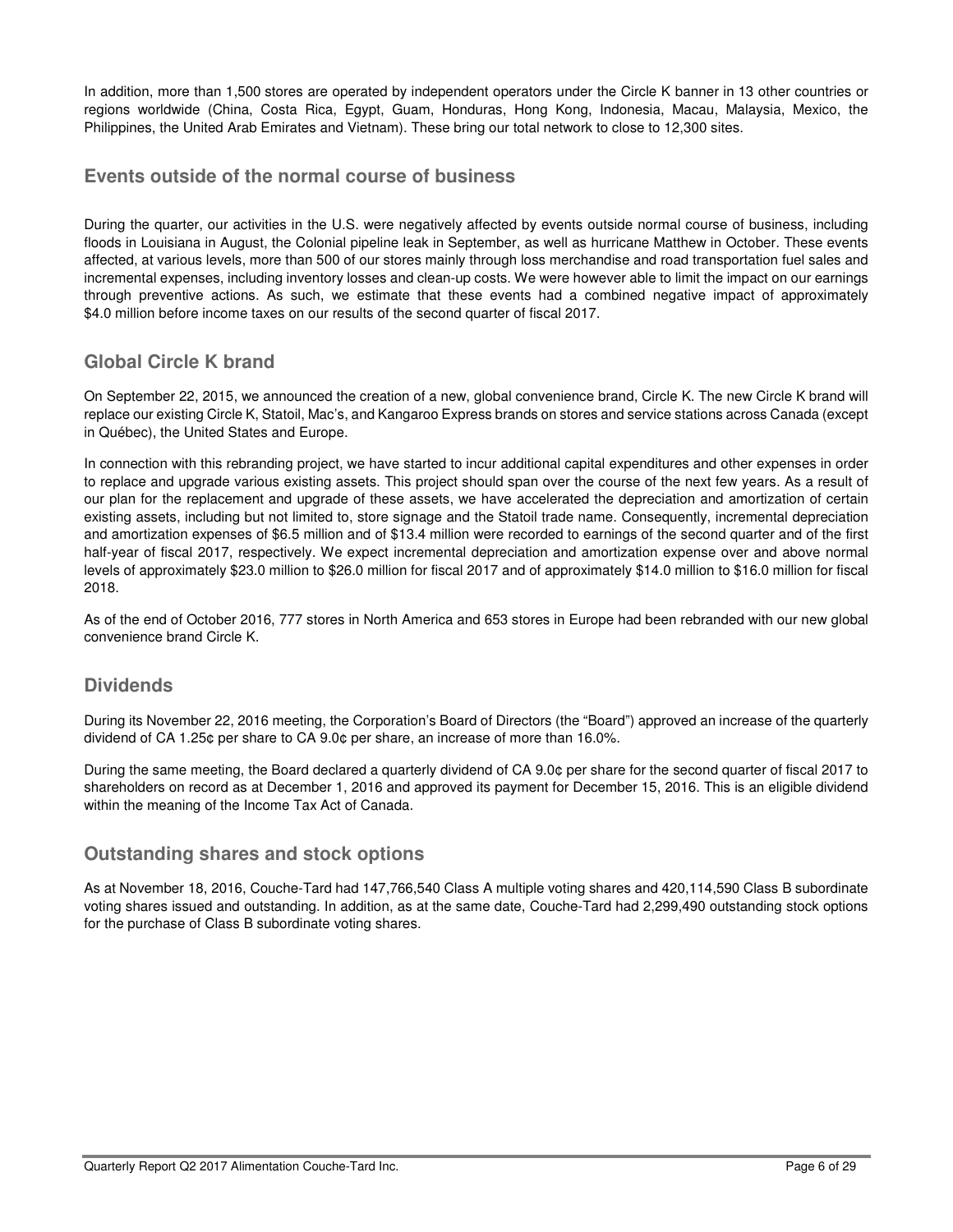## **Summary analysis of consolidated results for the second quarter and first half-year of fiscal 2017**

The following table highlights certain information regarding our operations for the 12 and 24-week periods ended October 9, 2016, and October 11, 2015.

|                                                                                                            |            | 12-week periods ended |               | 24-week periods ended |             |               |
|------------------------------------------------------------------------------------------------------------|------------|-----------------------|---------------|-----------------------|-------------|---------------|
|                                                                                                            | October 9, | October 11.           | Variation     | October 9.            | October 11, | Variation     |
| (in millions of US dollars, unless otherwise stated)                                                       | 2016       | 2015                  | ℅             | 2016                  | 2015        | %             |
| <b>Statement of Operations Data:</b>                                                                       |            |                       |               |                       |             |               |
| Merchandise and service revenues (1):                                                                      |            |                       |               |                       |             |               |
| <b>United States</b>                                                                                       | 1,791.3    | 1,748.7               | 2.4           | 3,604.2               | 3,509.1     | 2.7           |
| Europe                                                                                                     | 284.0      | 207.5                 | 36.9          | 547.6                 | 413.5       | 32.4          |
| Canada                                                                                                     | 450.9      | 441.0                 | 2.2           | 907.2                 | 912.0       | (0.5)         |
| Total merchandise and service revenues                                                                     | 2,526.2    | 2,397.2               | 5.4           | 5,059.0               | 4,834.6     | 4.6           |
| Road transportation fuel revenues:<br><b>United States</b>                                                 | 3,665.0    |                       |               | 7,472.9               | 8,423.3     |               |
| Europe                                                                                                     | 1,477.8    | 3,985.6<br>1,336.7    | (8.0)<br>10.6 | 2,829.2               | 2,711.6     | (11.3)<br>4.3 |
| Canada                                                                                                     | 523.3      | 518.3                 | 1.0           | 1,025.2               | 1,080.0     | (5.1)         |
| Total road transportation fuel revenues                                                                    | 5,666.1    | 5,840.6               | (3.0)         | 11,327.3              | 12,214.9    | (7.3)         |
| Other revenues <sup>(2)</sup> :                                                                            |            |                       |               |                       |             |               |
| <b>United States</b>                                                                                       | 3.0        | 3.8                   | (21.1)        | 6.0                   | 7.5         | (20.0)        |
| Europe                                                                                                     | 249.1      | 195.0                 | 27.7          | 472.6                 | 359.1       | 31.6          |
| Canada                                                                                                     | 1.1        | 0.2                   | 450.0         | 1.2                   | 0.3         | 300.0         |
| Total other revenues                                                                                       | 253.2      | 199.0                 | 27.2          | 479.8                 | 366.9       | 30.8          |
| <b>Total revenues</b>                                                                                      | 8,445.5    | 8,436.8               | 0.1           | 16,866.1              | 17,416.4    | (3.2)         |
| Merchandise and service gross profit (1):                                                                  |            |                       |               |                       |             |               |
| <b>United States</b>                                                                                       | 597.0      | 578.0                 | 3.3           | 1,199.0               | 1,161.4     | 3.2           |
| Europe                                                                                                     | 117.5      | 84.5                  | 39.1          | 227.5                 | 170.7       | 33.3          |
| Canada                                                                                                     | 151.6      | 144.9                 | 4.6           | 303.0                 | 301.2       | 0.6           |
| Total merchandise and service gross profit                                                                 | 866.1      | 807.4                 | 7.3           | 1,729.5               | 1,633.3     | 5.9           |
| Road transportation fuel gross profit:                                                                     |            |                       |               |                       |             |               |
| <b>United States</b>                                                                                       | 348.9      | 432.8                 | (19.4)        | 711.4                 | 750.2       | (5.2)         |
| Europe                                                                                                     | 241.8      | 199.5                 | 21.2          | 452.0                 | 385.3       | 17.3          |
| Canada                                                                                                     | 41.4       | 39.0                  | 6.2           | 80.7                  | 76.2        | 5.9           |
| Total road transportation fuel gross profit                                                                | 632.1      | 671.3                 | (5.8)         | 1,244.1               | 1.211.7     | 2.7           |
| Other revenues gross profit (2):                                                                           |            |                       |               |                       |             |               |
| <b>United States</b>                                                                                       | 3.0        | 3.8                   | (21.1)        | 6.0                   | 7.5         | (20.0)        |
| Europe                                                                                                     | 45.2       | 48.2                  | (6.2)         | 86.2                  | 97.3        | (11.4)        |
| Canada                                                                                                     | 1.1        | 0.1                   | 1000.0        | 1.1                   | 0.3         | 266.7         |
| Total other revenues gross profit                                                                          | 49.3       | 52.1                  | (5.4)         | 93.3                  | 105.1       | (11.2)        |
| <b>Total gross profit</b>                                                                                  | 1,547.5    | 1,530.8               | 1.1           | 3,066.9               | 2,950.1     | 4.0           |
| Operating, selling, administrative and general expenses                                                    | 930.3      | 886.6                 | 4.9           | 1,846.1               | 1,766.6     | 4.5           |
| Loss (gain) on disposal of property and equipment and other assets                                         | 0.4        | 5.6                   | (92.9)        | (1.2)                 | 3.7         | (132.4)       |
| Gain on the disposal of the lubricant business                                                             |            | (47.4)                | (100.0)       |                       | (47.4)      | (100.0)       |
| Depreciation, amortization and impairment of property and<br>equipment, intangible assets and other assets | 154.2      | 137.6                 | 12.1          | 299.2                 | 277.6       | 7.8           |
| <b>Operating income</b>                                                                                    | 462.6      | 548.2                 | (15.6)        | 922.8                 | 949.7       | (2.8)         |
| Net earnings                                                                                               | 324.0      | 415.7                 | (22.1)        | 648.4                 | 713.5       | (9.1)         |
|                                                                                                            |            |                       |               |                       |             |               |
| <b>Other Operating Data:</b><br>Merchandise and service gross margin (1):                                  |            |                       |               |                       |             |               |
| Consolidated                                                                                               | 34.3%      | 33.7%                 | 0.6           | 34.2%                 | 33.8%       | 0.4           |
| <b>United States</b>                                                                                       | 33.3%      | 33.1%                 | 0.2           | 33.3%                 | 33.1%       | 0.2           |
| Europe                                                                                                     | 41.4%      | 40.7%                 | 0.7           | 41.5%                 | 41.3%       | 0.2           |
| Canada                                                                                                     | 33.6%      | 32.9%                 | 0.7           | 33.4%                 | 33.0%       | 0.4           |
| Growth of same-store merchandise revenues (3) (4).                                                         |            |                       |               |                       |             |               |
| <b>United States</b>                                                                                       | 2.3%       | 5.2%                  |               | 2.3%                  | 5.2%        |               |
| Europe <sup>(5)</sup>                                                                                      | 3.4%       | 3.1%                  |               | 4.4%                  | 2.2%        |               |
| Canada                                                                                                     | 1.2%       | 3.6%                  |               | 1.0%                  | 3.0%        |               |
| Road transportation fuel gross margin:                                                                     |            |                       |               |                       |             |               |
| United States (cents per gallon) <sup>(4)</sup>                                                            | 19.87      | 25.66                 | (22.6)        | 20.36                 | 22.01       | (7.5)         |
| Europe (cents per litre) $(6)$                                                                             | 9.10       | 9.62                  | (5.5)         | 8.91                  | 9.61        | (7.3)         |
| Canada (CA cents per litre) <sup>(4)</sup>                                                                 | 6.75       | 6.90                  | (2.2)         | 6.76                  | 6.64        | 1.8           |
| Volume of road transportation fuel sold (6):<br>United States (millions of gallons)                        | 1,769.3    |                       |               | 3,521.2               | 3,380.2     |               |
| Europe (millions of litres) <sup>(5)</sup>                                                                 | 2.658.4    | 1,698.6<br>2,073.0    | 4.2<br>28.2   | 5,073.9               | 4,007.7     | 4.2<br>26.6   |
| Canada (millions of litres)                                                                                | 810.1      | 752.2                 | 7.7           | 1,563.1               | 1,481.0     | 5.5           |
| Growth of same-store road transportation fuel volume (4):                                                  |            |                       |               |                       |             |               |
| <b>United States</b>                                                                                       | 3.5%       | 7.4%                  |               | 3.0%                  | 8.4%        |               |
| Europe                                                                                                     | 0.1%       | 3.5%                  |               | 0.6%                  | 2.7%        |               |
| Canada                                                                                                     | $(0.8\% )$ | 3.7%                  |               | $(0.1\%)$             | 2.4%        |               |
| Per Share Data:                                                                                            |            |                       |               |                       |             |               |
| Basic net earnings per share (dollars per share)                                                           | 0.57       | 0.73                  | (21.9)        | 1.15                  | 1.26        | (8.7)         |
| Diluted net earnings per share (dollars per share)                                                         | 0.57       | 0.73                  | (21.9)        | 1.14                  | 1.25        | (8.8)         |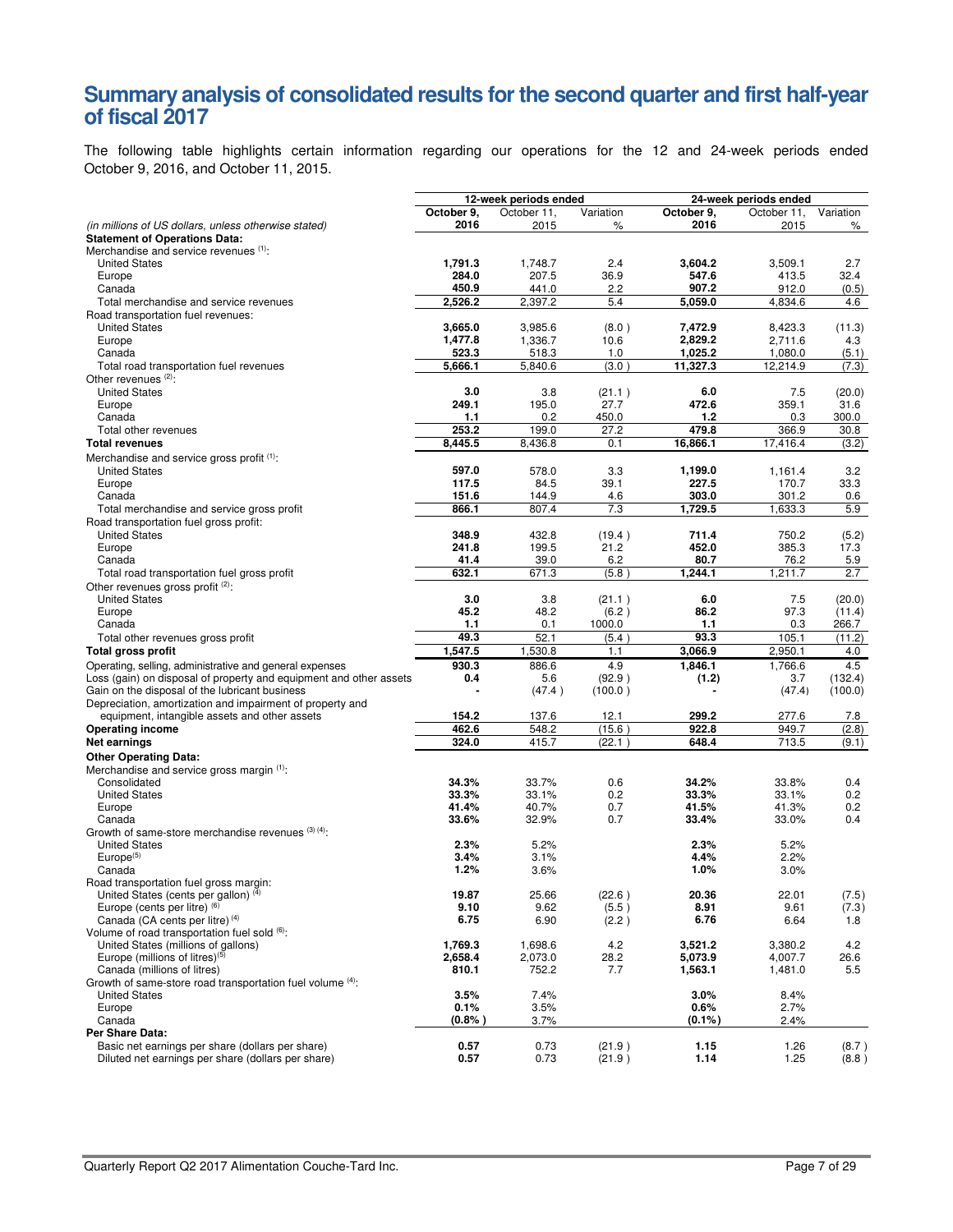|                                                              | October 9, 2016 | April 24, 2016 | Variation \$ |
|--------------------------------------------------------------|-----------------|----------------|--------------|
| <b>Balance Sheet Data:</b>                                   |                 |                |              |
| Total assets                                                 | 13.605.9        | 12.305.6       | .300.3       |
| Interest-bearing debt                                        | 3.571.3         | 2.857.0        | 714.3        |
| Shareholders' equity                                         | 5,586.1         | 5.043.6        | 542.5        |
| <b>Indebtedness Ratios:</b>                                  |                 |                |              |
| Net interest-bearing debt/total capitalization (7)           | 0.33 : 1        | 0.31 : 1       |              |
| Net interest-bearing debt/Adjusted EBITDA (8) (12)           | 1.08:1          | 0.97:1         |              |
| Adjusted net interest-bearing debt/Adjusted EBITDAR (9) (12) | 1.98:1          | 1.98:1         |              |
| <b>Returns:</b>                                              |                 |                |              |
| Return on equity (10) (12)                                   | 24.8%           | 27.0%          |              |
| Return on capital employed (11) (12)                         | 17.8%           | 18.5%          |              |

Includes revenues derived from franchise fees, royalties, suppliers rebates on some purchases made by franchisees and licensees as well as wholesale merchandise.

(2) Includes revenues from rental of assets, from sale of aviation and marine fuel, heating oil, kerosene, lubricants and chemicals.

(3) Does not include services and other revenues (as described in footnote 1 and 2 above). Growth in Canada and in Europe is calculated based on local currencies<br>(4) For company-operated stores only.<br>(5) Includes results f

For company-operated stores only.

Includes results from Topaz stores since the acquisition, except for its recently acquired Esso network, for which the historical information is unavailable

Total road transportation fuel.

- (7) This ratio is presented for information purposes only and represents a measure of financial condition used especially in financial circles. It represents the following calculation: long-term interest-bearing debt, net of cash and cash equivalents and temporary investments divided by the addition of shareholders' equity and long-term debt, net of cash and cash equivalents and temporary investments. It does not have a standardized meaning prescribed by IFRS and therefore may not be comparable to similar measures presented by other public corporations.
- This ratio is presented for information purposes only and represents a measure of financial condition used especially in financial circles. It represents the following calculation: long-term interest-bearing debt, net of cash and cash equivalents and temporary investments divided by EBITDA (Earnings before Interest, Tax, Depreciation, Amortization and Impairment) adjusted for specific items. It does not have a standardized meaning prescribed by IFRS and therefore may not be comparable to similar measures presented by other public corporations.
- (9) This ratio is presented for information purposes only and represents a measure of financial condition used especially in financial circles. It represents the following calculation: long-term interest-bearing debt plus the product of eight times rent expense, net of cash and cash equivalents and temporary investments divided by EBITDAR (Earnings before Interest, Tax, Depreciation, Amortization, Impairment and Rent expense) adjusted for specific items. It does not have a standardized meaning prescribed by IFRS and therefore may not be comparable to similar measures presented by other public corporations.
- (10) This ratio is presented for information purposes only and represents a measure of performance used especially in financial circles. It represents the following calculation: net earnings divided by average equity for the corresponding period. It does not have a standardized meaning prescribed by IFRS and therefore may not be comparable to similar measures
- presented by other public corporations.<br>(11) This ratio is presented for information purposes only and represents a measure of performance used especially in financial circles. It represents the following calculation: earn before income taxes and interests divided by average capital employed for the corresponding period. Capital employed represents total assets less short-term liabilities not bearing<br>interests. It does not have a standardize

12) This ratio is presented on a pro forma basis. As of October 9, 2016, it includes Couche-Tard's, Topaz's and IOL's results for the 52-week period ended October 9, 2016. As of (12) This ratio is presented on a pro forma balance sheet figures have been adjusted to make their presentation in line with Couche-Tard's policies. Given the timing of the acquisition of Topaz and of IOL, we have not yet completed the fair value assessment of the assets acquired, the liabilities assumed and the goodwill for these transactions.

## **Revenues**

Our revenues were \$8.4 billion for the second quarter of fiscal 2017, up by \$8.7 million or 0.1%, compared with the corresponding quarter of fiscal 2016, mainly attributable to the contribution from acquisitions and recently opened stores as well as to the continued growth in same-store merchandise revenues and road transportation fuel volumes in both North America and Europe. These items, which contributed to the growth in revenues, were partly offset by a lower road transportation fuel average selling price and to the disposal of our lubricants business during the second quarter of fiscal 2016.

For the first half-year of fiscal 2017, our revenues decreased by \$550.3 million, down 3.2% compared with the first half-year of fiscal 2016 due to a lower road transportation fuel average selling price, the disposal of our lubricants business, in addition to the negative net impact from the translation of revenues of our Canadian and European operations into US dollars, partly offset by a lower road transportation fuel average selling price and to the disposal of our lubricants business during the second quarter of fiscal 2016.

More specifically, the growth in merchandise and service revenues for the second quarter of fiscal 2017 was \$129.0 million. Excluding the net positive impact from the translation of our European and Canadian operations into US dollars, merchandise and service revenues increased by \$125.0 million or 5.2%. This increase is attributable to the contribution from acquisitions, which amounted to approximately \$78.0 million, as well as to organic growth. Same-store merchandise revenues increased by 2.3% in the United States, by 3.4% in Europe and by 1.2% in Canada. Overall, our performance is attributable to our dynamic merchandising strategies, to the encouraging reaction from customers to the launch of our new global brand, to our competitive offer and to our expanded fresh food assortment, which are attracting more customers into our stores. Our merchandise and service revenues in Western Canada continue to be affected by a challenging economy, while our U.S. operations were temporarily affected by the combined negative impact of floods in Louisiana, the Colonial pipeline leak in Alabama, as well as hurricane Mathew in the Southeast. On the other hand, revenues for certain product categories in the U.S. were also negatively affected by a deflation impact on sales prices.

For the first half-year of fiscal 2017, the growth in merchandise and service revenues was \$224.4 million. Excluding the net negative impact from the translation of our European and Canadian operations into US dollars, merchandise and service revenues increased by \$241.0 million or 5.0%. This increase is attributable to the contribution from acquisitions, which amounted to approximately \$143.0 million and to strong organic growth. Same-store merchandise revenues grew by 2.3% in the United States, by 4.4% in Europe and by 1.0% in Canada.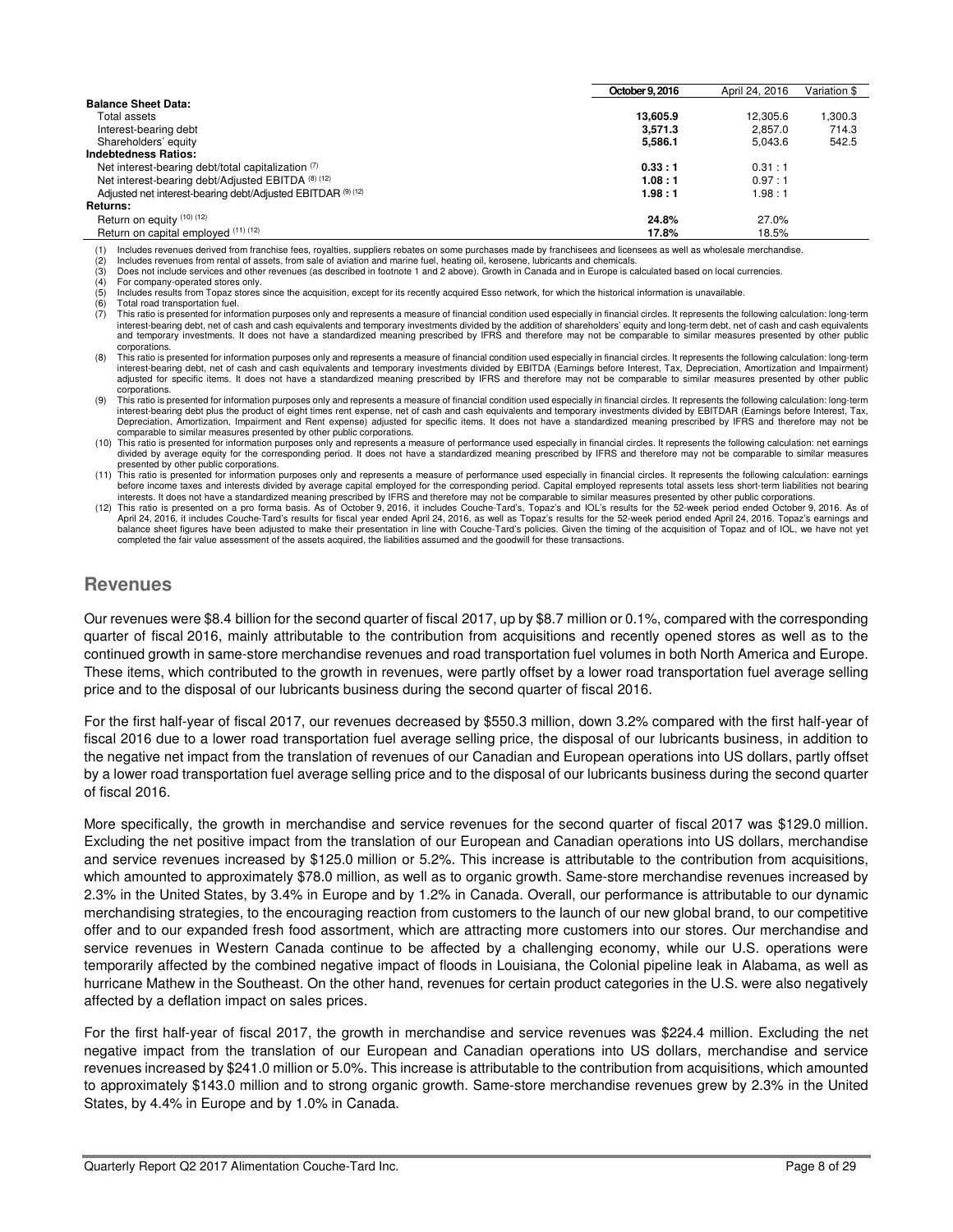Road transportation fuel revenues decreased by \$174.5 million in the second quarter of fiscal 2017. Excluding the net negative impact from the translation of revenues of our Canadian and European operations into US dollars, road transportation fuel revenues decreased by \$177.0 million or 3.0%. This decrease was attributable to the impact of a lower average road transportation fuel selling price, which had a negative impact of approximately \$635.0 million on our revenues, partly offset by the contribution from acquisitions, which amounted to approximately \$282.0 million and by our organic growth. Same-store road transportation fuel volumes increased by 3.5% in the United States and by 0.1% in Europe due to – among other things – the positive response from customers to our Circle K rebranding initiatives, to our fuel branding and micro-market strategies as well as to the growing contribution from premium fuel. In the U.S., fuel volumes were negatively impacted by disruptions caused by our fuel rebranding activities in the Southeast, in addition to the negative combined impact of the floods in Louisiana, the Colonial pipeline leak in Alabama, as well as hurricane Matthew in the Southeast region. In Canada, same-store road transportation fuel volumes decreased by 0.8%, still impacted by a challenging economy in Western Canada.

The following table shows the average selling price of road transportation fuel in our various markets, starting with the third quarter of the fiscal year ended April 26, 2015: **Weighted** 

|                                       |                 |                          |        |                 | weignted |
|---------------------------------------|-----------------|--------------------------|--------|-----------------|----------|
| Quarter                               | 3 <sup>rd</sup> | $\mathbf{A}^{\text{th}}$ | 1 st   | 2 <sub>nd</sub> | average  |
| 52-week period ended October 9, 2016  |                 |                          |        |                 |          |
| United States (US dollars per gallon) | 99. ا           | 1.86                     | 2.20   | 2.10            | 2.04     |
| Europe (US cents per litre)           | 57.04           | 51.59                    | 58.65  | 58.01           | 56.29    |
| Canada (CA cents per litre)           | 88.41           | 82.28                    | 92.66  | 90.36           | 88.63    |
| 52-week period ended October 11, 2015 |                 |                          |        |                 |          |
| United States (US dollars per gallon) | 2.54            | 2.34                     | 2.64   | 2.36            | 2.47     |
| Europe (US cents per litre)           | 73.99           | 66.51                    | 72.16  | 66.12           | 69.55    |
| Canada (CA cents per litre)           | 96.27           | 93.63                    | 103.17 | 97.79           | 97.73    |

We believe that the lower average road transportation fuel selling price has no direct negative impact on our fuel gross margin. In fact, a lower fuel selling price usually works in our favor as customers tend to travel more in this context – buying more fuel – while also leaving them with more cash for their discretionary spending.

For the first half-year of fiscal 2017, road transportation fuel revenues decreased by \$887.6 million. Excluding the negative net impact from the translation of revenues of our Canadian and European operations into US dollars, road transportation fuel revenues decreased by \$835.0 million or 6.8%. This decrease was attributable to the lower average selling price of road transportation fuel, which resulted in a decrease in revenues of approximately \$1.7 billion. The decrease was partially offset by the contribution from acquisitions, which amounted to approximately \$534.0 million, by the contribution of our recently opened stores as well as by organic growth. Same-store road transportation fuel volumes increased by 3.0% in the United States, by 0.6% in Europe and decreased by 0.1% in Canada.

Other revenues increased by \$54.2 million in the second quarter of fiscal 2017 and by \$112.9 million in the first half-year of fiscal 2017, mainly explained by the contribution from acquisitions, which amounted to approximately \$127.0 million in the second quarter of fiscal 2017 and to \$238.0 million in the first half of fiscal 2017, partly offset by the disposal of our lubricants business, which had an impact of approximately \$33.0 million in the second quarter of fiscal 2017 and \$72.0 million in the first half of fiscal 2017.

## **Gross profit**

In the second quarter of fiscal 2017, the consolidated merchandise and service gross profit was \$866.1 million, an increase of \$58.7 million compared with the corresponding quarter of fiscal 2016. Excluding the net positive impact from the translation of our European and Canadian operations into US dollars, consolidated merchandise and service gross profit increased by \$58.0 million or 7.1%. This increase is attributable to the contribution from acquisitions, which amounted to approximately \$27.0 million, and to organic growth. The gross margin increased by 0.2% in the United States to 33.3%, by 0.7% in Canada to 33.6% and by 0.7% in Europe, to 41.4%. Overall, this performance reflects changes in our product mix towards higher margin categories, including fresh food and hot dispensed beverages, the improvements we brought to our supply terms, as well as our merchandising strategy in line with market competitiveness and the economic conditions within each market.

During the first half-year of fiscal 2017, the consolidated merchandise and service gross profit was \$1.7 billion, an increase of \$96.2 million compared with the corresponding period of fiscal 2016. Excluding the net negative impact from the translation of our European and Canadian operations into US dollars, consolidated merchandise and service gross profit increased by \$102.0 million or 6.3%. The gross margin was 33.3% in the United States, an increase of 0.2%, it was 41.5% in Europe, an increase of 0.2%, while in Canada it was 33.4%, an increase of 0.4%.

In the second quarter of fiscal 2017, the road transportation fuel gross margin was 19.87¢ per gallon in the United States a significant decrease of 5.79¢ per gallon while it was CA 6.75¢ per litre in Canada and 9.10¢ per litre in Europe. The decrease of 0.52¢ per litre in Europe is mostly attributable to the impact of lower margins in Ireland compared with our margins in continental Europe. Excluding the results for Ireland, road transportation fuel gross margin increased in Europe.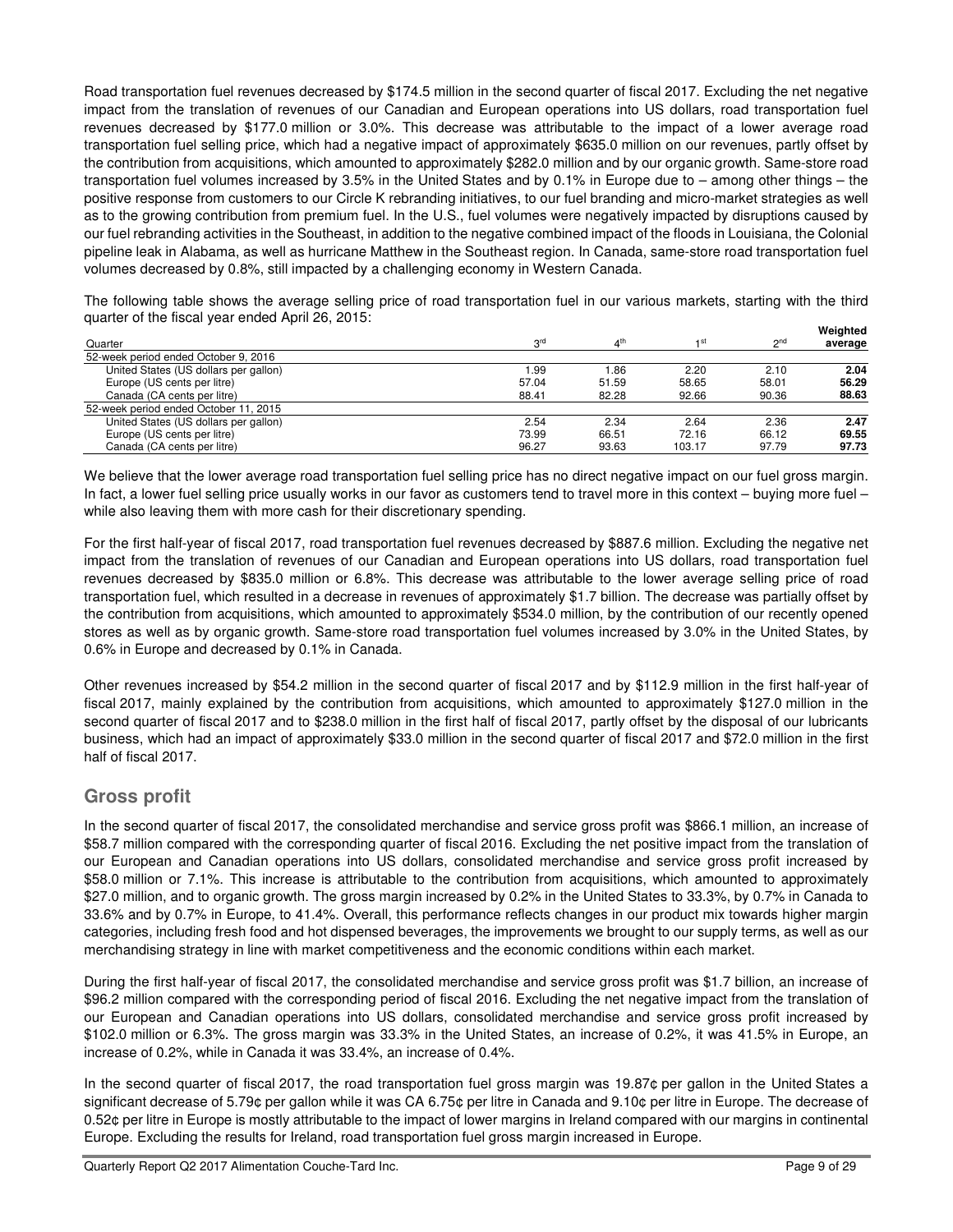The road transportation fuel gross margin of our company-operated stores in the United States and the impact of expenses related to electronic payment modes for the last eight quarters, starting with the third quarter of the fiscal year ended April 26, 2015, were as follows:

(US cents per gallon)

|                                                                  |                 |                 |       |                 | Weighted |
|------------------------------------------------------------------|-----------------|-----------------|-------|-----------------|----------|
| Quarter                                                          | 3 <sup>rd</sup> | 4 <sup>th</sup> | 1st   | 2 <sub>nd</sub> | average  |
| 52-week period ended October 9, 2016                             |                 |                 |       |                 |          |
| Before deduction of expenses related to electronic payment modes | 19.90           | 16.78           | 20.86 | 19.87           | 19.40    |
| Expenses related to electronic payment modes                     | 3.84            | 3.74            | 4.08  | 3.99            | 3.91     |
| After deduction of expenses related to electronic payment modes  | 16.06           | 13.04           | 16.78 | 15.88           | 15.49    |
| 52-week period ended October 11, 2015                            |                 |                 |       |                 |          |
| Before deduction of expenses related to electronic payment modes | 24.93           | 15.46           | 18.34 | 25.66           | 21.23    |
| Expenses related to electronic payment modes                     | 4.33            | 4.12            | 4.37  | 4.19            | 4.26     |
| After deduction of expenses related to electronic payment modes  | 20.60           | 11.34           | 13.97 | 21.47           | 16.97    |

As demonstrated by the table above, road transportation fuel margins in the United States can be volatile from one quarter to another but tend to normalize in the long-term. Margin volatility and expenses related to electronic payment modes are not as significant in Europe and Canada.

For the first half-year of fiscal 2017, the road transportation fuel gross margin was 20.36¢ per gallon in the United States, CA 6.76¢ per litre in Canada and stood at 8.91¢ per litre in Europe. Similar to the second quarter, the decrease in margin in Europe is entirely attributable to lower margins in Ireland compared with our margins in continental.

Other revenues gross profit decreased by \$2.8 million in the second quarter of fiscal 2017 and by \$11.8 million in the first halfyear of fiscal 2017. This decrease is mainly explained by the disposal of our lubricants business, which had an impact of approximately \$10.0 million in the second quarter of fiscal 2017 and \$21.0 million in the first half of fiscal 2017, partly offset by the contribution from acquisitions, which amounted to approximately \$7.0 million in the second quarter of fiscal 2017 and \$12.0 million in the first half of fiscal 2017.

## **Operating, selling, administrative and general expenses**

For the second quarter and first half-year of fiscal 2017, operating, selling, administrative and general expenses increased by 4.9% and 4.5%, respectively, compared with the corresponding periods of fiscal 2016, but increased by only 1.7% and 1.9%, respectively, if we exclude certain items as demonstrated by the following table:

|                                                                                | 12-week period ended<br>October 9, 2016 | 24-week period ended<br>October 9, 2016 |
|--------------------------------------------------------------------------------|-----------------------------------------|-----------------------------------------|
| Total variance as reported                                                     | 4.9%                                    | 4.5%                                    |
| Subtract:                                                                      |                                         |                                         |
| Increase from incremental expenses related to acquisitions                     | 5.2%                                    | 4.7%                                    |
| Decrease from divestment of the lubricants business                            | (2.0%                                   | (1.5%)                                  |
| Integration costs and expenses in connection with our global brand initiatives | $(1.0\%)$                               | $(0.5\%)$                               |
| Acquisition costs recognized to earnings of fiscal 2017                        | 0.9%                                    | 0.5%                                    |
| Increase (decrease) from the net impact of foreign exchange translation        | 0.1%                                    | (0.4%                                   |
| Decrease from lower electronic payment fees, excluding acquisitions            | . .                                     | (0.2%                                   |
| Remaining variance                                                             | 1.7%                                    | 1.9%                                    |

The remaining variance in expenses is mainly due to normal inflation, to higher advertising and marketing activities in connection with our rebranding project, to higher expenses needed to support our organic growth, to the higher average number of stores and to proportionally higher operational expenses in our recently built stores, as these stores generally have a larger footprint than the average of our existing network. We continue to favor a rigorous control of costs throughout our organization, while ensuring we maintain the quality of service we offer to our customers.

## **Earnings before interest, taxes, depreciation, amortization and impairment (EBITDA) and adjusted EBITDA**

During the second quarter of fiscal 2017, EBITDA decreased from \$694.0 million to \$622.1 million, a decline of 10.4% compared with the same quarter last year.

Excluding the specific items shown in the table below from EBITDA of the second quarter of fiscal 2017 and of the second quarter of fiscal 2016, the adjusted EBITDA for the second quarter of fiscal 2017 decreased by \$26.4 million or 4.0% compared with the corresponding period of the previous fiscal year, mainly because of lower road transportation fuel gross margins in the U.S. Acquisitions contributed approximately \$24.0 million to adjusted EBITDA, while the variation in exchange rates had a positive net impact of approximately \$1.0 million.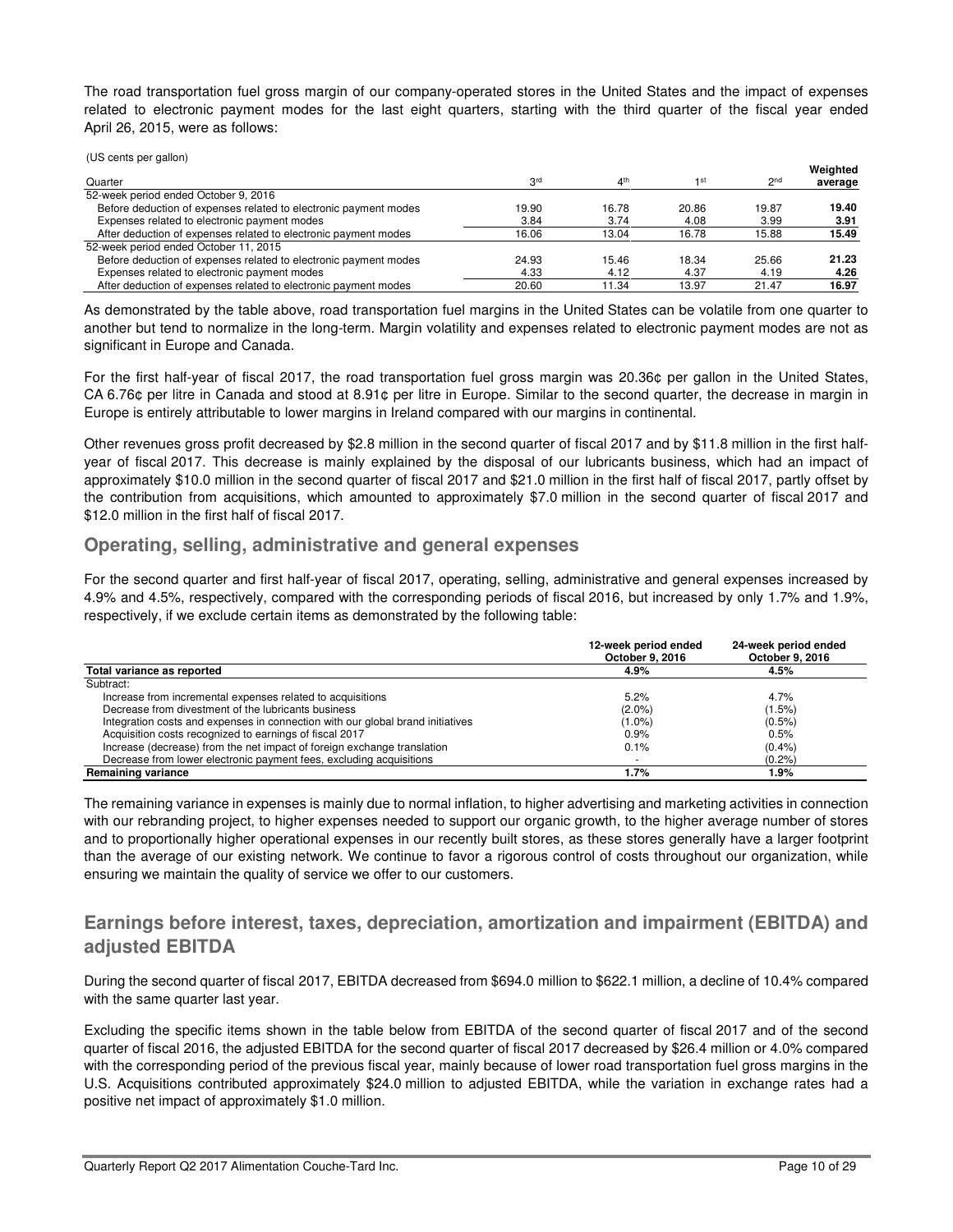During the first half-year of fiscal 2017, EBITDA decreased from \$1,242.0 million to \$1,236.8 million, a decline of 0.4% compared with the same period last year.

Excluding the specific items shown in the table below from EBITDA of the first half-year of fiscal 2017 and of the same period of fiscal 2016, the adjusted EBITDA for the first half-year of fiscal 2017 increased by \$40.8 million or 3.4% compared with the corresponding period of the previous fiscal year, also negatively impacted by lower road transportation fuel gross margins in the U.S. Acquisitions contributed approximately \$43.0 million to adjusted EBITDA, while the variation in exchange rates had a negative net impact of approximately \$7.0 million.

It should be noted that EBITDA and adjusted EBITDA are not performance measures defined by IFRS, but we, as well as investors and analysts, consider that those performance measures facilitate the evaluation of our ongoing operations and our ability to generate cash flows to fund our cash requirements, including our capital expenditures program. Note that our definition of these measures may differ from the one used by other public corporations:

|                                                                    |                 | 12-week periods ended | 24-week periods ended |                  |  |
|--------------------------------------------------------------------|-----------------|-----------------------|-----------------------|------------------|--|
| (in millions of US dollars)                                        | October 9, 2016 | October 11, 2015      | October 9, 2016       | October 11, 2015 |  |
| Net earnings, as reported                                          | 324.0           | 415.7                 | 648.4                 | 713.5            |  |
| Add:                                                               |                 |                       |                       |                  |  |
| Income taxes                                                       | 122.6           | 115.5                 | 243.5                 | 208.6            |  |
| Net financial expenses                                             | 21.3            | 25.2                  | 45.7                  | 42.3             |  |
| Depreciation, amortization and impairment of property and          |                 |                       |                       |                  |  |
| equipment, intangible assets and other assets                      | 154.2           | 137.6                 | 299.2                 | 277.6            |  |
| <b>EBITDA</b>                                                      | 622.1           | 694.0                 | 1,236.8               | .242.0           |  |
| Remove:                                                            |                 |                       |                       |                  |  |
| Acquisition costs                                                  | (7.6)           | (0.8)                 | (8.5)                 | (1.4)            |  |
| Net gain from the disposal of the lubricants business              |                 | 47.4                  |                       | 47.4             |  |
| Integration costs and expenses in connection with our global brand |                 |                       |                       |                  |  |
| initiatives                                                        |                 | (8.6)                 |                       | (8.6)            |  |
| <b>Adjusted EBITDA</b>                                             | 629.7           | 656.0                 | 1,245.3               | 1,204.6          |  |

## **Depreciation, amortization and impairment of property and equipment, intangible assets and other assets**

For the second quarter and first half-year of fiscal 2017, depreciation, amortization and impairment expenses increased by \$16.6 million and \$21.6 million, respectively, mainly as a result of investments made through acquisitions, the replacement of equipment, the addition of new stores and the ongoing improvement of our network. The depreciation, amortization and impairment expense was also increased by the accelerated depreciation and amortization of certain assets in connection with our global rebranding project, which had an impact of \$6.5 million for the second quarter of fiscal 2017 and \$13.4 million for the first half-year of fiscal 2017. These items, which contributed to the increase in depreciation, amortization and impairment expenses, were partially offset by the net impact of the translation of our European and Canadian operations into US dollars.

## **Net financial expenses**

The second quarter of fiscal 2017 shows net financial expenses of \$21.3 million, a decrease of \$3.9 million compared with the second quarter of fiscal 2016. Excluding the net foreign exchange gain of \$5.3 million and the net foreign exchange loss of \$1.9 million recorded, respectively, in the second quarters of fiscal 2017 and fiscal 2016, net financial expenses increased by \$3.3 million. This increase is mainly attributable to our higher average long-term debt. The net foreign exchange gain of \$5.3 million for the second quarter of fiscal 2017 is mainly due to the impact of foreign exchange variations on certain cash balances.

The first half-year of fiscal 2017 shows net financial expenses of \$45.7 million, an increase of \$3.4 million compared with the first half-year of fiscal 2016. Excluding the net foreign exchange gains of \$8.5 million and of \$4.9 million recorded in the first halfyears of fiscal 2017 and 2016, respectively, net financial expenses increased by \$7.0 million for reasons similar to those of the second quarter. The net foreign exchange gain of \$8.5 million is mainly due to the impact of foreign exchange variations on certain cash balances.

## **Income taxes**

The income tax rate for the second quarter of fiscal 2017 was 27.5% compared with an income tax rate of 21.7% for the second quarter of fiscal 2016. The income tax rate for the second quarter of 2016 was lowered by the non-taxable net gain from the disposal of our lubricant business. Excluding the impact of this transaction, we estimate that the income tax rate for the second quarter of fiscal 2016 would have been approximately 24.2%. The increase in our income tax rate stems from our growing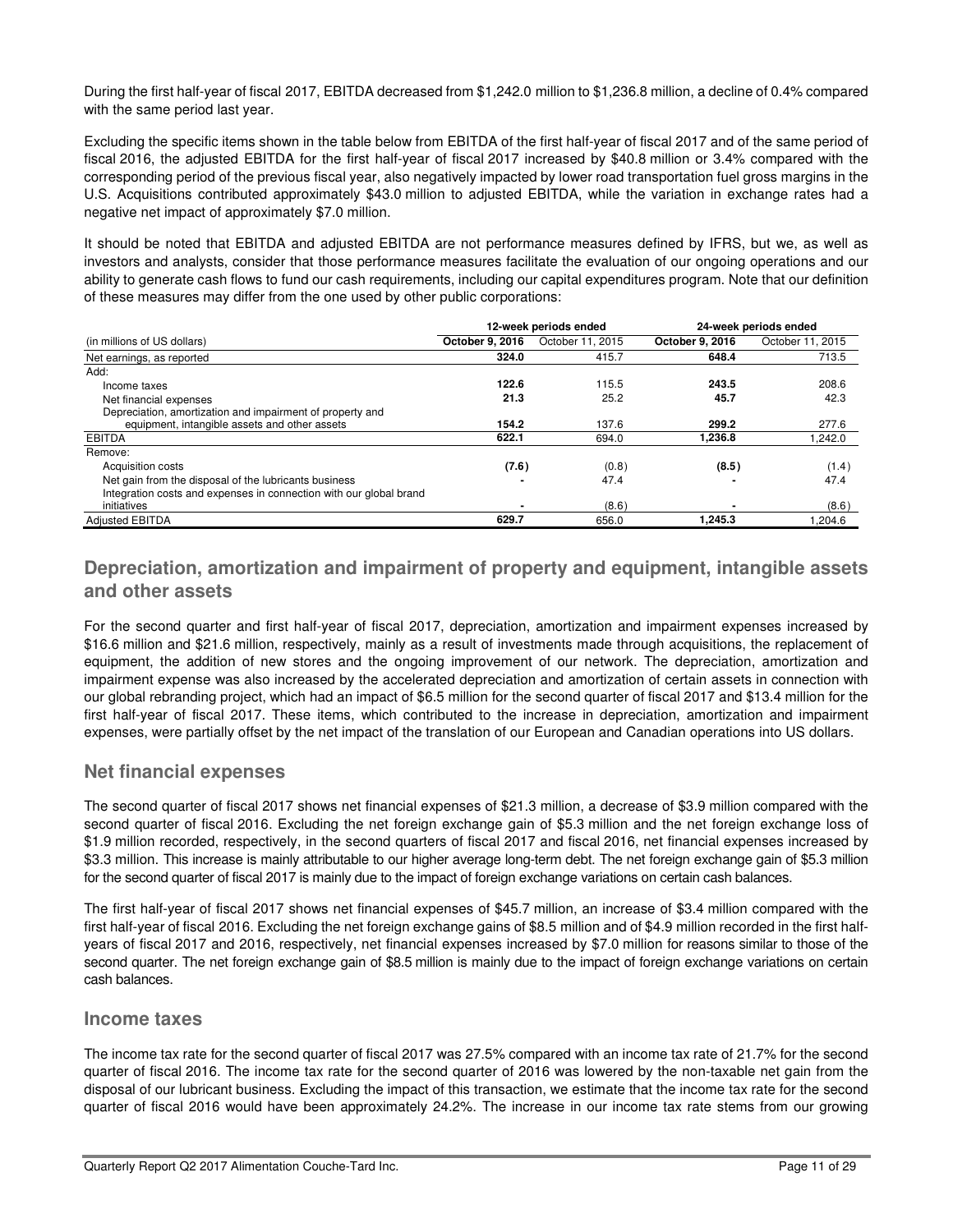presence in the United States, where our income tax rate is the highest. For the first half-year of fiscal 2017, the income tax rate was 27.3%.

## **Net earnings and adjusted net earnings**

We closed the second quarter of fiscal 2017 with net earnings of \$324.0 million, compared with \$415.7 million for the second quarter of the previous fiscal year, a decrease of \$91.7 million or 22.1%. Diluted net earnings per share stood at \$0.57, compared with \$0.73 the previous year. The translation of revenues and expenses from our Canadian and European operations into US dollars had a positive net impact of approximately \$1.0 million on net earnings of the second quarter of fiscal 2017.

Excluding the items shown in the table below from net earnings of the second quarter of fiscal 2017 and fiscal 2016, net earnings for the second quarter of fiscal 2017 would have been approximately \$331.0 million, compared with \$375.0 million for the comparable quarter of the previous year, a decrease of \$44.0 million or 11.7%. Adjusted diluted net earnings per share would have been approximately \$0.58 for the second quarter of fiscal 2017, compared with \$0.66 for the corresponding period of fiscal 2016, a decrease of 12.1%.

For the first half-year of fiscal 2017, net earnings were \$648.4 million, compared with \$713.5 million for the comparable period of fiscal year 2016, a decrease of \$65.1 million or 9.1%. Diluted net earnings per share stood at \$1.14, compared with \$1.25 the previous year. The translation of revenues and expenses from our Canadian and European operations into US dollars had a negative net impact of approximately \$7.0 million on net earnings of the half-year of fiscal 2017.

Excluding the items shown in the table below from net earnings of the first half-year of fiscal 2017 and fiscal 2016, net earnings for the first half-year of fiscal 2017 would have been approximately \$659.0 million, compared with \$667.0 million for the comparable period of the previous year, a decrease of \$8.0 million or 1.2%. Adjusted diluted net earnings per share would have been approximately \$1.16 for the first half-year of fiscal 2017, compared with \$1.17 for the corresponding period of fiscal 2016, a decrease of 0.9%.

The table below reconciles reported net earnings to adjusted net earnings:

|                                                                    |                 | 12-week periods ended | 24-week periods ended |                  |  |
|--------------------------------------------------------------------|-----------------|-----------------------|-----------------------|------------------|--|
| (in millions of US dollars)                                        | October 9, 2016 | October 11, 2015      | October 9, 2016       | October 11, 2015 |  |
| Net earnings, as reported                                          | 324.0           | 415.7                 | 648.4                 | 713.5            |  |
| Remove:                                                            |                 |                       |                       |                  |  |
| Impact of accelerated depreciation and amortization                | (6.5)           |                       | (13.4)                |                  |  |
| Acquisition costs                                                  | (7.6)           | (0.8)                 | (8.5)                 | (1.4)            |  |
| Net foreign exchange gain (loss)                                   | 5.3             | (1.9)                 | 8.5                   | 4.9              |  |
| Net gain from the disposal of the lubricants business              |                 | 47.4                  |                       | 47.4             |  |
| Integration costs and expenses in connection with our global brand |                 |                       |                       |                  |  |
| initiatives                                                        |                 | (8.6)                 |                       | (8.6)            |  |
| Tax impact of the items above and rounding                         | 1.8             | 4.6                   | 2.8                   | 4.2              |  |
| Adjusted net earnings                                              | 331.0           | 375.0                 | 659.0                 | 667.0            |  |

It should be noted that adjusted net earnings is not a performance measure defined by IFRS, but we, as well as investors and analysts, consider this measure useful for evaluating the underlying performance of our operations on a comparable basis. Note that our definition of this measure may differ from the one used by other public corporations.

# **Financial Position as at October 9, 2016**

As shown by our indebtedness ratios included in the "Summary analysis of consolidated results for the second quarter and first half-year of fiscal 2017" section and our net cash provided by operating activities, our financial position is solid.

Our total consolidated assets amounted to \$13.6 billion as at October 9, 2016, an increase of \$1.3 billion over the balance as at April 24, 2016. This increase stems primarily from the acquisition of the IOL and Dansk Fuel assets, partly offset by the negative net impact of the exchange rates variation at the balance sheet date.

During the 52-week period ended on October 9, 2016, we recorded a return on capital employed of 17.8%.

Significant balance sheet variations are explained as follows: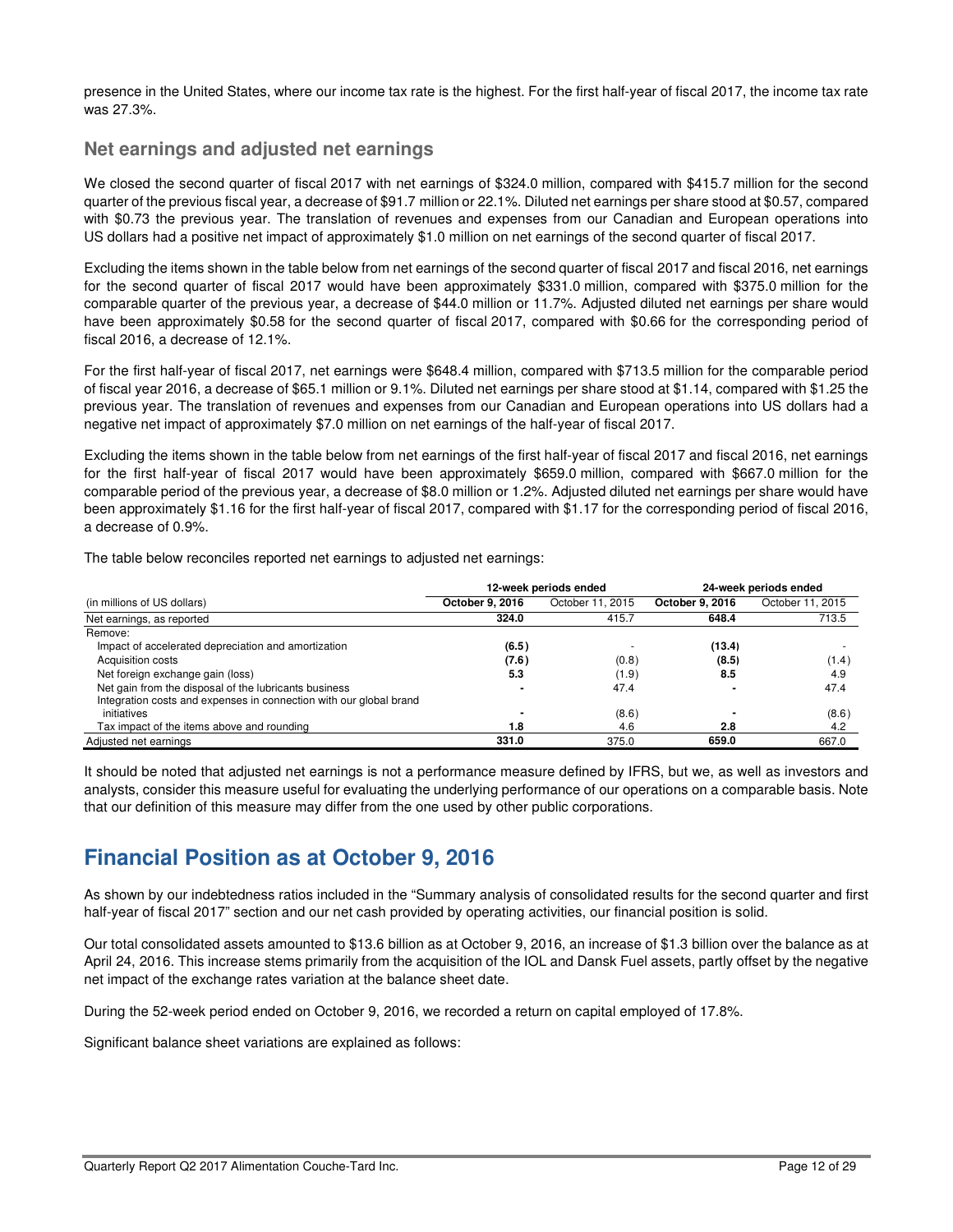## **Investment in an associated company held-for-sale**

Investment in an associated company held-for-sale was \$137.3 million as at October 9, 2016. This results from the acquisition of the shares of Dansk Fuel, partly offset by the transfer of 127 sites from Dansk Fuel to our Danish subsidiaries. This investment was sold on October 31, 2016.

## **Property and equipment**

Property and equipment increased by \$468.8 million, from \$6.4 billion as at April 24, 2016 to \$6.9 billion as at October 9, 2016, mainly as a result of the acquisition of the IOL and Dansk Fuel sites and the investments in our stores, partly offset by the depreciation, amortization and impairment expense. Property and equipment was also affected by the negative net impact of the exchange rates variation at the balance sheet date, which was approximately \$60.0 million.

## **Goodwill**

Goodwill increased by \$450.8 million, from \$1.8 billion as at April 24, 2016 to \$2.3 billion as at October 9, 2016, mainly as a result of the acquisition of the IOL and Dansk fuel sites. Since we have not yet completed our fair value assessment of the assets acquired, the liabilities assumed and the goodwill for these transactions, we expect that the fair values of assets acquired and liabilities assumed as well as the goodwill will be adjusted during fiscal 2017. The goodwill was also affected by the negative net impact of the exchange rates variation at the balance sheet date, which was approximately \$21.0 million.

## **Long-term debt and current portion of long-term debt**

Long-term debt increased by \$714.3 million, from \$2.9 billion as at April 24, 2016 to \$3.6 billion as at October 9, 2016, mainly as a result of the acquisition of 173 stores from IOL, partly offset by the impact of the weakening Canadian dollar and Euro against the US dollar, which was approximately \$103.0 million. Long-term debt increased from the issuance of Euro denominated senior unsecured notes for an amount of \$851.8 million, partly offset by the net debt repayments of \$65.9 million we made during the first-half of fiscal 2017.

## **Shareholders' equity**

Shareholders' equity amounted to \$5.6 billion as at October 9, 2016, up \$542.5 million compared with April 24, 2016, mainly reflecting net earnings for the first half-year of fiscal 2017, partly offset by dividends declared and other comprehensive loss for the first half-year of fiscal 2017. For the 52-week period ended October 9, 2016, we recorded a return on equity of 24.8%.

# **Liquidity and Capital Resources**

Our sources of liquidity remain unchanged compared with fiscal year ended April 24, 2016. For further information, please refer to our 2016 Annual Report. With respect to our capital expenditures and acquisitions of the first half-year of fiscal 2017, they were financed using available cash as well as our existing revolving credit facilities. We expect that cash generated from operations together with borrowings available under our revolving unsecured credit facilities will be adequate to meet our liquidity needs in the foreseeable future, except for any need stemming from a material business acquisition.

Our revolving credit facilities are detailed as follow:

## Revolving unsecured operating credit, maturing in December 2021 ("operating credit D")

Credit agreement consisting of a revolving unsecured facility of a maximum amount of \$2,525.0 million. As at October 9, 2016, \$825.3 million of our operating credit D had been used. As at the same date, the effective interest rate was 1.71% and standby letters of credit in the amount of \$9.6 million were outstanding.

On October 26, 2016, we amended the term of our revolving unsecured operating credit D to extend its maturity to December 2021. No other terms were changed significantly.

### Term revolving unsecured operating credit, maturing in December 2016 ("operating credit E")

Credit agreement consisting of an initial maximum amount of \$50.0 million with an initial term of 50 months. The credit facility is available, in US dollars, in the form of a revolving unsecured operating credit. The amounts borrowed, if any, bear interest at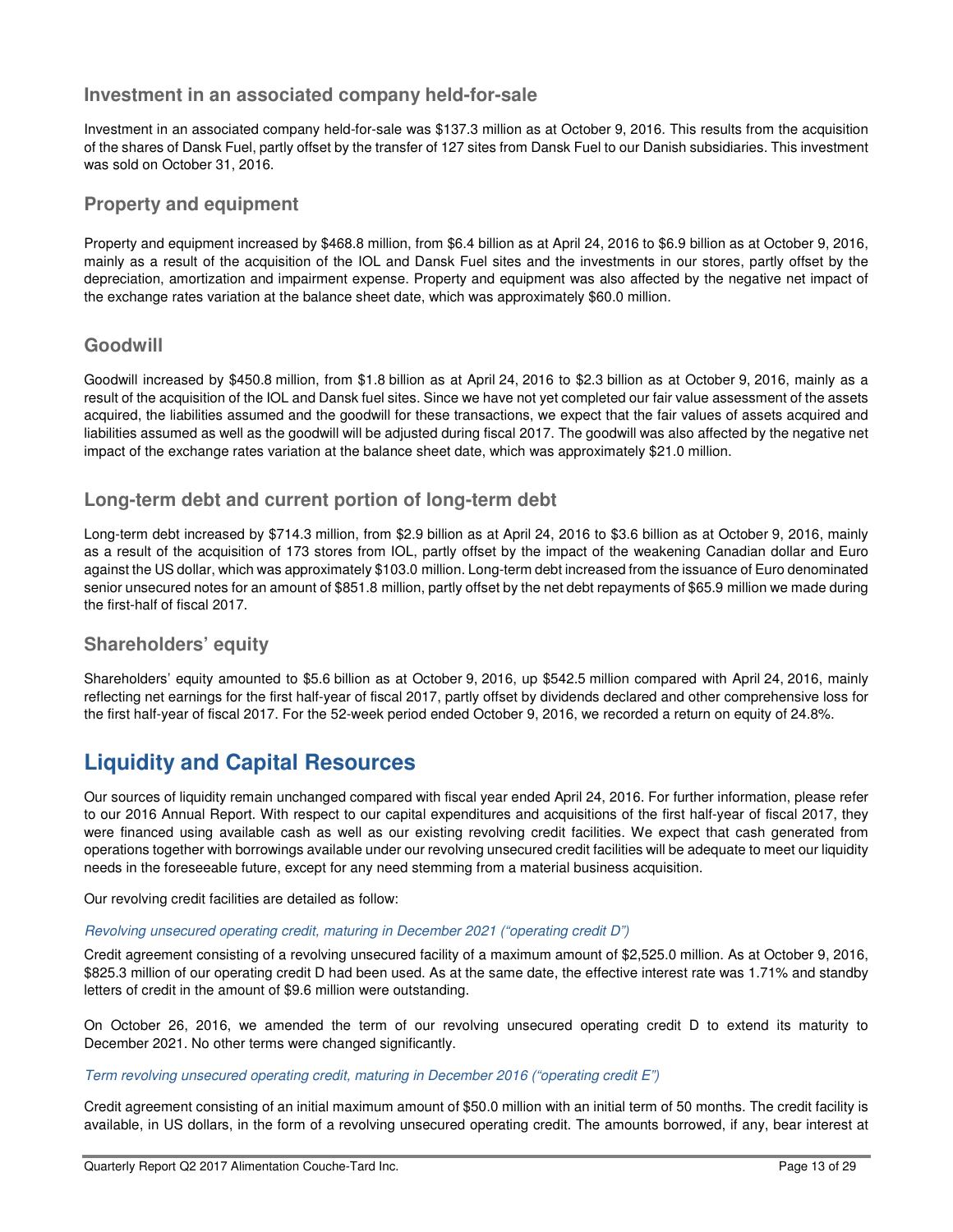variable rates based on the US base rate or the LIBOR rate plus a variable margin. As at October 9, 2016, operating credit E was unused.

#### Term revolving unsecured operating credit, maturing in January 2020 ("operating credit F")

Credit agreement consisting of a revolving unsecured facility of an initial maximum amount of €25.0 million (\$27.9 million) maturing on January 30, 2020. The credit facility is available, in Euros, in the form of a revolving unsecured operating credit. The amounts borrowed bear interest at variable rates based on the funding base rate or the EURIBOR rate plus a variable margin. As at October 9, 2016, operating credit F was unused.

### Available liquidities

As at October 9, 2016, a total of approximately \$1.8 billion was available under our revolving unsecured operating credit facilities and we were in compliance with the restrictive covenants and ratios imposed by the credit agreements at that date. Thus, at the same date, we had access to approximately \$2.6 billion through our available cash and revolving unsecured operating credit facilities.

# **Selected Consolidated Cash Flow Information**

|                                                                                                                 | 12-week periods ended |             |           | 24-week periods ended |             |            |  |
|-----------------------------------------------------------------------------------------------------------------|-----------------------|-------------|-----------|-----------------------|-------------|------------|--|
|                                                                                                                 | October 9.            | October 11, |           | October 9,            | October 11, |            |  |
| (In millions of US dollars)                                                                                     | 2016                  | 2015        | Variation | 2016                  | 2015        | Variation  |  |
| <b>Operating activities</b>                                                                                     |                       |             |           |                       |             |            |  |
| Net cash provided by operating activities                                                                       | 509.1                 | 611.1       | (102.0)   | 922.3                 | 1,011.2     | (88.9)     |  |
| <b>Investing activities</b>                                                                                     |                       |             |           |                       |             |            |  |
| <b>Business acquisitions</b>                                                                                    | (828.0)               | (23.1)      | (804.9)   | (829.4)               | (110.1)     | (719.3)    |  |
| Purchase of property and equipment, intangible assets and<br>other assets, net of proceeds from the disposal of |                       |             |           |                       |             |            |  |
| property and equipment and other assets                                                                         | (164.0)               | (165.3)     | 1.3       | (272.5)               | (231.1)     | (41.4)     |  |
| Investment in associated company held-for-sale                                                                  | (7.4)                 |             | (7.4)     | (301.4)               |             | (301.4)    |  |
| Proceeds from disposal of the lubricants business                                                               |                       | 81.0        | (81.0)    |                       | 81.0        | (81.0)     |  |
| Other                                                                                                           | (1.9)                 | 1.2         | (3.1)     | (5.3)                 | 0.6         | (5.9)      |  |
| Net cash used in investing activities                                                                           | (1,001.3)             | (106.2)     | (895.1)   | (1,408.6)             | (259.6)     | (1, 149.0) |  |
| <b>Financing activities</b>                                                                                     |                       |             |           |                       |             |            |  |
| Net increase (decrease) in US dollar denominated term                                                           |                       |             |           |                       |             |            |  |
| revolving unsecured operating credit                                                                            | 770.4                 | (765.6)     | 1,536.0   | (51.0)                | (1,352.7)   | 1,301.7    |  |
| Cash dividends paid                                                                                             | (68.3)                | (47.1)      | (21.2)    | (68.3)                | (47.1)      | (21.2)     |  |
| Net decrease in other debt                                                                                      | (6.9)                 | (3.1)       | (3.8)     | (14.9)                | (7.2)       | (7.7)      |  |
| Issuance of Euro denominated senior unsecured notes, net                                                        |                       |             |           |                       |             |            |  |
| of financing costs                                                                                              | (2.0)                 |             | (2.0)     | 851.8                 | $\sim$      | 851.8      |  |
| Issuance of shares upon exercise of stock options                                                               | 0.2                   | 0.2         |           | 0.2                   | 0.2         |            |  |
| Settlement of cross-currency interest rate swaps                                                                |                       |             |           | (9,8)                 |             | (9,8)      |  |
| Repurchase of non-controlling interest                                                                          |                       | (11.8)      | 11.8      |                       | (11.8)      | 11.8       |  |
| Issuance of Canadian dollar denominated senior                                                                  |                       |             |           |                       |             |            |  |
| unsecured notes, net of financing costs                                                                         |                       |             |           |                       | 562.0       | (562.0)    |  |
| Net cash from (used in) financing activities                                                                    | 693.4                 | (827.4)     | 1,520.8   | 708.0                 | (856.6)     | 1,564.6    |  |
| <b>Credit ratings</b>                                                                                           |                       |             |           |                       |             |            |  |
| Standard and Poor's - Corporate credit rating                                                                   |                       |             |           | <b>BBB</b>            | <b>BBB</b>  |            |  |
| Moody's - Senior unsecured notes credit rating                                                                  |                       |             |           | Baa2                  | Baa2        |            |  |

## **Operating activities**

During the second quarter of fiscal 2017, net cash from our operations reached \$509.1 million, down \$102.0 million compared with the second quarter of fiscal year 2016, while net cash from our operations for the first half-year of fiscal 2017 reached \$922.3 million, down \$88.9 million compared with the corresponding period of fiscal year 2016. In both cases, the decrease is mainly due to lower net earnings, partly offset by changes in working capital.

## **Investing activities**

During the second quarter of fiscal 2017, investing activities were primarily for the acquisition of IOL assets for an amount of \$805.3 million and for net investments in property and equipment, intangible assets and other assets which amounted to \$164.0 million.

Since the beginning of the fiscal year, investing activities were also primarily for the acquisition of IOL assets, for net investment in property and equipment, intangible assets and other assets, which amounted to \$272.5 million as well as for the purchase of all the shares of Dansk Fuel for an amount of \$301,4 million.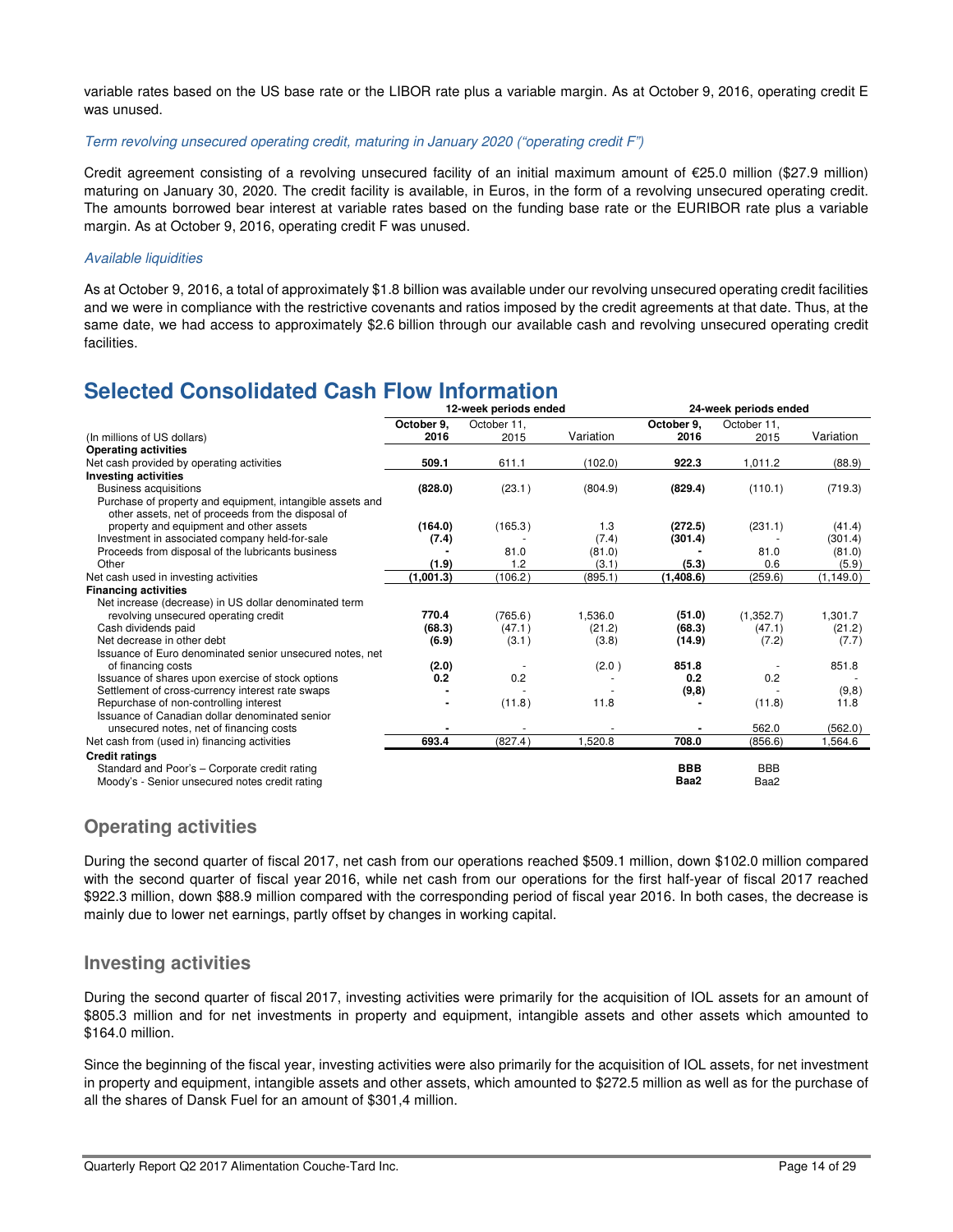Net investments in property and equipment, intangible assets and other assets were primarily for the replacement of equipment in some of our stores in order to enhance our offering of products and services, for our rebranding project, for the addition of new stores and for the ongoing improvement of our network, as well as for information technology.

## **Financing activities**

During the second quarter of fiscal 2017, we withdrew a net amount of \$770.4 million under our operating credit D mainly for the acquisition of the IOL sites. We also paid dividends for an amount of \$68.3 million.

During the first half-year of fiscal 2017, we issued Euro denominated senior unsecured notes for a net amount of \$851.8 million and total net amount repaid on our operating credit D was \$51.0 million.

# **Contractual Obligations and Commercial Commitments**

There were no major changes with respect to our contractual obligations and commercial commitments during the 24-week period ended October 9, 2016, except for the information below. For more information, please refer to our 2016 Annual Report.

In connection with the acquisition of certain assets from IOL, we entered into a fuel supply contract. Under this contract, we are required to purchase a minimum quantity of Esso-branded fuel every year, until 2036. Failure to satisfy the minimum purchase requirements could result in a payment to IOL of a predetermined amount. We expect to fulfill those requirements.

# **Internal Controls over Financial Reporting**

We maintain a system of internal controls over financial reporting designed to safeguard assets and ensure that financial information is reliable. We also maintain a system of disclosure controls and procedures designed to ensure, in all material respects, the reliability, completeness and timeliness of the information we disclose in this MD&A and other public disclosure documents. Disclosure controls and procedures are designed to ensure that information required to be disclosed by us in reports filed with securities regulatory agencies is recorded and/or disclosed on a timely basis, as required by law, and is accumulated and communicated to our management, including our Chief Executive Officer and our Chief Financial Officer, as appropriate, to allow timely decisions regarding required disclosure. As at October 9, 2016, our management, following its assessment, certifies the design and operating effectiveness of disclosure controls and procedures.

We undertake ongoing evaluations of the effectiveness of our internal controls over financial reporting and implement control enhancements, when appropriate. As at April 24, 2016, our management and our external auditors reported that these internal controls were effective.

We have excluded Topaz's internal control over financial reporting from our evaluation of the overall effectiveness of our internal controls over financial reporting. This is due to the timing of the transaction, which occurred on February 1<sup>st</sup>, 2016. The limitation was primarily based on the time required to assess Topaz's controls over financial reporting and to confirm they are consistent with ours, as permitted by the Canadian Securities Administrator's National Instrument 52-109 for 365 days following an acquisition. We expect to finalize our assessment by February 1<sup>st</sup>, 2017.

Topaz's balance sheet and results are included in our consolidated financial statements since the acquisition date. They constituted approximately 7.1% of total consolidated assets as of October 9, 2016 while they represented approximately 4.6% of consolidated revenues and approximately 1.5% of consolidated net earnings for the first half-year of fiscal 2017.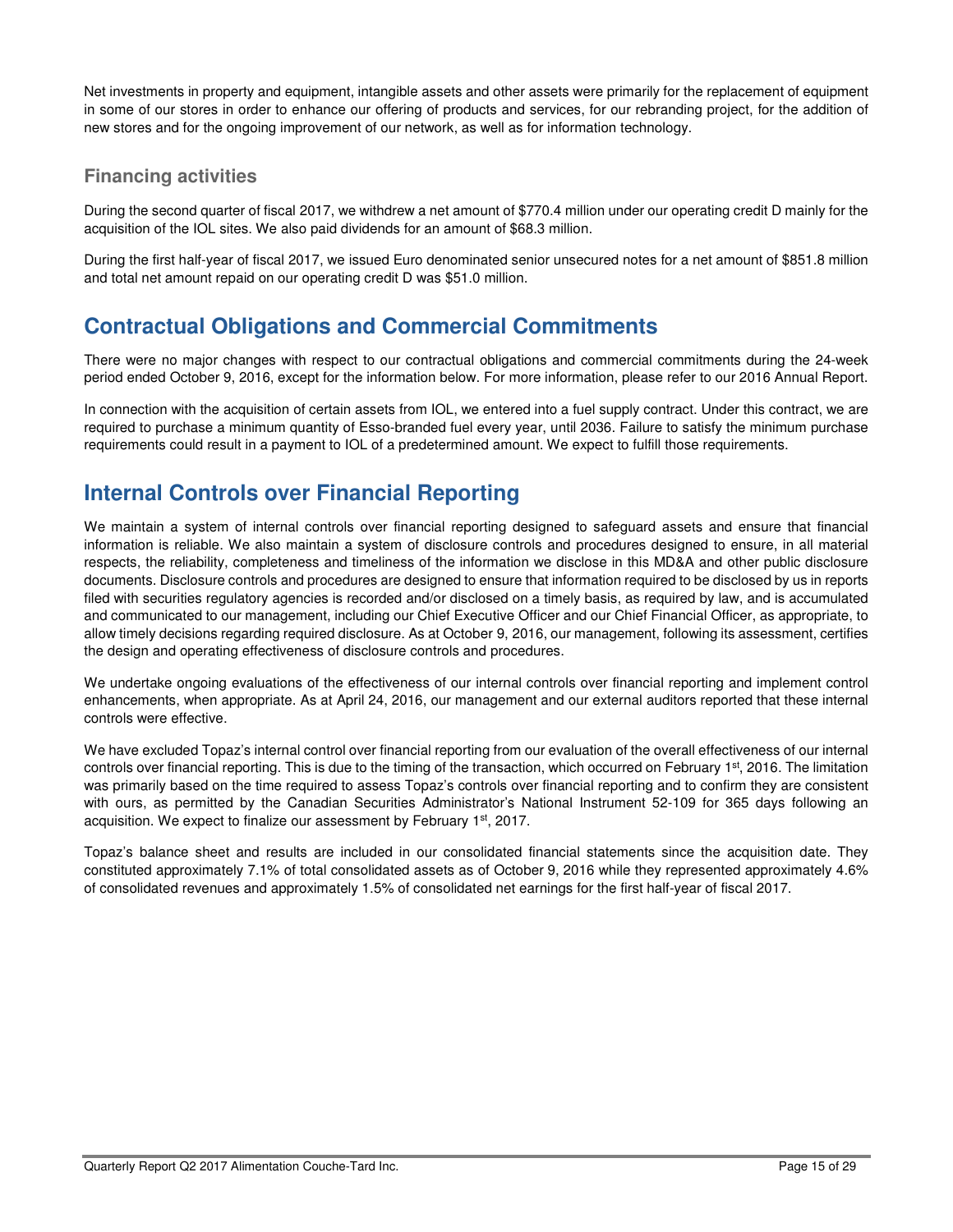# **Selected Quarterly Financial Information**

Our 52-week reporting cycle is divided into quarters of 12 weeks each except for the third quarter, which comprises 16 weeks. When a fiscal year, such as fiscal 2017, contains 53 weeks, the fourth quarter comprises 13 weeks. The following is a summary of selected consolidated financial information derived from our interim consolidated financial statements for each of the eight most recently completed quarters.

|                                                                                                                                                 | 24-week period ended<br>October 9, 2016 |                      | 52-week period ended April 24, 2016 |                      |                      |                      | Extract from 52-week<br>period ended |                      |
|-------------------------------------------------------------------------------------------------------------------------------------------------|-----------------------------------------|----------------------|-------------------------------------|----------------------|----------------------|----------------------|--------------------------------------|----------------------|
| (in millions of US dollars except for per share data)                                                                                           |                                         |                      |                                     |                      |                      |                      | April 26, 2015                       |                      |
| Quarter                                                                                                                                         | 2 <sub>nd</sub>                         | $\triangleleft$ st   | 4 <sup>th</sup>                     | 3 <sup>rd</sup>      | 2 <sub>nd</sub>      | $\mathbf 1$ st       | 4 <sup>th</sup>                      | 3 <sup>rd</sup>      |
| Weeks                                                                                                                                           | 12 weeks                                | 12 weeks             | 12 weeks                            | 16 weeks             | 12 weeks             | 12 weeks             | 12 weeks                             | 16 weeks             |
| <b>Revenues</b>                                                                                                                                 | 8,445.5                                 | 8,420.6              | 7,397.1                             | 9,331.1              | 8,436.8              | 8.979.6              | 7,285.5                              | 9,107.8              |
| Operating income before depreciation, amortization and<br>impairment of property and equipment, intangibles<br>assets and other assets          | 616.8                                   | 605.2                | 456.2                               | 618.7                | 685.8                | 541.5                | 314.8                                | 536.8                |
| Depreciation, amortization and impairment of property<br>and equipment, intangibles assets and other assets                                     | 154.2                                   | 145.0                | 162.0                               | 192.8                | 137.6                | 140.0                | 132.1                                | 152.4                |
| Operating income                                                                                                                                | 462.6                                   | 460.2                | 294.2                               | 425.9                | 548.2                | 401.5                | 182.7                                | 384.4                |
| Share of earnings of joint ventures and associated<br>companies accounted for using the equity method<br>Net financial expenses<br>Net earnings | 5.3<br>21.3<br>324.0                    | 9.5<br>24.4<br>324.4 | 6.5<br>31.7<br>206.2                | 8.8<br>33.5<br>274.0 | 8.2<br>25.2<br>415.7 | 6.5<br>17.1<br>297.8 | 4.4<br>15.6<br>126.0                 | 7.7<br>41.2<br>248.1 |
| Net earnings per share                                                                                                                          |                                         |                      |                                     |                      |                      |                      |                                      |                      |
| Basic<br><b>Diluted</b>                                                                                                                         | \$0.57<br>\$0.57                        | \$0.57<br>\$0.57     | \$0.36<br>\$0.36                    | \$0.48<br>\$0.48     | \$0.73<br>\$0.73     | \$0.52<br>\$0.52     | \$0.22<br>\$0.22                     | \$0.44<br>\$0.44     |

The volatility of road transportation fuel gross margins, mostly in the United States, seasonality and changes in the exchange rates have an impact on the variability of our quarterly net earnings. That being said, the majority of our operating income is derived from merchandise and service sales.

# **Outlook**

For the remainder of fiscal year 2017, our focus will be on keeping up the roll-out momentum of our new global convenience brand, Circle K, throughout North America, Europe and our licensed stores worldwide. We are setting out to make it easy for existing and new customers in more countries than ever before, building preference for Circle K as a destination for convenience and fuel, with a fresh look and feel and even better products for people on the go, always combined with fast and friendly service.

Integration will also be a key focus in the coming quarters as we continue our work with The Pantry, IOL, Topaz and Dansk Fuel sites. We look forward to implementing some of our Circle K concepts into these new sites, as well as realizing the potential synergies of each acquisition. At the same time, we will keep a relentless focus on sales, supply terms and operating expenses – while keeping an eye on growth opportunities that may be available in our various markets.

Finally, our teams will also work diligently to prepare and complete the acquisition of CST Brands as we get ready to welcome them in the Couche-Tard's family.

November 22, 2016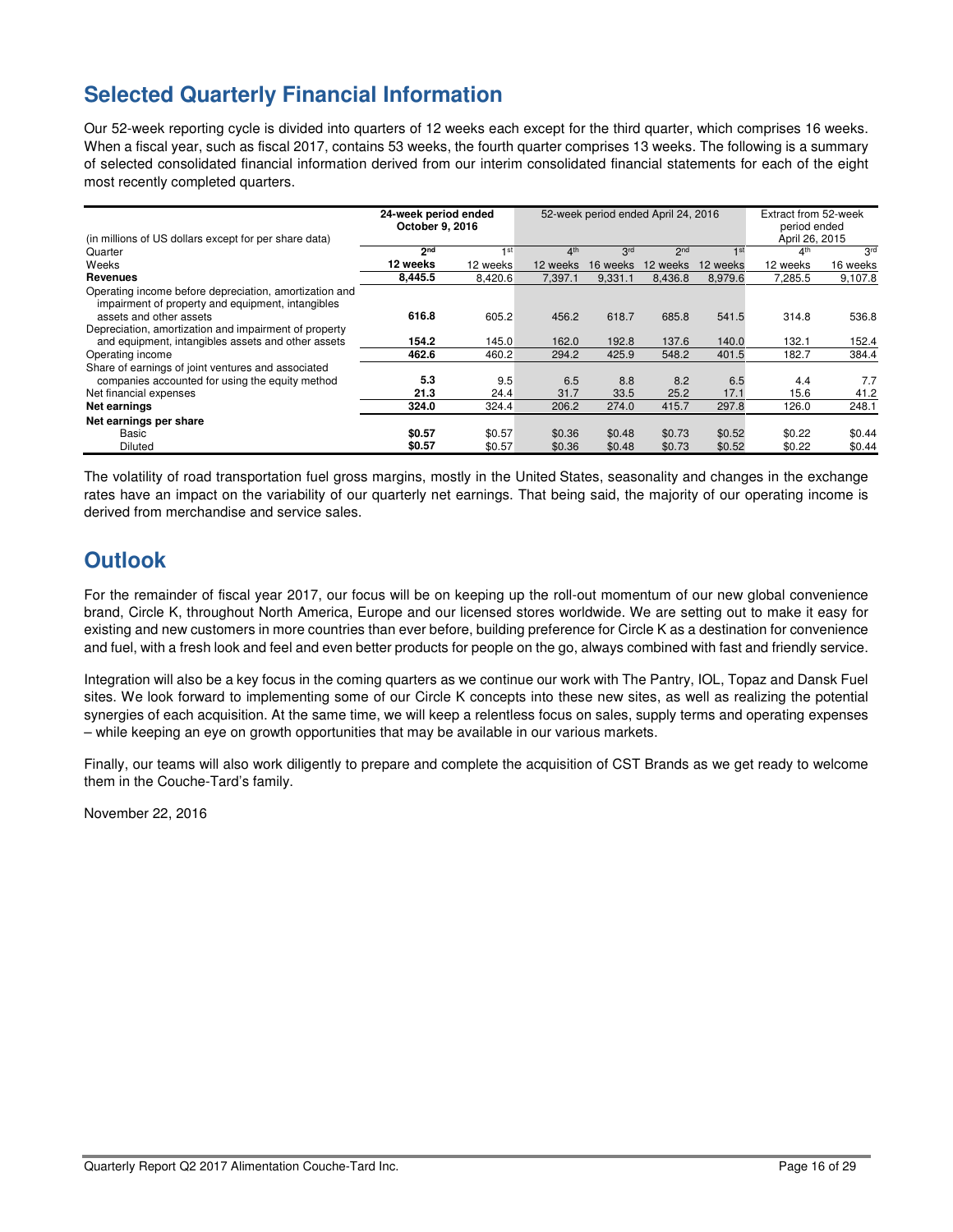## **CONSOLIDATED STATEMENTS OF EARNINGS**

(in millions of US dollars, except per share amounts, unaudited)

|                                                                                                                        | 12 weeks   |             | 24 weeks   |             |  |
|------------------------------------------------------------------------------------------------------------------------|------------|-------------|------------|-------------|--|
| For the periods ended                                                                                                  | October 9, | October 11, | October 9, | October 11, |  |
|                                                                                                                        | 2016       | 2015        | 2016       | 2015        |  |
|                                                                                                                        | \$         | \$          | \$         | \$          |  |
| <b>Revenues</b>                                                                                                        | 8,445.5    | 8,436.8     | 16,866.1   | 17,416.4    |  |
| Cost of sales                                                                                                          | 6,898.0    | 6,906.0     | 13,799.2   | 14,466.3    |  |
| <b>Gross profit</b>                                                                                                    | 1,547.5    | 1,530.8     | 3,066.9    | 2,950.1     |  |
| Operating, selling, administrative and general expenses<br>Loss (gain) on disposal of property and equipment and other | 930.3      | 886.8       | 1,846.1    | 1,766.5     |  |
| assets                                                                                                                 | 0.4        | 5.6         | (1.2)      | 3.7         |  |
| Gain on disposal of lubricants business (Note 4)<br>Depreciation, amortization and impairment of property and          |            | (47.4)      |            | (47.4)      |  |
| equipment, intangible assets and other assets                                                                          | 154.2      | 137.6       | 299.2      | 277.6       |  |
|                                                                                                                        | 1,084.9    | 982.6       | 2,144.1    | 2,000.4     |  |
| <b>Operating income</b>                                                                                                | 462.6      | 548.2       | 922.8      | 949.7       |  |
| Share of earnings of joint ventures and associated companies                                                           |            |             |            |             |  |
| accounted for using the equity method                                                                                  | 5.3        | 8.2         | 14.8       | 14.7        |  |
| Financial expenses                                                                                                     | 27.8       | 25.1        | 56.5       | 50.7        |  |
| Financial revenues                                                                                                     | (1.2)      | (1.8)       | (2.3)      | (3.5)       |  |
| Foreign exchange (gain) loss from currency conversion                                                                  | (5.3)      | 1.9         | (8.5)      | (4.9)       |  |
| <b>Net financial expenses</b>                                                                                          | 21.3       | 25.2        | 45.7       | 42.3        |  |
| Earnings before income taxes                                                                                           | 446.6      | 531.2       | 891.9      | 922.1       |  |
| Income taxes                                                                                                           | 122.6      | 115.5       | 243.5      | 208.6       |  |
| <b>Net earnings</b>                                                                                                    | 324.0      | 415.7       | 648.4      | 713.5       |  |
| Net earnings attributable to:                                                                                          |            |             |            |             |  |
| Shareholders of the Corporation                                                                                        | 324.0      | 415.7       | 648.4      | 713.3       |  |
| Non-controlling interest                                                                                               |            |             |            | 0.2         |  |
| <b>Net earnings</b>                                                                                                    | 324.0      | 415.7       | 648.4      | 713.5       |  |
| Net earnings per share (Note 6)                                                                                        |            |             |            |             |  |
| <b>Basic</b>                                                                                                           | 0.57       | 0.73        | 1.14       | 1.26        |  |
| <b>Diluted</b>                                                                                                         | 0.57       | 0.73        | 1.14       | 1.25        |  |
| Weighted average number of shares - basic (in thousands)                                                               | 567,712    | 567,414     | 567,695    | 567,391     |  |
| Weighted average number of shares - diluted (in thousands)                                                             | 569,288    | 569,209     | 569,252    | 569,208     |  |
| Number of shares outstanding at end of period (in thousands)                                                           | 567,872    | 567,418     | 567,872    | 567,418     |  |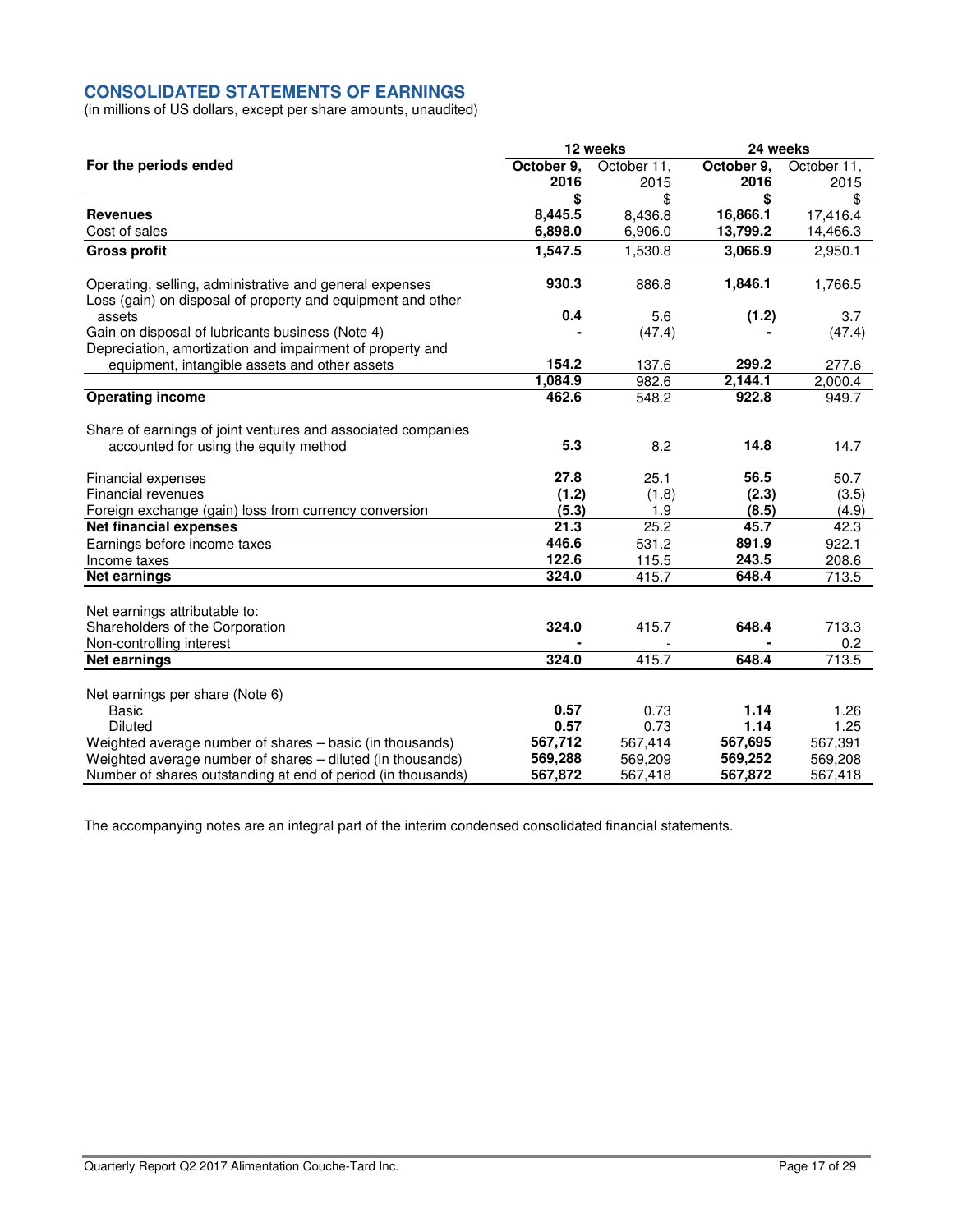## **CONSOLIDATED STATEMENTS OF COMPREHENSIVE INCOME**

(in millions of US dollars, unaudited)

|                                                                    | 12 weeks   |             | 24 weeks   |             |  |
|--------------------------------------------------------------------|------------|-------------|------------|-------------|--|
| For the periods ended                                              | October 9, | October 11, | October 9, | October 11, |  |
|                                                                    | 2016       | 2015        | 2016       | 2015        |  |
|                                                                    | \$         | \$          | \$         | \$          |  |
| <b>Net earnings</b>                                                | 324.0      | 415.7       | 648.4      | 713.5       |  |
| Other comprehensive income                                         |            |             |            |             |  |
| Items that may be reclassified subsequently to earnings            |            |             |            |             |  |
| <b>Translation adjustments</b>                                     |            |             |            |             |  |
| Changes in cumulative translation adjustments (1)                  | 49.3       | 129.7       | 27.4       | 200.7       |  |
| Change in fair value of cross-currency interest rate swaps         |            |             |            |             |  |
| designated as a hedge of the Corporation's net investment in       |            |             |            |             |  |
| its foreign operations (2)                                         | (33.5)     | (21.3)      | (78.5)     | (101.7)     |  |
| Net interest on cross-currency interest rate swaps designated      |            |             |            |             |  |
| as a hedge of the Corporation's net investment in its              |            |             |            |             |  |
| foreign operations <sup>(3)</sup>                                  | (0.8)      | (0.5)       | (0.9)      | (1.1)       |  |
| Cash flow hedges                                                   |            |             |            |             |  |
| Change in fair value of financial instruments (4)                  | 3.3        | 2.6         | 3.7        | 8.7         |  |
| Gain realized on financial instruments transferred to earnings (5) | (2.4)      | (2.4)       | (4.2)      | (7.5)       |  |
| Available-for-sale investment                                      |            |             |            |             |  |
| Change in fair value of an available-for-sale investment (6)       | 8.7        |             | 20.4       |             |  |
| Items that will never be reclassified to earnings                  |            |             |            |             |  |
| Net actuarial (loss) gain (7)                                      | (5.8)      | (5.8)       | (7.4)      | 21.8        |  |
| Other comprehensive income (loss)                                  | 18.8       | 102.3       | (39.5)     | 120.9       |  |
| <b>Comprehensive income</b>                                        | 342.8      | 518.0       | 608.9      | 834.4       |  |
|                                                                    |            |             |            |             |  |
| Comprehensive income attributable to:                              |            |             |            |             |  |
| Shareholders of the Corporation                                    | 342.8      | 518.0       | 608.9      | 834.2       |  |
| Non-controlling interest                                           |            |             |            | 0.2         |  |
| <b>Comprehensive income</b>                                        | 342.8      | 518.0       | 608.9      | 834.4       |  |

(1) For the 12 and 24-week periods ended October 9, 2016, these amounts include a loss of \$29.1 (net of income taxes of \$4.5) and a loss of \$29.0 (net of income taxes of \$4.5), respectively. For the 12 and 24-week periods ended October 11, 2015, these amounts include a gain of \$0.1 (net of income taxes) and a loss of \$78.9 (net of income taxes of \$12.5), respectively. This gain and these losses arise from the translation of US dollar, Norwegian krone and euro denominated long-term debts designated as foreign exchange hedges of the Corporation's net investments in its operations in the US and Norway, respectively and the translation of US dollar denominated long-term debt, in combination with cross currency interest rate swaps, designated a foreign exchange hedge of the Corporation's net investments in its operations in Denmark, the Baltics and Ireland.

(2) For the 12 and 24-week periods ended October 9, 2016, these amounts are net of income taxes of \$0 and \$0.5, respectively. For the 12 and 24-week periods ended October 11, 2015, these amounts are net of income taxes of \$7.0 and \$6.7, respectively.

(3) For the 12 and 24-week periods ended October 9, 2016, these amounts are net of income taxes of \$0.8 and \$1.7, respectively. For the 12 and 24-week periods ended October 11, 2015, these amounts are net of income taxes of \$0.4 and \$0.6, respectively.

(4) For the 12 and 24-week periods ended October 9, 2016, these amounts are net of income taxes of \$1.5 and \$1.4, respectively. For the 12 and 24-week periods ended October 11, 2015, these amounts are net of income taxes of \$1.0 and \$3.6, respectively.

(5) For the 12 and 24-week periods ended October 9, 2016, these amounts are net of income taxes of \$1.2 and \$1.5, respectively. For the 12 and 24-week periods ended October 11, 2015, these amounts are net of income taxes of \$1.0 and \$2.8, respectively.

(6) For the 12 and 24-week periods ended October 9, 2016 this amount is net of income taxes of \$1.4 and \$2.8, respectively.

(7) For the 12 and 24-week periods ended October 9, 2016, these amounts are net of income taxes of \$4.3 and \$6.3, respectively. For the 12 and 24-week periods ended October 11, 2015, these amounts are net of income taxes of \$2.3 and \$7.2, respectively.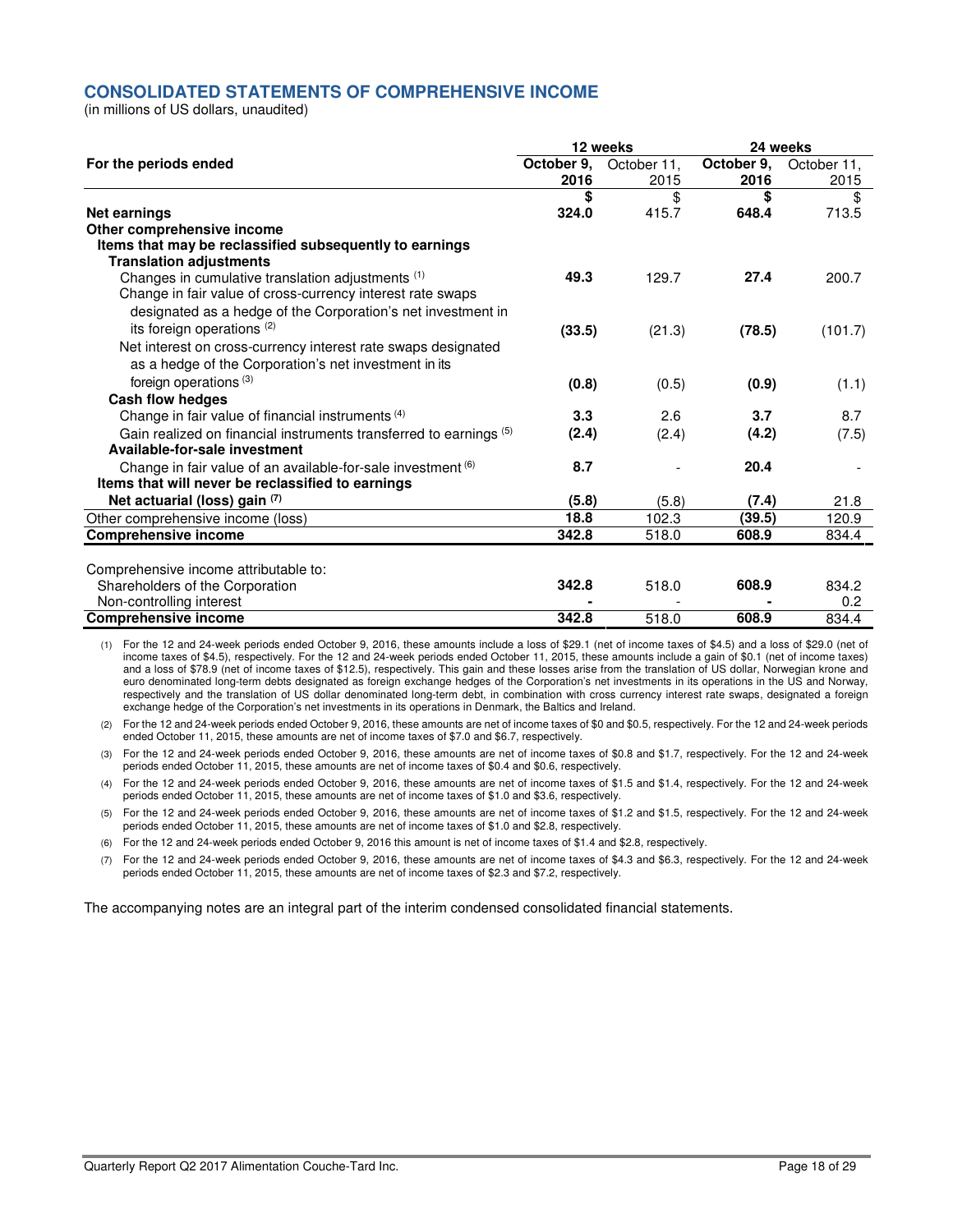## **CONSOLIDATED STATEMENTS OF CHANGES IN EQUITY**

(in millions of US dollars, unaudited)

| For the 24-week period ended |  |
|------------------------------|--|

|                                     | Attributable to the shareholders of the Corporation |                    |                 |               |                 |             |         |
|-------------------------------------|-----------------------------------------------------|--------------------|-----------------|---------------|-----------------|-------------|---------|
|                                     |                                                     |                    |                 | Accumulated   |                 |             |         |
|                                     |                                                     |                    |                 | other         |                 | Non-        |         |
|                                     | Capital                                             | <b>Contributed</b> | <b>Retained</b> | comprehensive |                 | controlling | Total   |
|                                     | stock                                               | surplus            | earnings        | loss (Note 7) | Total           | interest    | equity  |
|                                     | \$                                                  | \$                 | S               | \$            | S               | \$          |         |
| Balance, beginning of period        | 699.8                                               | 14.8               | 5,022.2         | (693.2)       | 5,043.6         |             | 5,043.6 |
| Comprehensive income:               |                                                     |                    |                 |               |                 |             |         |
| Net earnings                        |                                                     |                    | 648.4           |               | 648.4           |             | 648.4   |
| Other comprehensive loss            |                                                     |                    |                 | (39.5)        | (39.5)          |             | (39.5)  |
| Comprehensive income                |                                                     |                    |                 |               | 608.9           |             | 608.9   |
| Dividends declared                  |                                                     |                    | (68.3)          |               | (68.3)          |             | (68.3)  |
| Stock option-based compensation     |                                                     |                    |                 |               |                 |             |         |
| expense                             |                                                     | 1.7                |                 |               | 1.7             |             | 1.7     |
| Initial fair value of stock options |                                                     |                    |                 |               |                 |             |         |
| exercised                           | 0.9                                                 | (0.9)              |                 |               |                 |             |         |
| Cash received upon exercise of      |                                                     |                    |                 |               |                 |             |         |
| stock options                       | 0.2                                                 |                    |                 |               | 0.2             |             | 0.2     |
| Balance, end of period              | 700.9                                               | 15.6               | 5,602.3         |               | (732.7) 5,586.1 |             | 5,586.1 |

## For the 24-week period ended Contact Contact Contact Contact Contact Contact Contact Contact Contact Contact Contact Contact Contact Contact Contact Contact Contact Contact Contact Contact Contact Contact Contact Contact C

**For the 24-week period ended October 9, 2016**

|                                      |         | Attributable to the shareholders of the Corporation |          |               |         |             |         |
|--------------------------------------|---------|-----------------------------------------------------|----------|---------------|---------|-------------|---------|
|                                      |         |                                                     |          | Accumulated   |         |             |         |
|                                      |         |                                                     |          | other         |         | Non-        |         |
|                                      | Capital | Contributed                                         | Retained | comprehensive |         | controlling | Total   |
|                                      | stock   | surplus                                             | earnings | loss (Note 7) | Total   | interest    | equity  |
|                                      | \$      | \$                                                  | \$       | \$            | \$      | \$          | \$      |
| Balance, beginning of period         | 697.2   | 10.7                                                | 3,919.8  | (738.6)       | 3,889.1 | 13.9        | 3,903.0 |
| Comprehensive income:                |         |                                                     |          |               |         |             |         |
| Net earnings                         |         |                                                     | 713.3    |               | 713.3   | 0.2         | 713.5   |
| Other comprehensive income           |         |                                                     |          | 120.9         | 120.9   |             | 120.9   |
| Comprehensive income                 |         |                                                     |          |               | 834.2   | 0.2         | 834.4   |
| Dividends declared                   |         |                                                     | (47.1)   |               | (47.1)  | (0.7)       | (47.8)  |
| Nullification of redemption          |         |                                                     |          |               |         |             |         |
| liability                            |         |                                                     | 13.0     |               | 13.0    |             | 13.0    |
| Repurchase of non-controlling        |         |                                                     |          |               |         |             |         |
| interest                             |         |                                                     |          |               |         | (11.8)      | (11.8)  |
| Non-controlling interest transferred |         |                                                     |          |               |         |             |         |
| to contributed surplus               |         | 1.6                                                 |          |               | 1.6     | (1.6)       |         |
| Stock option-based compensation      |         |                                                     |          |               |         |             |         |
| expense                              |         | 1.7                                                 |          |               | 1.7     |             | 1.7     |
| Initial fair value of stock options  |         |                                                     |          |               |         |             |         |
| exercised                            | 0.1     | (0.1)                                               |          |               |         |             |         |
| Cash received upon exercise of       |         |                                                     |          |               |         |             |         |
| stock options                        | 0.2     |                                                     |          |               | 0.2     |             | 0.2     |
| Balance, end of period               | 697.5   | 13.9                                                | 4,599.0  | (617.7)       | 4,692.7 |             | 4,692.7 |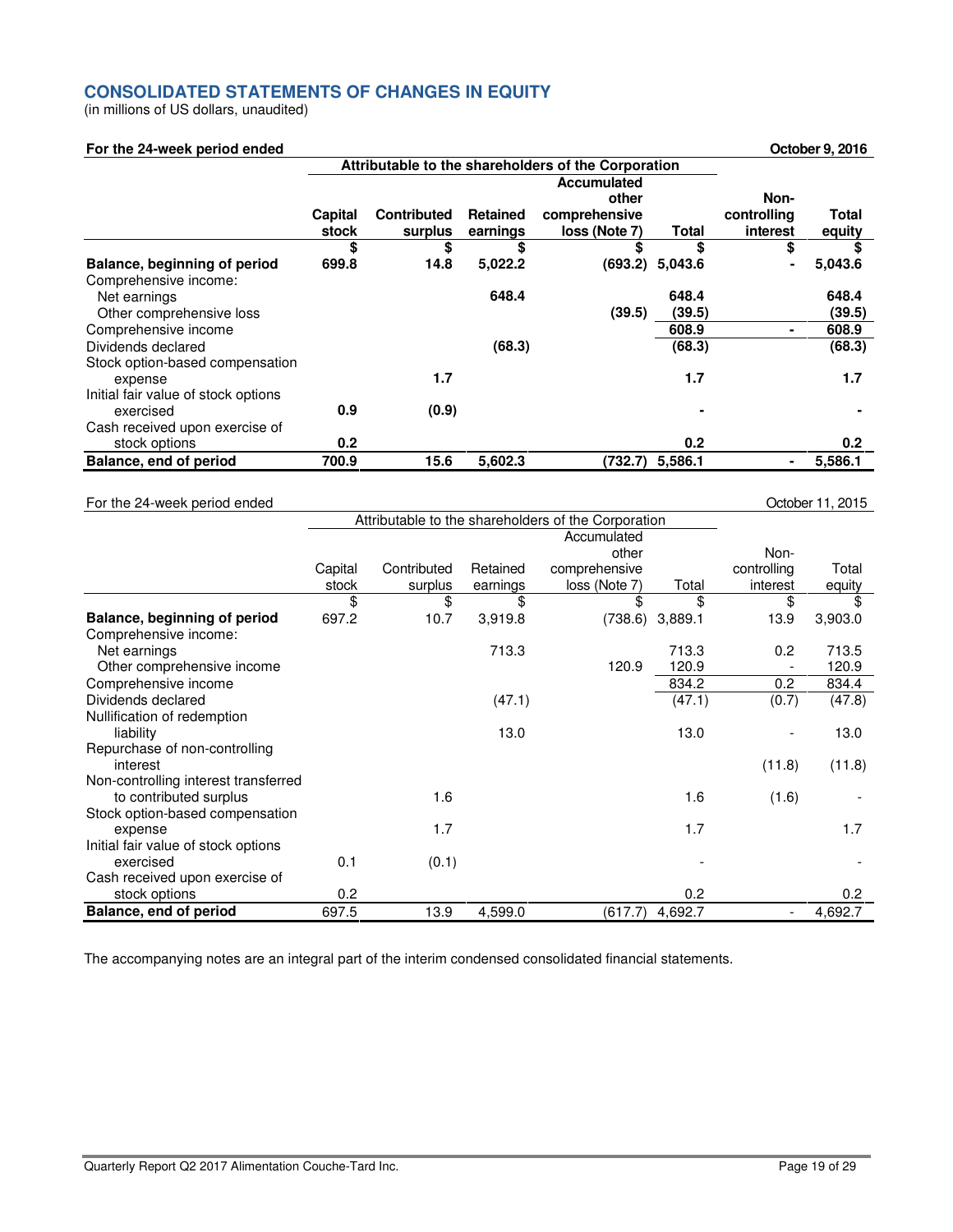## **CONSOLIDATED STATEMENTS OF CASH FLOWS**

(in millions of US dollars, unaudited)

| October 9,<br>October 11,<br>October 9.<br>October 11,<br>For the periods ended<br>2016<br>2015<br>2016<br>2015<br>\$<br>\$<br>\$<br>\$<br><b>Operating activities</b><br>Net earnings<br>324.0<br>415.7<br>648.4<br>713.5<br>Adjustments to reconcile net earnings to net cash provided by operating<br>activities<br>Depreciation, amortization and impairment of property and equipment,<br>intangible assets and other assets, net of amortization of deferred<br>credits<br>154.1<br>136.3<br>299.5<br>258.7<br>Deferred income taxes<br>5.5<br>(35.6)<br>(5.6)<br>(26.6)<br>Deferred credits<br>5.5<br>14.8<br>10.9<br>6.9<br>Share of earnings of joint ventures and associated companies<br>accounted for using the equity method, net of dividends received<br>0.5<br>(7.7)<br>(4.0)<br>(5.6)<br>Loss (gain) on disposal of property and equipment and other assets<br>5.6<br>3.7<br>0.4<br>(1.2)<br>Gain on disposal of lubricants business (Note 4)<br>(47.4)<br>(47.4)<br>Other<br>13.2<br>12.8<br>(2.5)<br>(1.2)<br>32.7<br>102.3<br>Changes in non-cash working capital<br>111.4<br>(37.9)<br>Net cash provided by operating activities<br>509.1<br>611.1<br>1,011.2<br>922.3<br><b>Investing activities</b><br>Business acquisitions (Note 3)<br>(828.0)<br>(23.1)<br>(110.1)<br>(829.4)<br>Purchase of property and equipment, intangible assets and other assets<br>(181.3)<br>(186.1)<br>(312.4)<br>(274.2)<br>Proceeds from disposal of property and equipment and other assets<br>39.9<br>43.1<br>17.3<br>20.8<br>Investment in an associated company held-for-sale (Note 3)<br>(301.4)<br>(7.4)<br>Deposit for business acquisition<br>3.4<br>(0.5)<br>Restricted cash<br>(5.3)<br>(4.8)<br>1.2<br>0.6<br>81.0<br>81.0<br>Proceeds from disposal of lubricants business (Note 4)<br>Net cash used in investing activities<br>(1,001.3)<br>(106.2)<br>(1,408.6)<br>(259.6)<br><b>Financing activities</b><br>Net increase (decrease) in term revolving unsecured operating<br>credit D (Note 5)<br>770.4<br>(765.6)<br>(1,352.7)<br>(51.0)<br>Cash dividend paid<br>(68.3)<br>(68.3)<br>(47.1)<br>(47.1)<br>Net decrease in other debt<br>(14.9)<br>(6.9)<br>(3.1)<br>(7.2)<br>Issuance of euro denominated senior unsecured notes, net of financing<br>851.8<br>costs (Note 5)<br>(2.0)<br>0.2<br>Issuance of shares upon exercise of stock options<br>0.2<br>0.2<br>0.2<br>Repurchase of non-controlling interest (note 9)<br>(11.8)<br>(11.8)<br>Settlement of cross-currency interest rate swaps<br>(9.8)<br>Issuance of Canadian dollar denominated senior unsecured notes, net of<br>562.0<br>financing costs<br>Net cash provided by (used in) financing activities<br>693.4<br>(827.4)<br>708.0<br>(856.6)<br>Effect of exchange rate fluctuations on cash and cash equivalents<br>8.5<br>9.5<br>2.3<br>(28.8)<br>Net increase (decrease) in cash and cash equivalents<br>209.7<br>(351.3)<br>231.2<br>(102.7)<br>Cash and cash equivalents, beginning of period<br>620.9<br>599.4<br>824.4<br>575.8<br>Cash and cash equivalents, end of period<br>473.1<br>830.6<br>473.1<br>830.6<br><b>Supplemental information:</b><br>Interest paid<br>12.0<br>10.2<br>43.4<br>29.6<br>4.4<br>5.7<br>10.6<br>Interest and dividends received<br>9.9<br>23.1<br>35.0<br>147.9<br>137.0<br>Income taxes paid<br>Cash and cash equivalents components:<br>Cash and demand deposits<br>586.4<br>368.1<br>Liquid investments<br>244.2<br>105.0<br>830.6<br>473.1 | 12 weeks |  | 24 weeks |  |  |
|-------------------------------------------------------------------------------------------------------------------------------------------------------------------------------------------------------------------------------------------------------------------------------------------------------------------------------------------------------------------------------------------------------------------------------------------------------------------------------------------------------------------------------------------------------------------------------------------------------------------------------------------------------------------------------------------------------------------------------------------------------------------------------------------------------------------------------------------------------------------------------------------------------------------------------------------------------------------------------------------------------------------------------------------------------------------------------------------------------------------------------------------------------------------------------------------------------------------------------------------------------------------------------------------------------------------------------------------------------------------------------------------------------------------------------------------------------------------------------------------------------------------------------------------------------------------------------------------------------------------------------------------------------------------------------------------------------------------------------------------------------------------------------------------------------------------------------------------------------------------------------------------------------------------------------------------------------------------------------------------------------------------------------------------------------------------------------------------------------------------------------------------------------------------------------------------------------------------------------------------------------------------------------------------------------------------------------------------------------------------------------------------------------------------------------------------------------------------------------------------------------------------------------------------------------------------------------------------------------------------------------------------------------------------------------------------------------------------------------------------------------------------------------------------------------------------------------------------------------------------------------------------------------------------------------------------------------------------------------------------------------------------------------------------------------------------------------------------------------------------------------------------------------------------------------------------------------------------------------------------------------------------------------------------------------------------------------------------------------------------------------------------------------------------------------------------------------------------------------|----------|--|----------|--|--|
|                                                                                                                                                                                                                                                                                                                                                                                                                                                                                                                                                                                                                                                                                                                                                                                                                                                                                                                                                                                                                                                                                                                                                                                                                                                                                                                                                                                                                                                                                                                                                                                                                                                                                                                                                                                                                                                                                                                                                                                                                                                                                                                                                                                                                                                                                                                                                                                                                                                                                                                                                                                                                                                                                                                                                                                                                                                                                                                                                                                                                                                                                                                                                                                                                                                                                                                                                                                                                                                                               |          |  |          |  |  |
|                                                                                                                                                                                                                                                                                                                                                                                                                                                                                                                                                                                                                                                                                                                                                                                                                                                                                                                                                                                                                                                                                                                                                                                                                                                                                                                                                                                                                                                                                                                                                                                                                                                                                                                                                                                                                                                                                                                                                                                                                                                                                                                                                                                                                                                                                                                                                                                                                                                                                                                                                                                                                                                                                                                                                                                                                                                                                                                                                                                                                                                                                                                                                                                                                                                                                                                                                                                                                                                                               |          |  |          |  |  |
|                                                                                                                                                                                                                                                                                                                                                                                                                                                                                                                                                                                                                                                                                                                                                                                                                                                                                                                                                                                                                                                                                                                                                                                                                                                                                                                                                                                                                                                                                                                                                                                                                                                                                                                                                                                                                                                                                                                                                                                                                                                                                                                                                                                                                                                                                                                                                                                                                                                                                                                                                                                                                                                                                                                                                                                                                                                                                                                                                                                                                                                                                                                                                                                                                                                                                                                                                                                                                                                                               |          |  |          |  |  |
|                                                                                                                                                                                                                                                                                                                                                                                                                                                                                                                                                                                                                                                                                                                                                                                                                                                                                                                                                                                                                                                                                                                                                                                                                                                                                                                                                                                                                                                                                                                                                                                                                                                                                                                                                                                                                                                                                                                                                                                                                                                                                                                                                                                                                                                                                                                                                                                                                                                                                                                                                                                                                                                                                                                                                                                                                                                                                                                                                                                                                                                                                                                                                                                                                                                                                                                                                                                                                                                                               |          |  |          |  |  |
|                                                                                                                                                                                                                                                                                                                                                                                                                                                                                                                                                                                                                                                                                                                                                                                                                                                                                                                                                                                                                                                                                                                                                                                                                                                                                                                                                                                                                                                                                                                                                                                                                                                                                                                                                                                                                                                                                                                                                                                                                                                                                                                                                                                                                                                                                                                                                                                                                                                                                                                                                                                                                                                                                                                                                                                                                                                                                                                                                                                                                                                                                                                                                                                                                                                                                                                                                                                                                                                                               |          |  |          |  |  |
|                                                                                                                                                                                                                                                                                                                                                                                                                                                                                                                                                                                                                                                                                                                                                                                                                                                                                                                                                                                                                                                                                                                                                                                                                                                                                                                                                                                                                                                                                                                                                                                                                                                                                                                                                                                                                                                                                                                                                                                                                                                                                                                                                                                                                                                                                                                                                                                                                                                                                                                                                                                                                                                                                                                                                                                                                                                                                                                                                                                                                                                                                                                                                                                                                                                                                                                                                                                                                                                                               |          |  |          |  |  |
|                                                                                                                                                                                                                                                                                                                                                                                                                                                                                                                                                                                                                                                                                                                                                                                                                                                                                                                                                                                                                                                                                                                                                                                                                                                                                                                                                                                                                                                                                                                                                                                                                                                                                                                                                                                                                                                                                                                                                                                                                                                                                                                                                                                                                                                                                                                                                                                                                                                                                                                                                                                                                                                                                                                                                                                                                                                                                                                                                                                                                                                                                                                                                                                                                                                                                                                                                                                                                                                                               |          |  |          |  |  |
|                                                                                                                                                                                                                                                                                                                                                                                                                                                                                                                                                                                                                                                                                                                                                                                                                                                                                                                                                                                                                                                                                                                                                                                                                                                                                                                                                                                                                                                                                                                                                                                                                                                                                                                                                                                                                                                                                                                                                                                                                                                                                                                                                                                                                                                                                                                                                                                                                                                                                                                                                                                                                                                                                                                                                                                                                                                                                                                                                                                                                                                                                                                                                                                                                                                                                                                                                                                                                                                                               |          |  |          |  |  |
|                                                                                                                                                                                                                                                                                                                                                                                                                                                                                                                                                                                                                                                                                                                                                                                                                                                                                                                                                                                                                                                                                                                                                                                                                                                                                                                                                                                                                                                                                                                                                                                                                                                                                                                                                                                                                                                                                                                                                                                                                                                                                                                                                                                                                                                                                                                                                                                                                                                                                                                                                                                                                                                                                                                                                                                                                                                                                                                                                                                                                                                                                                                                                                                                                                                                                                                                                                                                                                                                               |          |  |          |  |  |
|                                                                                                                                                                                                                                                                                                                                                                                                                                                                                                                                                                                                                                                                                                                                                                                                                                                                                                                                                                                                                                                                                                                                                                                                                                                                                                                                                                                                                                                                                                                                                                                                                                                                                                                                                                                                                                                                                                                                                                                                                                                                                                                                                                                                                                                                                                                                                                                                                                                                                                                                                                                                                                                                                                                                                                                                                                                                                                                                                                                                                                                                                                                                                                                                                                                                                                                                                                                                                                                                               |          |  |          |  |  |
|                                                                                                                                                                                                                                                                                                                                                                                                                                                                                                                                                                                                                                                                                                                                                                                                                                                                                                                                                                                                                                                                                                                                                                                                                                                                                                                                                                                                                                                                                                                                                                                                                                                                                                                                                                                                                                                                                                                                                                                                                                                                                                                                                                                                                                                                                                                                                                                                                                                                                                                                                                                                                                                                                                                                                                                                                                                                                                                                                                                                                                                                                                                                                                                                                                                                                                                                                                                                                                                                               |          |  |          |  |  |
|                                                                                                                                                                                                                                                                                                                                                                                                                                                                                                                                                                                                                                                                                                                                                                                                                                                                                                                                                                                                                                                                                                                                                                                                                                                                                                                                                                                                                                                                                                                                                                                                                                                                                                                                                                                                                                                                                                                                                                                                                                                                                                                                                                                                                                                                                                                                                                                                                                                                                                                                                                                                                                                                                                                                                                                                                                                                                                                                                                                                                                                                                                                                                                                                                                                                                                                                                                                                                                                                               |          |  |          |  |  |
|                                                                                                                                                                                                                                                                                                                                                                                                                                                                                                                                                                                                                                                                                                                                                                                                                                                                                                                                                                                                                                                                                                                                                                                                                                                                                                                                                                                                                                                                                                                                                                                                                                                                                                                                                                                                                                                                                                                                                                                                                                                                                                                                                                                                                                                                                                                                                                                                                                                                                                                                                                                                                                                                                                                                                                                                                                                                                                                                                                                                                                                                                                                                                                                                                                                                                                                                                                                                                                                                               |          |  |          |  |  |
|                                                                                                                                                                                                                                                                                                                                                                                                                                                                                                                                                                                                                                                                                                                                                                                                                                                                                                                                                                                                                                                                                                                                                                                                                                                                                                                                                                                                                                                                                                                                                                                                                                                                                                                                                                                                                                                                                                                                                                                                                                                                                                                                                                                                                                                                                                                                                                                                                                                                                                                                                                                                                                                                                                                                                                                                                                                                                                                                                                                                                                                                                                                                                                                                                                                                                                                                                                                                                                                                               |          |  |          |  |  |
|                                                                                                                                                                                                                                                                                                                                                                                                                                                                                                                                                                                                                                                                                                                                                                                                                                                                                                                                                                                                                                                                                                                                                                                                                                                                                                                                                                                                                                                                                                                                                                                                                                                                                                                                                                                                                                                                                                                                                                                                                                                                                                                                                                                                                                                                                                                                                                                                                                                                                                                                                                                                                                                                                                                                                                                                                                                                                                                                                                                                                                                                                                                                                                                                                                                                                                                                                                                                                                                                               |          |  |          |  |  |
|                                                                                                                                                                                                                                                                                                                                                                                                                                                                                                                                                                                                                                                                                                                                                                                                                                                                                                                                                                                                                                                                                                                                                                                                                                                                                                                                                                                                                                                                                                                                                                                                                                                                                                                                                                                                                                                                                                                                                                                                                                                                                                                                                                                                                                                                                                                                                                                                                                                                                                                                                                                                                                                                                                                                                                                                                                                                                                                                                                                                                                                                                                                                                                                                                                                                                                                                                                                                                                                                               |          |  |          |  |  |
|                                                                                                                                                                                                                                                                                                                                                                                                                                                                                                                                                                                                                                                                                                                                                                                                                                                                                                                                                                                                                                                                                                                                                                                                                                                                                                                                                                                                                                                                                                                                                                                                                                                                                                                                                                                                                                                                                                                                                                                                                                                                                                                                                                                                                                                                                                                                                                                                                                                                                                                                                                                                                                                                                                                                                                                                                                                                                                                                                                                                                                                                                                                                                                                                                                                                                                                                                                                                                                                                               |          |  |          |  |  |
|                                                                                                                                                                                                                                                                                                                                                                                                                                                                                                                                                                                                                                                                                                                                                                                                                                                                                                                                                                                                                                                                                                                                                                                                                                                                                                                                                                                                                                                                                                                                                                                                                                                                                                                                                                                                                                                                                                                                                                                                                                                                                                                                                                                                                                                                                                                                                                                                                                                                                                                                                                                                                                                                                                                                                                                                                                                                                                                                                                                                                                                                                                                                                                                                                                                                                                                                                                                                                                                                               |          |  |          |  |  |
|                                                                                                                                                                                                                                                                                                                                                                                                                                                                                                                                                                                                                                                                                                                                                                                                                                                                                                                                                                                                                                                                                                                                                                                                                                                                                                                                                                                                                                                                                                                                                                                                                                                                                                                                                                                                                                                                                                                                                                                                                                                                                                                                                                                                                                                                                                                                                                                                                                                                                                                                                                                                                                                                                                                                                                                                                                                                                                                                                                                                                                                                                                                                                                                                                                                                                                                                                                                                                                                                               |          |  |          |  |  |
|                                                                                                                                                                                                                                                                                                                                                                                                                                                                                                                                                                                                                                                                                                                                                                                                                                                                                                                                                                                                                                                                                                                                                                                                                                                                                                                                                                                                                                                                                                                                                                                                                                                                                                                                                                                                                                                                                                                                                                                                                                                                                                                                                                                                                                                                                                                                                                                                                                                                                                                                                                                                                                                                                                                                                                                                                                                                                                                                                                                                                                                                                                                                                                                                                                                                                                                                                                                                                                                                               |          |  |          |  |  |
|                                                                                                                                                                                                                                                                                                                                                                                                                                                                                                                                                                                                                                                                                                                                                                                                                                                                                                                                                                                                                                                                                                                                                                                                                                                                                                                                                                                                                                                                                                                                                                                                                                                                                                                                                                                                                                                                                                                                                                                                                                                                                                                                                                                                                                                                                                                                                                                                                                                                                                                                                                                                                                                                                                                                                                                                                                                                                                                                                                                                                                                                                                                                                                                                                                                                                                                                                                                                                                                                               |          |  |          |  |  |
|                                                                                                                                                                                                                                                                                                                                                                                                                                                                                                                                                                                                                                                                                                                                                                                                                                                                                                                                                                                                                                                                                                                                                                                                                                                                                                                                                                                                                                                                                                                                                                                                                                                                                                                                                                                                                                                                                                                                                                                                                                                                                                                                                                                                                                                                                                                                                                                                                                                                                                                                                                                                                                                                                                                                                                                                                                                                                                                                                                                                                                                                                                                                                                                                                                                                                                                                                                                                                                                                               |          |  |          |  |  |
|                                                                                                                                                                                                                                                                                                                                                                                                                                                                                                                                                                                                                                                                                                                                                                                                                                                                                                                                                                                                                                                                                                                                                                                                                                                                                                                                                                                                                                                                                                                                                                                                                                                                                                                                                                                                                                                                                                                                                                                                                                                                                                                                                                                                                                                                                                                                                                                                                                                                                                                                                                                                                                                                                                                                                                                                                                                                                                                                                                                                                                                                                                                                                                                                                                                                                                                                                                                                                                                                               |          |  |          |  |  |
|                                                                                                                                                                                                                                                                                                                                                                                                                                                                                                                                                                                                                                                                                                                                                                                                                                                                                                                                                                                                                                                                                                                                                                                                                                                                                                                                                                                                                                                                                                                                                                                                                                                                                                                                                                                                                                                                                                                                                                                                                                                                                                                                                                                                                                                                                                                                                                                                                                                                                                                                                                                                                                                                                                                                                                                                                                                                                                                                                                                                                                                                                                                                                                                                                                                                                                                                                                                                                                                                               |          |  |          |  |  |
|                                                                                                                                                                                                                                                                                                                                                                                                                                                                                                                                                                                                                                                                                                                                                                                                                                                                                                                                                                                                                                                                                                                                                                                                                                                                                                                                                                                                                                                                                                                                                                                                                                                                                                                                                                                                                                                                                                                                                                                                                                                                                                                                                                                                                                                                                                                                                                                                                                                                                                                                                                                                                                                                                                                                                                                                                                                                                                                                                                                                                                                                                                                                                                                                                                                                                                                                                                                                                                                                               |          |  |          |  |  |
|                                                                                                                                                                                                                                                                                                                                                                                                                                                                                                                                                                                                                                                                                                                                                                                                                                                                                                                                                                                                                                                                                                                                                                                                                                                                                                                                                                                                                                                                                                                                                                                                                                                                                                                                                                                                                                                                                                                                                                                                                                                                                                                                                                                                                                                                                                                                                                                                                                                                                                                                                                                                                                                                                                                                                                                                                                                                                                                                                                                                                                                                                                                                                                                                                                                                                                                                                                                                                                                                               |          |  |          |  |  |
|                                                                                                                                                                                                                                                                                                                                                                                                                                                                                                                                                                                                                                                                                                                                                                                                                                                                                                                                                                                                                                                                                                                                                                                                                                                                                                                                                                                                                                                                                                                                                                                                                                                                                                                                                                                                                                                                                                                                                                                                                                                                                                                                                                                                                                                                                                                                                                                                                                                                                                                                                                                                                                                                                                                                                                                                                                                                                                                                                                                                                                                                                                                                                                                                                                                                                                                                                                                                                                                                               |          |  |          |  |  |
|                                                                                                                                                                                                                                                                                                                                                                                                                                                                                                                                                                                                                                                                                                                                                                                                                                                                                                                                                                                                                                                                                                                                                                                                                                                                                                                                                                                                                                                                                                                                                                                                                                                                                                                                                                                                                                                                                                                                                                                                                                                                                                                                                                                                                                                                                                                                                                                                                                                                                                                                                                                                                                                                                                                                                                                                                                                                                                                                                                                                                                                                                                                                                                                                                                                                                                                                                                                                                                                                               |          |  |          |  |  |
|                                                                                                                                                                                                                                                                                                                                                                                                                                                                                                                                                                                                                                                                                                                                                                                                                                                                                                                                                                                                                                                                                                                                                                                                                                                                                                                                                                                                                                                                                                                                                                                                                                                                                                                                                                                                                                                                                                                                                                                                                                                                                                                                                                                                                                                                                                                                                                                                                                                                                                                                                                                                                                                                                                                                                                                                                                                                                                                                                                                                                                                                                                                                                                                                                                                                                                                                                                                                                                                                               |          |  |          |  |  |
|                                                                                                                                                                                                                                                                                                                                                                                                                                                                                                                                                                                                                                                                                                                                                                                                                                                                                                                                                                                                                                                                                                                                                                                                                                                                                                                                                                                                                                                                                                                                                                                                                                                                                                                                                                                                                                                                                                                                                                                                                                                                                                                                                                                                                                                                                                                                                                                                                                                                                                                                                                                                                                                                                                                                                                                                                                                                                                                                                                                                                                                                                                                                                                                                                                                                                                                                                                                                                                                                               |          |  |          |  |  |
|                                                                                                                                                                                                                                                                                                                                                                                                                                                                                                                                                                                                                                                                                                                                                                                                                                                                                                                                                                                                                                                                                                                                                                                                                                                                                                                                                                                                                                                                                                                                                                                                                                                                                                                                                                                                                                                                                                                                                                                                                                                                                                                                                                                                                                                                                                                                                                                                                                                                                                                                                                                                                                                                                                                                                                                                                                                                                                                                                                                                                                                                                                                                                                                                                                                                                                                                                                                                                                                                               |          |  |          |  |  |
|                                                                                                                                                                                                                                                                                                                                                                                                                                                                                                                                                                                                                                                                                                                                                                                                                                                                                                                                                                                                                                                                                                                                                                                                                                                                                                                                                                                                                                                                                                                                                                                                                                                                                                                                                                                                                                                                                                                                                                                                                                                                                                                                                                                                                                                                                                                                                                                                                                                                                                                                                                                                                                                                                                                                                                                                                                                                                                                                                                                                                                                                                                                                                                                                                                                                                                                                                                                                                                                                               |          |  |          |  |  |
|                                                                                                                                                                                                                                                                                                                                                                                                                                                                                                                                                                                                                                                                                                                                                                                                                                                                                                                                                                                                                                                                                                                                                                                                                                                                                                                                                                                                                                                                                                                                                                                                                                                                                                                                                                                                                                                                                                                                                                                                                                                                                                                                                                                                                                                                                                                                                                                                                                                                                                                                                                                                                                                                                                                                                                                                                                                                                                                                                                                                                                                                                                                                                                                                                                                                                                                                                                                                                                                                               |          |  |          |  |  |
|                                                                                                                                                                                                                                                                                                                                                                                                                                                                                                                                                                                                                                                                                                                                                                                                                                                                                                                                                                                                                                                                                                                                                                                                                                                                                                                                                                                                                                                                                                                                                                                                                                                                                                                                                                                                                                                                                                                                                                                                                                                                                                                                                                                                                                                                                                                                                                                                                                                                                                                                                                                                                                                                                                                                                                                                                                                                                                                                                                                                                                                                                                                                                                                                                                                                                                                                                                                                                                                                               |          |  |          |  |  |
|                                                                                                                                                                                                                                                                                                                                                                                                                                                                                                                                                                                                                                                                                                                                                                                                                                                                                                                                                                                                                                                                                                                                                                                                                                                                                                                                                                                                                                                                                                                                                                                                                                                                                                                                                                                                                                                                                                                                                                                                                                                                                                                                                                                                                                                                                                                                                                                                                                                                                                                                                                                                                                                                                                                                                                                                                                                                                                                                                                                                                                                                                                                                                                                                                                                                                                                                                                                                                                                                               |          |  |          |  |  |
|                                                                                                                                                                                                                                                                                                                                                                                                                                                                                                                                                                                                                                                                                                                                                                                                                                                                                                                                                                                                                                                                                                                                                                                                                                                                                                                                                                                                                                                                                                                                                                                                                                                                                                                                                                                                                                                                                                                                                                                                                                                                                                                                                                                                                                                                                                                                                                                                                                                                                                                                                                                                                                                                                                                                                                                                                                                                                                                                                                                                                                                                                                                                                                                                                                                                                                                                                                                                                                                                               |          |  |          |  |  |
|                                                                                                                                                                                                                                                                                                                                                                                                                                                                                                                                                                                                                                                                                                                                                                                                                                                                                                                                                                                                                                                                                                                                                                                                                                                                                                                                                                                                                                                                                                                                                                                                                                                                                                                                                                                                                                                                                                                                                                                                                                                                                                                                                                                                                                                                                                                                                                                                                                                                                                                                                                                                                                                                                                                                                                                                                                                                                                                                                                                                                                                                                                                                                                                                                                                                                                                                                                                                                                                                               |          |  |          |  |  |
|                                                                                                                                                                                                                                                                                                                                                                                                                                                                                                                                                                                                                                                                                                                                                                                                                                                                                                                                                                                                                                                                                                                                                                                                                                                                                                                                                                                                                                                                                                                                                                                                                                                                                                                                                                                                                                                                                                                                                                                                                                                                                                                                                                                                                                                                                                                                                                                                                                                                                                                                                                                                                                                                                                                                                                                                                                                                                                                                                                                                                                                                                                                                                                                                                                                                                                                                                                                                                                                                               |          |  |          |  |  |
|                                                                                                                                                                                                                                                                                                                                                                                                                                                                                                                                                                                                                                                                                                                                                                                                                                                                                                                                                                                                                                                                                                                                                                                                                                                                                                                                                                                                                                                                                                                                                                                                                                                                                                                                                                                                                                                                                                                                                                                                                                                                                                                                                                                                                                                                                                                                                                                                                                                                                                                                                                                                                                                                                                                                                                                                                                                                                                                                                                                                                                                                                                                                                                                                                                                                                                                                                                                                                                                                               |          |  |          |  |  |
|                                                                                                                                                                                                                                                                                                                                                                                                                                                                                                                                                                                                                                                                                                                                                                                                                                                                                                                                                                                                                                                                                                                                                                                                                                                                                                                                                                                                                                                                                                                                                                                                                                                                                                                                                                                                                                                                                                                                                                                                                                                                                                                                                                                                                                                                                                                                                                                                                                                                                                                                                                                                                                                                                                                                                                                                                                                                                                                                                                                                                                                                                                                                                                                                                                                                                                                                                                                                                                                                               |          |  |          |  |  |
|                                                                                                                                                                                                                                                                                                                                                                                                                                                                                                                                                                                                                                                                                                                                                                                                                                                                                                                                                                                                                                                                                                                                                                                                                                                                                                                                                                                                                                                                                                                                                                                                                                                                                                                                                                                                                                                                                                                                                                                                                                                                                                                                                                                                                                                                                                                                                                                                                                                                                                                                                                                                                                                                                                                                                                                                                                                                                                                                                                                                                                                                                                                                                                                                                                                                                                                                                                                                                                                                               |          |  |          |  |  |
|                                                                                                                                                                                                                                                                                                                                                                                                                                                                                                                                                                                                                                                                                                                                                                                                                                                                                                                                                                                                                                                                                                                                                                                                                                                                                                                                                                                                                                                                                                                                                                                                                                                                                                                                                                                                                                                                                                                                                                                                                                                                                                                                                                                                                                                                                                                                                                                                                                                                                                                                                                                                                                                                                                                                                                                                                                                                                                                                                                                                                                                                                                                                                                                                                                                                                                                                                                                                                                                                               |          |  |          |  |  |
|                                                                                                                                                                                                                                                                                                                                                                                                                                                                                                                                                                                                                                                                                                                                                                                                                                                                                                                                                                                                                                                                                                                                                                                                                                                                                                                                                                                                                                                                                                                                                                                                                                                                                                                                                                                                                                                                                                                                                                                                                                                                                                                                                                                                                                                                                                                                                                                                                                                                                                                                                                                                                                                                                                                                                                                                                                                                                                                                                                                                                                                                                                                                                                                                                                                                                                                                                                                                                                                                               |          |  |          |  |  |
|                                                                                                                                                                                                                                                                                                                                                                                                                                                                                                                                                                                                                                                                                                                                                                                                                                                                                                                                                                                                                                                                                                                                                                                                                                                                                                                                                                                                                                                                                                                                                                                                                                                                                                                                                                                                                                                                                                                                                                                                                                                                                                                                                                                                                                                                                                                                                                                                                                                                                                                                                                                                                                                                                                                                                                                                                                                                                                                                                                                                                                                                                                                                                                                                                                                                                                                                                                                                                                                                               |          |  |          |  |  |
|                                                                                                                                                                                                                                                                                                                                                                                                                                                                                                                                                                                                                                                                                                                                                                                                                                                                                                                                                                                                                                                                                                                                                                                                                                                                                                                                                                                                                                                                                                                                                                                                                                                                                                                                                                                                                                                                                                                                                                                                                                                                                                                                                                                                                                                                                                                                                                                                                                                                                                                                                                                                                                                                                                                                                                                                                                                                                                                                                                                                                                                                                                                                                                                                                                                                                                                                                                                                                                                                               |          |  |          |  |  |
|                                                                                                                                                                                                                                                                                                                                                                                                                                                                                                                                                                                                                                                                                                                                                                                                                                                                                                                                                                                                                                                                                                                                                                                                                                                                                                                                                                                                                                                                                                                                                                                                                                                                                                                                                                                                                                                                                                                                                                                                                                                                                                                                                                                                                                                                                                                                                                                                                                                                                                                                                                                                                                                                                                                                                                                                                                                                                                                                                                                                                                                                                                                                                                                                                                                                                                                                                                                                                                                                               |          |  |          |  |  |
|                                                                                                                                                                                                                                                                                                                                                                                                                                                                                                                                                                                                                                                                                                                                                                                                                                                                                                                                                                                                                                                                                                                                                                                                                                                                                                                                                                                                                                                                                                                                                                                                                                                                                                                                                                                                                                                                                                                                                                                                                                                                                                                                                                                                                                                                                                                                                                                                                                                                                                                                                                                                                                                                                                                                                                                                                                                                                                                                                                                                                                                                                                                                                                                                                                                                                                                                                                                                                                                                               |          |  |          |  |  |
|                                                                                                                                                                                                                                                                                                                                                                                                                                                                                                                                                                                                                                                                                                                                                                                                                                                                                                                                                                                                                                                                                                                                                                                                                                                                                                                                                                                                                                                                                                                                                                                                                                                                                                                                                                                                                                                                                                                                                                                                                                                                                                                                                                                                                                                                                                                                                                                                                                                                                                                                                                                                                                                                                                                                                                                                                                                                                                                                                                                                                                                                                                                                                                                                                                                                                                                                                                                                                                                                               |          |  |          |  |  |
|                                                                                                                                                                                                                                                                                                                                                                                                                                                                                                                                                                                                                                                                                                                                                                                                                                                                                                                                                                                                                                                                                                                                                                                                                                                                                                                                                                                                                                                                                                                                                                                                                                                                                                                                                                                                                                                                                                                                                                                                                                                                                                                                                                                                                                                                                                                                                                                                                                                                                                                                                                                                                                                                                                                                                                                                                                                                                                                                                                                                                                                                                                                                                                                                                                                                                                                                                                                                                                                                               |          |  |          |  |  |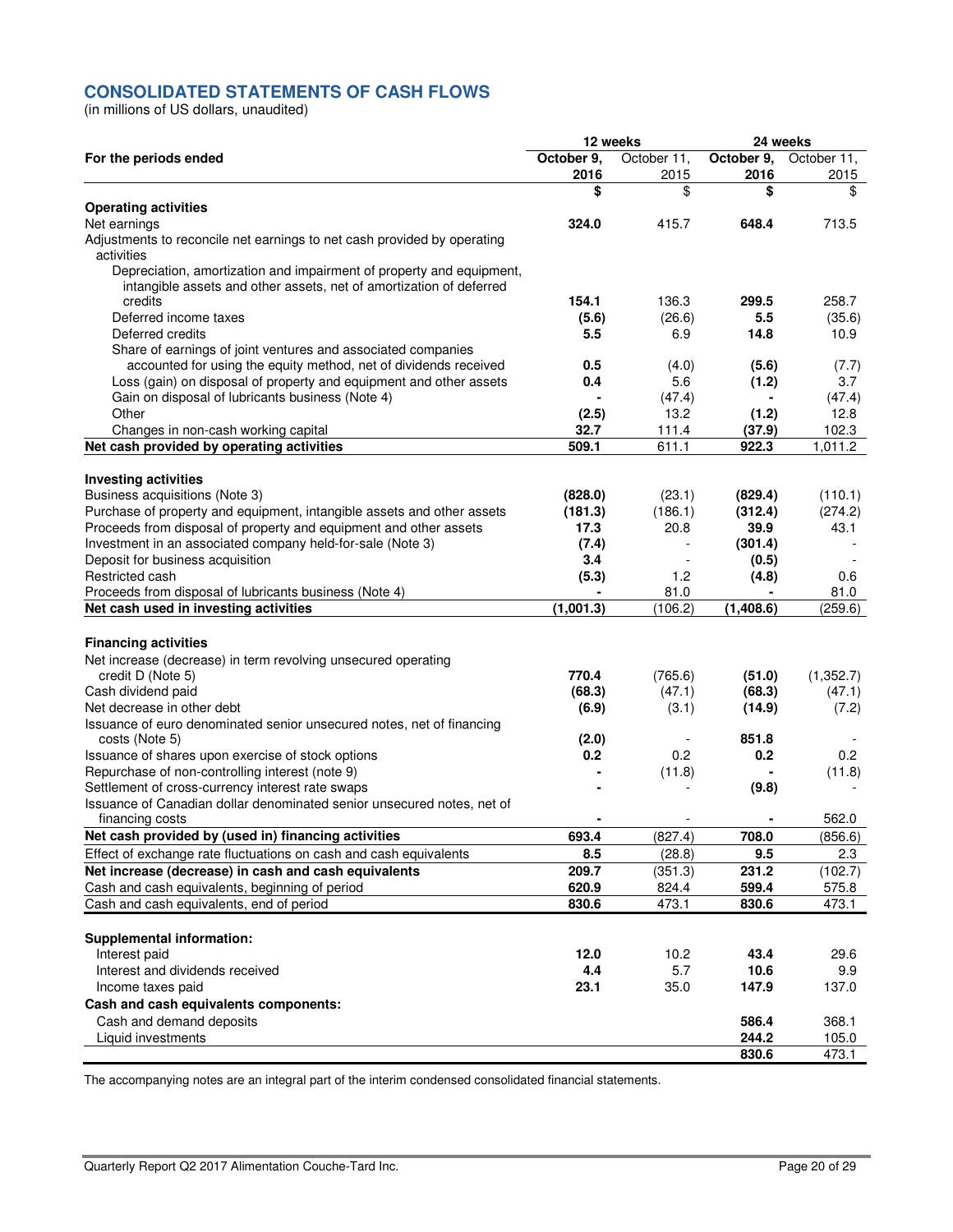## **CONSOLIDATED BALANCE SHEETS**

(in millions of US dollars, unaudited)

|                                                                    | As at October 9, | As at April 24, |
|--------------------------------------------------------------------|------------------|-----------------|
|                                                                    | 2016             | 2016            |
|                                                                    | \$               | \$              |
| <b>Assets</b>                                                      |                  |                 |
| <b>Current assets</b>                                              |                  |                 |
| Cash and cash equivalents                                          | 830.6            | 599.4           |
| Restricted cash                                                    | 6.5              | 1.7             |
| Accounts receivable                                                | 1,433.2          | 1,416.7         |
| Inventories                                                        | 867.2            | 816.7           |
| Prepaid expenses                                                   | 64.5             | 67.9            |
| Income taxes receivable                                            |                  | 32.9            |
| Investment in an associated company held-for-sale (Notes 3 and 12) | 137.3            |                 |
|                                                                    | 3,339.3          | 2,935.3         |
| Property and equipment                                             | 6,879.8          | 6,411.0         |
| Goodwill                                                           | 2,293.9          | 1,843.1         |
| Intangible assets                                                  | 604.4            | 631.9           |
| Other assets                                                       | 350.3            | 342.0           |
| Investment in joint ventures and associated companies              | 96.6             | 91.2            |
| Deferred income taxes                                              | 41.6             | 51.1            |
|                                                                    | 13,605.9         | 12,305.6        |
| <b>Liabilities</b>                                                 |                  |                 |
| <b>Current liabilities</b>                                         |                  |                 |
| Accounts payable and accrued liabilities                           | 2,464.4          | 2,518.9         |
| Provisions                                                         | 113.0            | 105.6           |
| Income taxes payable                                               | 113.5            | 54.1            |
| Current portion of long-term debt (Note 5)                         | 29.3             | 28.6            |
|                                                                    | 2,720.2          | 2,707.2         |
| Long-term debt (Note 5)                                            | 3,542.0          | 2,828.4         |
| Provisions                                                         | 464.4            | 475.0           |
| Pension benefit liability                                          | 104.2            | 100.3           |
| Other financial liabilities                                        | 282.6            | 221.8           |
| Deferred credits and other liabilities                             | 260.6            | 264.9           |
| Deferred income taxes                                              | 645.8            | 664.4           |
|                                                                    | 8,019.8          | 7,262.0         |
| <b>Equity</b>                                                      |                  |                 |
| Capital stock (Note 8)                                             | 700.9            | 699.8           |
| Contributed surplus                                                | 15.6             | 14.8            |
| Retained earnings                                                  | 5,602.3          | 5,022.2         |
| Accumulated other comprehensive loss (Note 7)                      | (732.7)          | (693.2)         |
|                                                                    | 5,586.1          | 5,043.6         |
|                                                                    | 13,605.9         | 12,305.6        |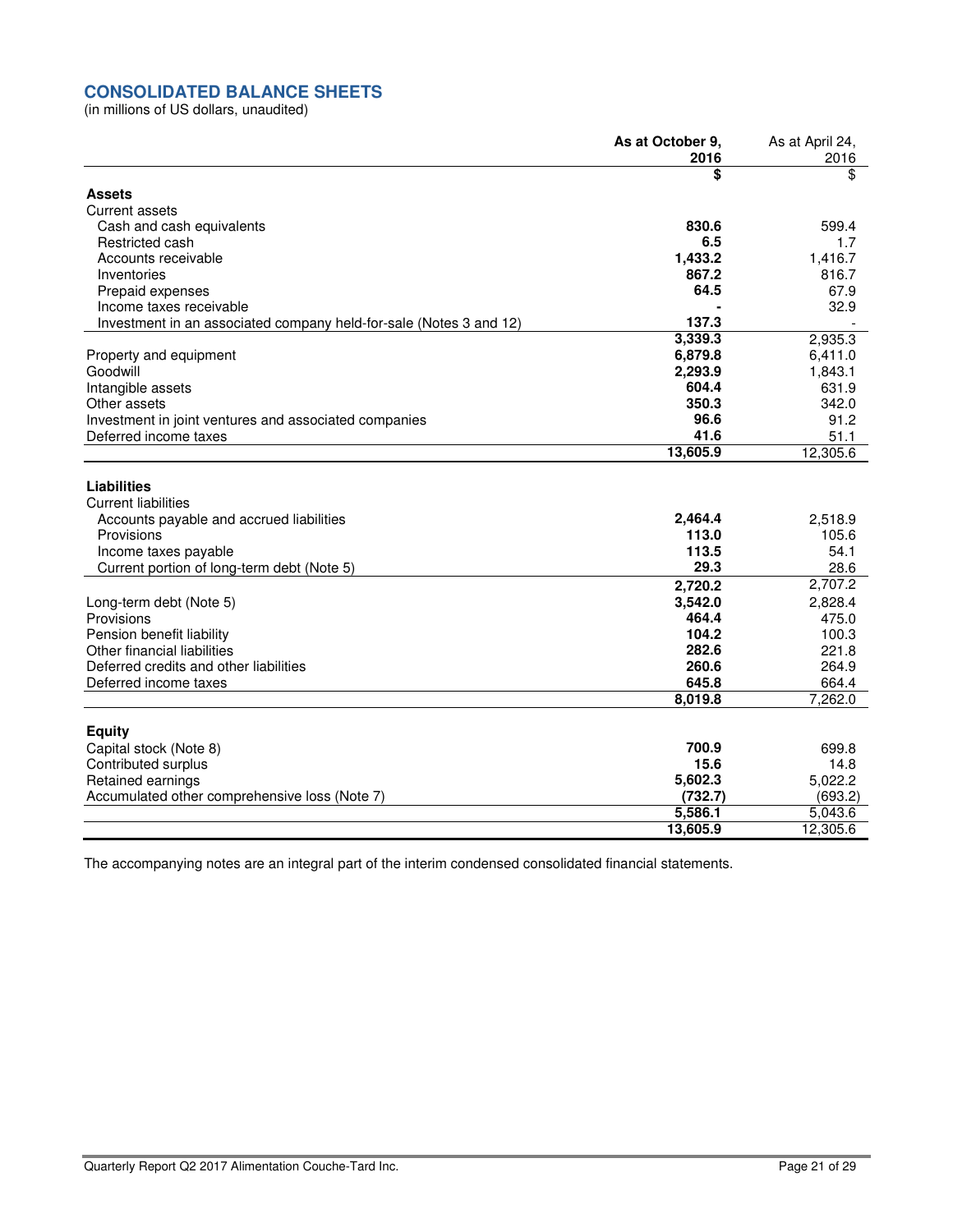(in millions of US dollars unless otherwise noted, except per share amounts, unaudited)

## **1. CONSOLIDATED FINANCIAL STATEMENTS PRESENTATION**

The unaudited interim condensed consolidated financial statements (the "interim financial statements") have been prepared by the Corporation in accordance with Canadian generally accepted accounting principles as set out in Part I of the Chartered Professional Accountants of Canada (CPA Canada) Handbook – Accounting, which incorporates International Financial Reporting Standards ("IFRS"), as issued by the International Accounting Standards Board ("IASB") applicable to the preparation of interim financial statements, including International Accounting Standard ("IAS") 34 "Interim Financial Reporting".

The interim financial statements were prepared in accordance with the same accounting policies and methods as the audited annual consolidated financial statements for the year ended April 24, 2016. The interim financial statements do not include all the information required for complete financial statements and should be read in conjunction with the audited consolidated financial statements and notes thereto in the Corporation's 2016 Annual Report. The results of operations for the interim periods presented do not necessarily reflect results expected for the full fiscal year. The Corporation's business follows a seasonal pattern. The busiest period is the first half-year of each fiscal year, which includes summer's sales.

On November 22, 2016, the Corporation's interim financial statements were approved by the Board of Directors who also approved their publication.

### **Comparative figures**

The Corporation has made adjustments to the preliminary purchase price allocation for the acquisition of Topaz. As a result, changes were made to: Property and equipment, Goodwill and Deferred income taxes assets, Accounts payable and accrued liabilities and Current Provisions in the Consolidated Balance Sheet as at April 24, 2016.

### **2. ACCOUNTING CHANGES**

### **Recently issued but not yet implemented**

In June 2016, the IASB issued "Classification and Measurement of Share-based Payment Transactions", amending IFRS 2 "Share-based Payment", and which, clarifies how to account for certain types of share-based payment transactions, such as the effects of vesting and non-vesting conditions on the measurement of cash-settled share-based payments. These amendments are effective for annual periods beginning on or after January 1, 2018. The amendments are to be applied prospectively, with retrospective application permitted. The Corporation is currently evaluating the impact of these amendments on its consolidated financial statements.

## **3. BUSINESS ACQUISITIONS**

### **Acquisition of certain Canadian assets from Imperial Oil**

On September 7, 2016, the Corporation received the approval from the Canadian Competition Bureau to acquire from Imperial Oil 278 sites, of which 228 are located in Ontario, mostly in the Greater Toronto Area, and 50 are located in the Greater Montreal area. The integration of the sites began on September 12, 2016 and was completed on October 27, 2016. As of October 9, 2016, 173 sites had been integrated to the Corporation's network. The agreement also includes 13 land banks and 2 dealer sites, as well as a long-term supply contract for Esso-branded fuel. Of the 173 sites, the Corporation leases the land and building for 1 site, leases the land and owns the building for 26 sites and owns both these assets for the remaining 146 sites. At closing, all sites were operating under a commission agency model under which a third party operates the site.

Acquisition costs of \$6.4 in connection with this acquisition are included in Operating, selling, administrative and general expenses.

As of October 9, 2016, the cash consideration for the 173 acquired sites amounted to \$805.3. Since the Corporation has not yet completed its fair value assessment of the assets acquired, the liabilities assumed and goodwill for all transactions, the preliminary purchase price allocations of this acquisition is subject to adjustments to the fair value of the assets, liabilities and goodwill until the process is completed.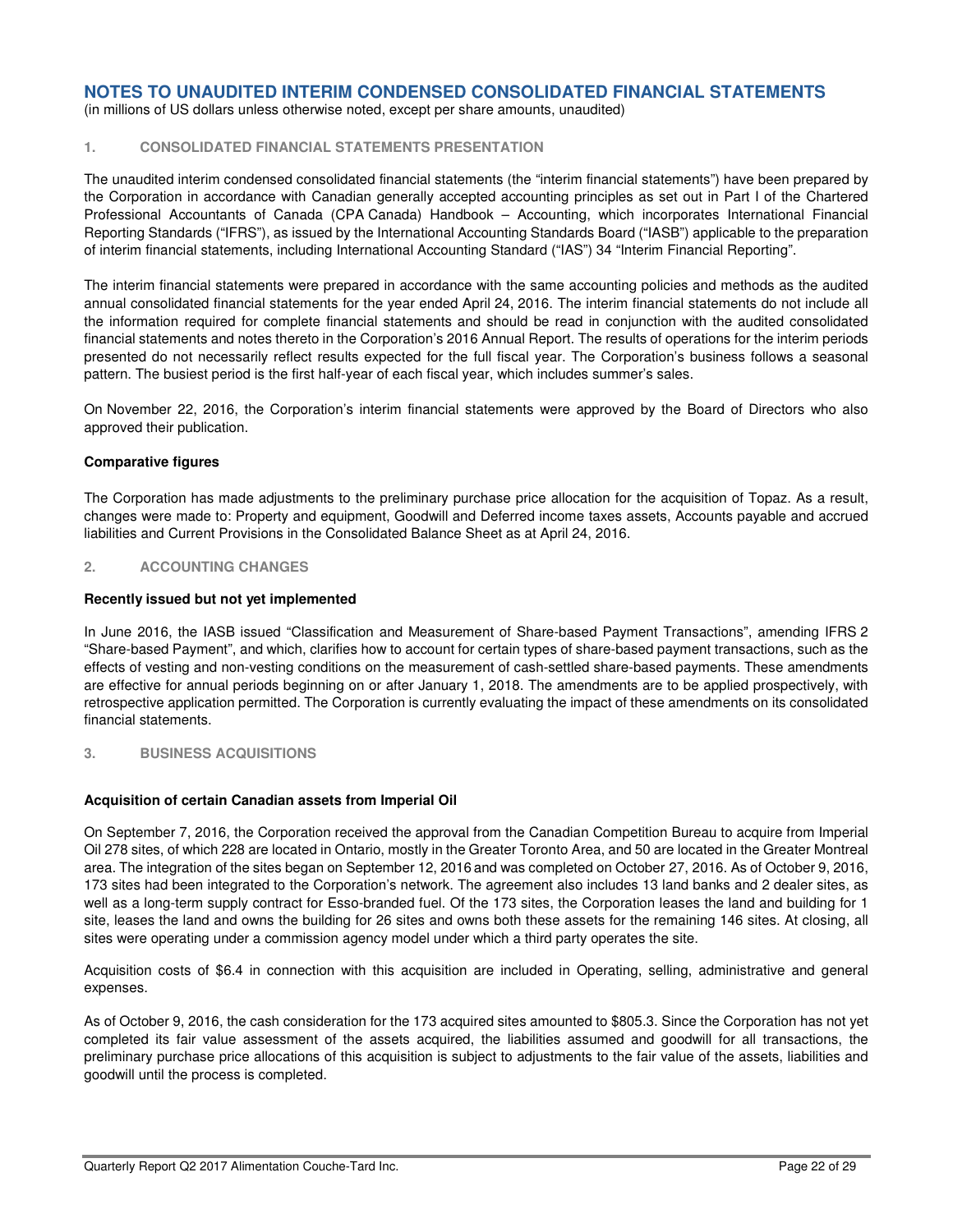(in millions of US dollars unless otherwise noted, except per share amounts, unaudited)

The preliminary purchase price allocation based on the estimated fair value on the date of acquisition and available information as at the date of publication of these consolidated financial statements is as follows:

|                               | \$    |
|-------------------------------|-------|
| Tangible assets acquired      |       |
| Inventories                   | 9.6   |
| Property and equipment        | 404.7 |
| Other assets                  | 6.8   |
| Total tangible assets         | 421.1 |
| Liabilities assumed           |       |
| Provisions                    | 10.1  |
| <b>Total liabilities</b>      | 10.1  |
| Net tangible assets acquired  | 411.0 |
| Goodwill                      | 394.3 |
| Total cash consideration paid | 805.3 |

The Corporation expects that all of the goodwill related to this transaction will be deductible for tax purposes.

This acquisition was concluded in order to expand the Corporation's market share, to penetrate new markets and to increase its economies of scale. This acquisition generated goodwill mainly due to the strategic location of stores acquired. Since the date of acquisition, revenues and net earnings from these stores amounted to \$32.3 and \$1.9, respectively. Considering the nature of this acquisition, the available financial information does not allow for the accurate disclosure of pro-forma revenues and net earnings had the Corporation concluded this acquisition at the beginning of its fiscal year.

## **Other acquisitions**

• On May 1, 2016, the Corporation completed the acquisition of all the shares of Dansk Fuel A/S ("Dansk Fuel") from A/S Dansk Shell, comprising 315 service stations, a commercial fuel business and an aviation fuel business, all located in Denmark, for a total consideration of \$301.4.

As per the requirements of the European commission, the Corporation:

- $\circ$  will retain 127 sites, of which 82 are owned and 45 are leased from third parties;
- o will divest the remaining of the Dansk Fuel business in addition to 24 of its legacy sites; and
- o Couche-Tard and Dansk Fuel will operate separately.

In order to meet these requirements, the Corporation signed an agreement for the sale of the shares of Dansk Fuel to DCC Holding A/S, a subsidiary of DCC plc. Until approval and completion of this transaction, a trustee had been appointed to manage and operate Dansk Fuel. As the Corporation did not have control over Dansk Fuel's operation as at October 9, 2016, its investment in Dansk Fuel is accounted for as an investment in an associated company using the equity method and is presented as an investment in an associated company held-for-sale on the consolidated balance sheet. The sale of all the shares of Dansk Fuel to DCC Holding A/S closed on October 31, 2016, subsequent to quarter end.

During the 24-week period ended October 9, 2016, the Corporation transferred all 127 retained sites from Dansk Fuel to its Danish subsidiary for a deemed consideration of \$169.6. The Corporation gained control over the operations of the retained sites as they were transferred from Dansk Fuel to its Danish subsidiary and from that date, the results and assets related to these sites were included in its balance sheet and its consolidated earnings. Of the 127 retained sites, 72 are full-service stations, 49 are unmanned automated fuel stations and 6 are truck stops, all of which were dealeroperated at the transfer date.

• During the 24-week period ended October 9, 2016, the Corporation has reached agreements with the independent dealers of the Dansk Fuel sites and converted all the retained sites to company-operated sites. During the same period, the Corporation also acquired two stores through distinct transactions. The Corporation owns the land and building for these sites. These transactions were settled for a total cash consideration of \$24.1. Since the Corporation has not yet completed its fair value assessment of the assets acquired, the liabilities assumed and goodwill for all transactions, the preliminary purchase price allocations of these acquisitions are subject to adjustments to the fair value of the assets, liabilities and goodwill until the process is completed.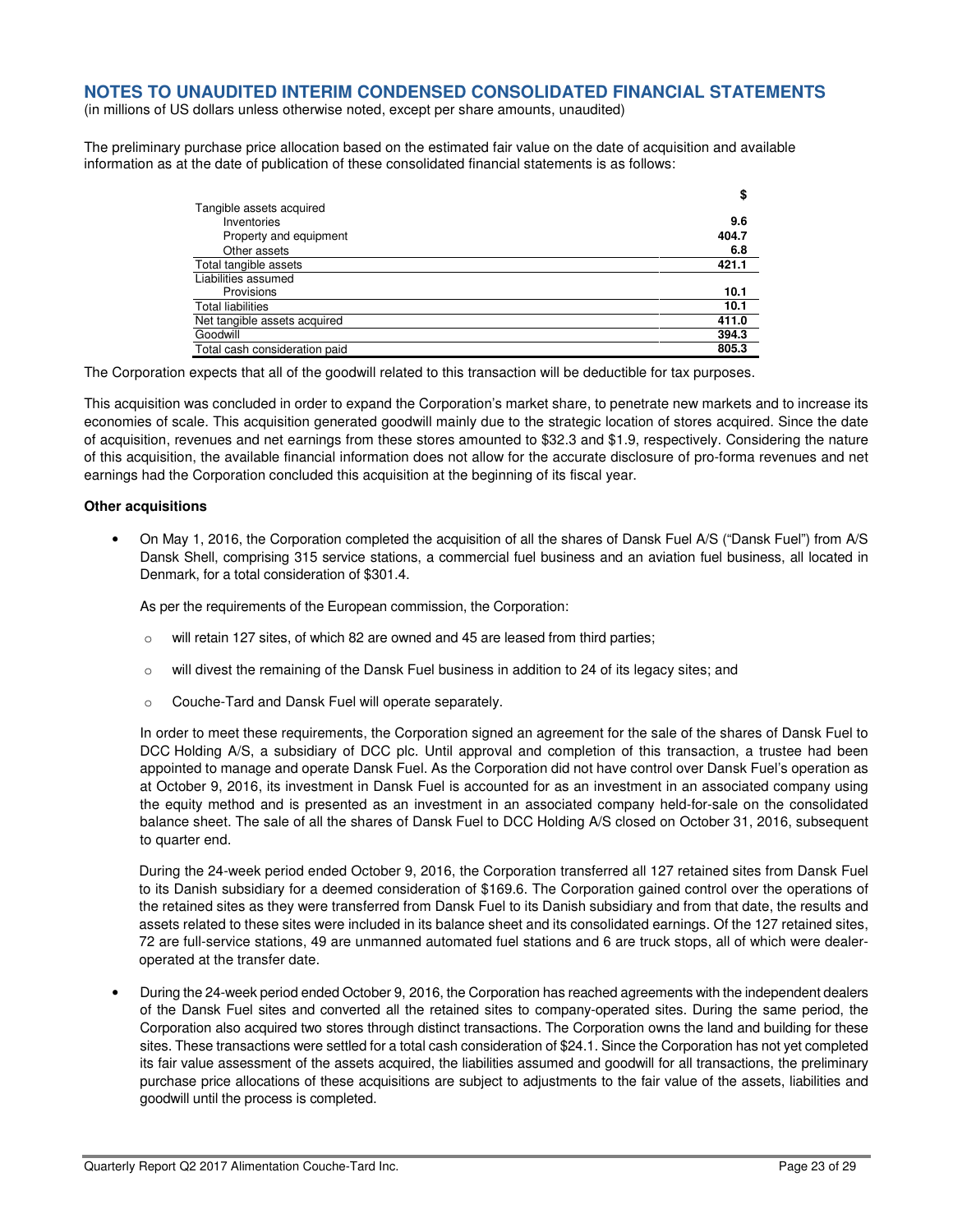(in millions of US dollars unless otherwise noted, except per share amounts, unaudited)

For the 24-week period ended October 9, 2016, acquisition costs of \$2.2 in connection with these acquisitions and other unrealized or ongoing acquisitions are included in Operating, selling, administrative and general expenses.

The preliminary purchase price allocations based on the estimated fair value on the date of acquisition and available information as at the date of publication of these consolidated financial statements are as follows:

|                                                                        | \$    |
|------------------------------------------------------------------------|-------|
| Tangible assets acquired                                               |       |
| Inventories                                                            | 11.0  |
| Property and equipment                                                 | 105.8 |
| Other assets                                                           | 3.6   |
| Total tangible assets                                                  | 120.4 |
| Liabilities assumed                                                    |       |
| Accounts payable and accrued liabilities                               | 0.4   |
| Provisions                                                             | 3.8   |
| Deferred credits and other liabilities                                 | 1.4   |
| <b>Total liabilities</b>                                               | 5.6   |
| Net tangible assets acquired                                           | 114.8 |
| Goodwill                                                               | 78.9  |
| Total consideration                                                    | 193.7 |
| Deemed consideration for the transfer of 127 sites from Dansk Fuel A/S | 169.6 |
| Total cash consideration paid                                          | 24.1  |

The Corporation expects that all of the goodwill related to these transactions will be deductible for tax purposes.

These acquisitions were concluded in order to expand the Corporation's market share, to penetrate new markets and to increase its economies of scale. These acquisitions generated goodwill mainly due to the strategic location of stores acquired. Since the date of acquisition, revenues and net earnings from these stores amounted to \$48.0 and \$1.7, respectively. Considering the nature of these acquisitions, the available financial information does not allow for the accurate disclosure of pro-forma revenues and net earnings had the Corporation concluded these acquisitions at the beginning of its fiscal year.

### **Acquisition of Topaz**

On February 1, 2016, the Corporation acquired all outstanding shares of Topaz Energy Group Limited, Resource Property Investment Fund plc and Esso Ireland Limited, collectively known as "Topaz" for a total cash consideration of €257.5 or \$280.4 plus a contingent consideration of a maximum undiscounted amount of €15.0 (\$16.3) payable upon signature of two contracts. The fair value of the contingent consideration was estimated at €15.0 (\$16.3) using the Corporation's knowledge of the negotiations' progress at the acquisition date and represents the Corporation's best estimate. Topaz is the leading convenience and fuel retailer in Ireland with a network comprising 444 service stations. Of these service stations, 158 are operated by Topaz and 286 by dealers. As a result of this transaction, the Corporation became owner of the land and buildings for 77 sites, lessee of the land and owner of the buildings for 24 sites and lessee of these same assets for the remaining sites. The agreement also encompasses a significant commercial fuel operation, with over 30 depots and two owned terminals.

Given the size and timing of the transaction, the Corporation has not yet completed its fair value assessment of the assets acquired, the liabilities assumed and the goodwill for this transaction. Consequently, the fair value adjustments related to this acquisition are included in goodwill in the preliminary purchase price allocation. The Corporation's preliminary work has identified the following intangible assets which have not yet been valued in this preliminary allocation: customer relations, software, favorable leases and a trademark. This preliminary purchase price allocation is subject to adjustments to the fair value of the assets, liabilities and goodwill until the process is completed by the end of the 2017 fiscal year. The table below shows Topaz's initial purchase price allocation as reported in the Corporation's 2016 annual consolidated financial statements and the changes made to adjust this allocation based on available information as at the date of authorization of these consolidated financial statements.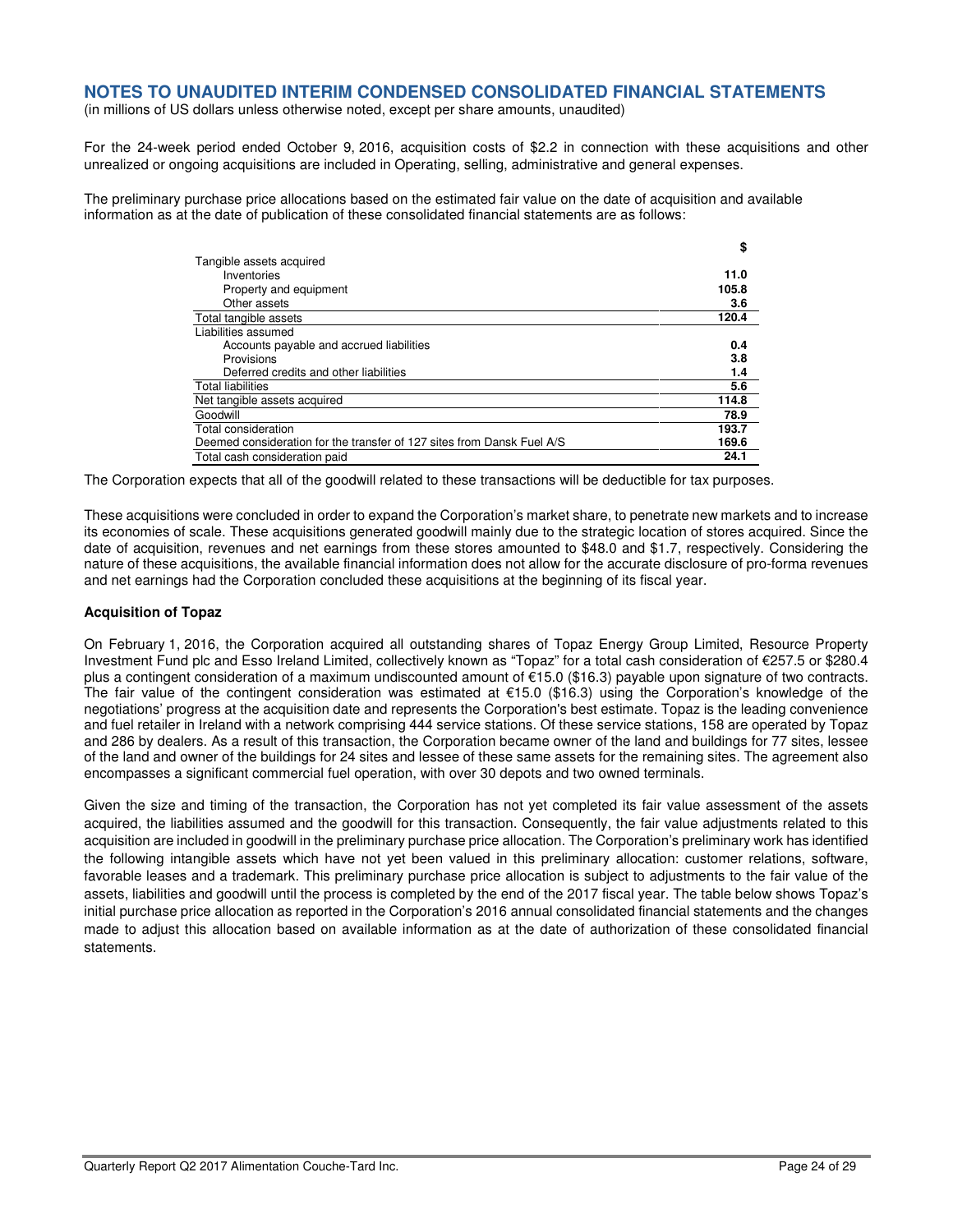(in millions of US dollars unless otherwise noted, except per share amounts, unaudited)

|                                          | Initial allocation | Changes | Adjusted<br>allocation |
|------------------------------------------|--------------------|---------|------------------------|
|                                          | \$                 | \$      | \$                     |
| <b>Assets</b>                            |                    |         |                        |
| Current assets                           |                    |         |                        |
| Cash and cash equivalents                | 28.4               |         | 28.4                   |
| Accounts receivable                      | 213.5              |         | 213.5                  |
| Inventories                              | 38.1               |         | 38.1                   |
| Prepaid expenses                         | 12.9               |         | 12.9                   |
|                                          | 292.9              |         | 292.9                  |
| Property and equipment                   | 509.0              | 5.9     | 514.9                  |
| Identifiable intangible assets           | 5.1                |         | 5.1                    |
| Other assets                             | 5.1                |         | 5.1                    |
| Deferred income taxes                    | 2.2                | 2.8     | 5.0                    |
|                                          | 814.3              | 8.7     | 823.0                  |
| <b>Liabilities</b>                       |                    |         |                        |
| <b>Current liabilities</b>               |                    |         |                        |
| Accounts payable and accrued liabilities | 237.7              | 2.1     | 239.8                  |
| Provisions                               | 2.4                | (0.5)   | 1.9                    |
| Current portion of long-term debt        | 231.3              |         | 231.3                  |
|                                          | 471.4              | 1.6     | 473.0                  |
| Long term debt                           | 153.0              |         | 153.0                  |
| Provisions                               | 19.5               |         | 19.5                   |
| Pension benefit liability                | 9.6                |         | 9.6                    |
|                                          | 653.5              | 1.6     | 655.1                  |
| Net identifiable assets                  | 160.8              | 7.1     | 167.9                  |
| Acquisition goodwill                     | 136.4              | (7.6)   | 128.8                  |
| Consideration                            | 297.2              | (0.5)   | 296.7                  |
| Consideration to receive                 |                    | (0.5)   | (0.5)                  |
| Contingent consideration                 | 16.3               |         | 16.3                   |
| Cash and cash equivalents acquired       | 28.4               |         | 28.4                   |
| Net cash flow for the acquisition        | 252.5              | ٠       | 252.5                  |

The Corporation expects that none of the goodwill related to this transaction will be deductible for tax purposes.

This acquisition was concluded in order to penetrate new markets and to increase its economies of scale.

#### **Acquisition of CST Brands Inc.**

On August 21, 2016, the Corporation signed a definitive merger agreement to acquire CST Brands Inc. for a total enterprise value of approximately \$4.4 billion, including assumed debt. The transaction has been approved by CST's stockholders on November 16, 2016 and is still subject to regulatory approvals in the United States and Canada. The Corporation expects the transaction to close before the end of fiscal year 2017.

### **4. DISPOSAL OF BUSINESS**

On October 1, 2015, the Corporation closed the disposal of its lubricants business to Fuchs Petrolub SE. The disposal was done through a share purchase agreement pursuant to which Fuchs Petrolub SE acquired 100% of all issued and outstanding shares of Statoil Fuel & Retail Lubricants Sweden AB. Total proceeds from the disposal of the lubricants business were \$81.0. The Corporation recognized a gain on disposal of \$47.4 in relation to this sale transaction.

## **5. LONG-TERM DEBT**

|                                                                                                              | As at October 9. | As at April 24. |
|--------------------------------------------------------------------------------------------------------------|------------------|-----------------|
|                                                                                                              | 2016             | 2016            |
|                                                                                                              |                  |                 |
| Canadian dollar denominated senior unsecured notes                                                           | 1,502.5          | 1.573.2         |
| Euro denominated senior unsecured notes maturing in May 2026                                                 | 830.5            |                 |
| Canadian dollar denominated term revolving unsecured operating credit D, maturing in December 2021 (Note 12) | 825.3            | 43.0            |
| NOK denominated senior unsecured notes maturing in February 2026                                             | 83.1             | 81.8            |
| NOK floating-rate bonds, 5.04%, maturing in February 2017                                                    | 1.9              | 1.8             |
| NOK fixed-rate bonds, 5.75%, maturing in February 2019                                                       | 1.6              | 1.6             |
| US dollar denominated term revolving unsecured operating credit D, maturing in December 2021 (Note 12)       |                  | 841.2           |
| Other debt, including finance leases, maturing at various dates                                              | 326.4            | 314.4           |
|                                                                                                              | 3.571.3          | 2.857.0         |
| Current portion of long-term debt                                                                            | 29.3             | 28.6            |
|                                                                                                              | 3.542.0          | 2.828.4         |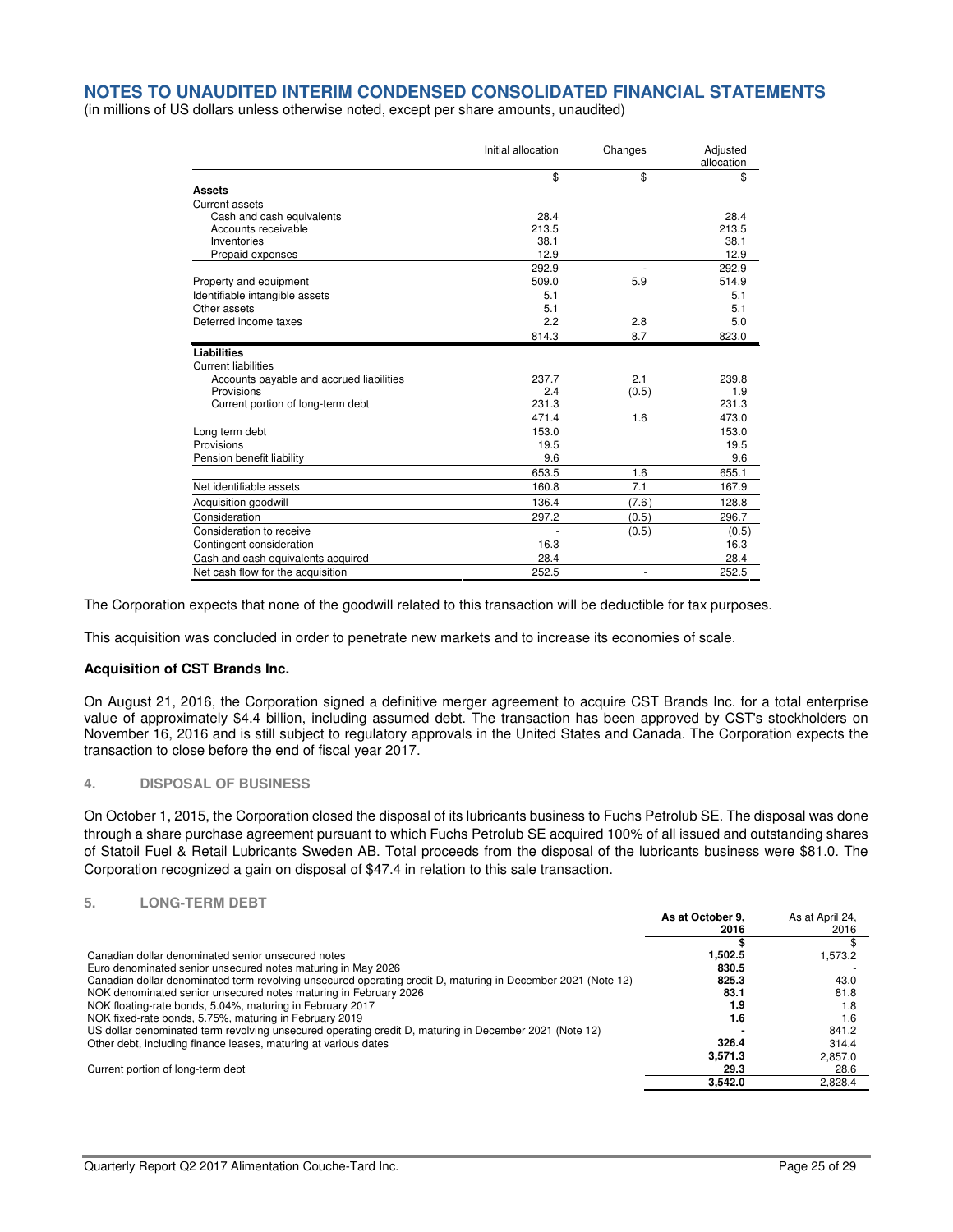(in millions of US dollars unless otherwise noted, except per share amounts, unaudited)

On May 6, 2016, the Corporation proceeded with the issuance of euro denominated senior unsecured notes totaling  $\epsilon$ 750.0 with a coupon rate of 1.875% and maturing on May 6, 2026. Interest is payable annually on May 6. The net proceeds from the issuance were mainly used to repay a portion of the Corporation's term revolving unsecured operating credit facility.

## **6. NET EARNINGS PER SHARE**

The following table presents the information for the computation of basic and diluted net earnings per share:

|                                                                  |                                         | 12-week period<br>ended October 9, 2016                       |                           |                                          | 12-week period<br>ended October 11, 2015               |                           |  |  |  |
|------------------------------------------------------------------|-----------------------------------------|---------------------------------------------------------------|---------------------------|------------------------------------------|--------------------------------------------------------|---------------------------|--|--|--|
|                                                                  | Net earnings                            | <b>Weighted average</b><br>number of shares<br>(in thousands) | Net earnings<br>per share | Net earnings                             | Weighted average<br>number of shares<br>(in thousands) | Net earnings<br>per share |  |  |  |
|                                                                  | \$                                      |                                                               | S                         | \$                                       |                                                        | \$                        |  |  |  |
| Basic net earnings attributable to Class A<br>and B shareholders | 324.0                                   | 567,712                                                       | 0.57                      | 415.7                                    | 567,414                                                | 0.73                      |  |  |  |
| Dilutive effect of stock options                                 |                                         | 1,576                                                         |                           |                                          | 1,795                                                  |                           |  |  |  |
| Diluted net earnings available for Class A<br>and B shareholders | 324.0                                   | 569,288                                                       | 0.57                      | 415.7                                    | 569,209                                                | 0.73                      |  |  |  |
|                                                                  | 24-week period<br>ended October 9, 2016 |                                                               |                           | 24-week period<br>ended October 11, 2015 |                                                        |                           |  |  |  |
|                                                                  | Net earnings                            | Weighted average<br>number of shares<br>(in thousands)        | Net earnings<br>per share | Net earnings                             | Weighted average<br>number of shares<br>(in thousands) | Net earnings<br>per share |  |  |  |
|                                                                  | \$                                      |                                                               | \$                        | \$                                       |                                                        | \$                        |  |  |  |
| Basic net earnings attributable to Class A<br>and B shareholders | 648.4                                   | 567,695                                                       | 1.14                      | 713.3                                    | 567,391                                                | 1.26                      |  |  |  |
| Dilutive effect of stock options                                 |                                         | 1,557                                                         |                           |                                          | 1,817                                                  | (0.01)                    |  |  |  |
| Diluted net earnings available for Class A<br>and B shareholders | 648.4                                   | 569,252                                                       | 1.14                      | 713.3                                    | 569,208                                                | 1.25                      |  |  |  |

When they have an anti-dilutive effect, stock options must be excluded from the calculation of the diluted net earnings per share. For the 12 and 24-week periods ended October 9, 2016, 217,383 and 357,969 stock options were excluded, respectively and 145,011 stock options were excluded for the 12 and 24-week periods ended October 11, 2015.

### **7. ACCUMULATED OTHER COMPREHENSIVE LOSS**

#### **As at October 9, 2016**

|                              | Attributable to shareholders of the Corporation |                                            |                                              |             |                  |               |               |  |  |
|------------------------------|-------------------------------------------------|--------------------------------------------|----------------------------------------------|-------------|------------------|---------------|---------------|--|--|
|                              |                                                 | Items that may be reclassified to earnings | Will never be<br>reclassified to<br>earnings |             |                  |               |               |  |  |
|                              |                                                 |                                            |                                              | Accumulated |                  |               |               |  |  |
|                              | Cumulative                                      | <b>Net</b>                                 | on net                                       | Available-  |                  | Cumulative    | other         |  |  |
|                              | translation                                     | investment                                 | investment                                   | for-sale    | <b>Cash flow</b> | net actuarial | comprehensive |  |  |
|                              | adjustments                                     | hedge                                      | hedge                                        | investment  | hedge            | loss          | loss          |  |  |
|                              |                                                 |                                            |                                              |             | ъ                |               |               |  |  |
| Balance, before income taxes | (406.7)                                         | (316.4)                                    |                                              | 7.7         | 4.0              | (29.1)        | (740.5)       |  |  |
| Less: Income taxes           |                                                 | (0.2)                                      | (1.0)                                        | 1.1         | 1.1              | (8.8)         | (7.8)         |  |  |
| Balance, net of income taxes | (406.7)                                         | (316.2)                                    | 1.0                                          | 6.6         | 2.9              | (20.3)        | (732.7)       |  |  |

#### As at October 11, 2015

|                                                    |                                          | Attributable to shareholders of the Corporation                       |                                              |                    |                                  |                                         |  |  |  |  |
|----------------------------------------------------|------------------------------------------|-----------------------------------------------------------------------|----------------------------------------------|--------------------|----------------------------------|-----------------------------------------|--|--|--|--|
|                                                    |                                          | Items that may be reclassified to earnings                            | Will never be<br>reclassified to<br>earnings |                    |                                  |                                         |  |  |  |  |
|                                                    | Cumulative<br>translation<br>adjustments | Net interest on<br>net investment<br>Net investment<br>hedae<br>hedae |                                              | Cash flow<br>hedge | Cumulative net<br>actuarial loss | Accumulated other<br>comprehensive loss |  |  |  |  |
|                                                    |                                          |                                                                       |                                              |                    |                                  |                                         |  |  |  |  |
| Balance, before income taxes<br>Less: Income taxes | (354.1)                                  | (256.6)<br>7.0                                                        | 4.4<br>1.1                                   | 9.0<br>2.3         | (14.5)<br>(4.5)                  | (611.8)<br>5.9                          |  |  |  |  |
| Balance, net of income taxes                       | (354.1)                                  | (263.6)                                                               | 3.3                                          | 6.7                | (10.0)                           | (617.7)                                 |  |  |  |  |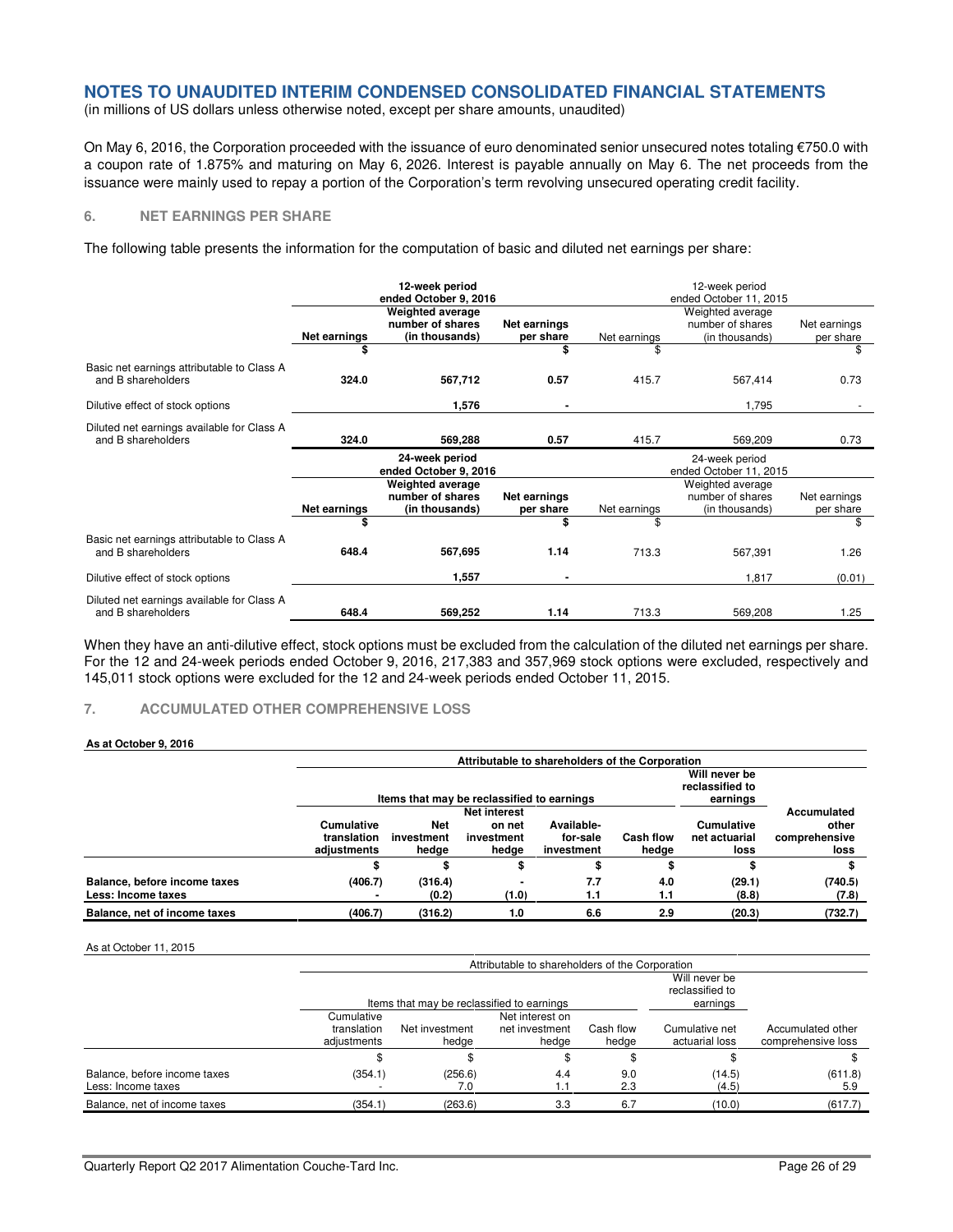(in millions of US dollars unless otherwise noted, except per share amounts, unaudited)

## **8. CAPITAL STOCK**

#### **Issued and outstanding shares**

As at October 9, 2016, the Corporation has 147,766,540 (147,766,540 as at April 24, 2016) issued and outstanding Class A multiple voting shares each comprising ten votes per share and 420,105,242 (419,823,571 as at April 24, 2016) issued and outstanding Class B subordinate voting shares each comprising one vote per share.

#### **Stock options**

For the 12-week period ended October 9, 2016, a total of 204,300 stock options were exercised (14,025 for the 12-week period ended October 11, 2015). For the 24-week period ended October 9, 2016, a total of 318,971 stock options were exercised (60,185 for the 24-week period ended October 11, 2015).

On July 20, 2016, 154,256 stock options were granted under the Corporation's stock option plan. A description of the Corporation's stock-based compensation plan is included in Note 25 of the consolidated financial statements presented in the 2016 Annual Report.

The fair value of stock options granted is estimated at the grant date using the Black-Scholes option pricing model on the basis of the following weighted average assumptions for the stock options granted during the period:

- Risk-free interest rate of 1.01%;
- Expected life of 8 years;
- Expected volatility of 28.0%;
- Expected quarterly dividend of CA\$0.0775 per share.

The fair value of stock options granted for the 12 and 24-week periods ended October 9, 2016 was CA\$18.57 per option.

### **9. REPURCHASE OF NON-CONTROLLING INTEREST IN CIRCLE K ASIA S.À.R.L.**

On July 24, 2015, the Corporation exercised its option to repurchase the non-controlling interest in Circle K Asia s.à.r.l. ("Circle K Asia") for a cash consideration of \$11.8. The difference between the consideration paid and the value of the non-controlling interest as at July 24, 2015 was recorded to contributed surplus. As a result of this transaction, the Corporation's redemption liability was nullified and its reversal was recorded to retained earnings. The Corporation now owns 100% of Circle K Asia's operations.

### **10. SEGMENTED INFORMATION**

The Corporation operates convenience stores in the United States, in Europe and in Canada. It essentially operates in one reportable segment, the sale of goods for immediate consumption, road transportation fuel and other products mainly through company-operated and franchised stores. The Corporation operates its convenience store chain under several banners, including Circle K, Couche-Tard, Mac's, Kangaroo Express, Statoil, Ingo, Topaz and Re.Store. Revenues from external customers mainly fall into three categories: merchandise and services, road transportation fuel and other.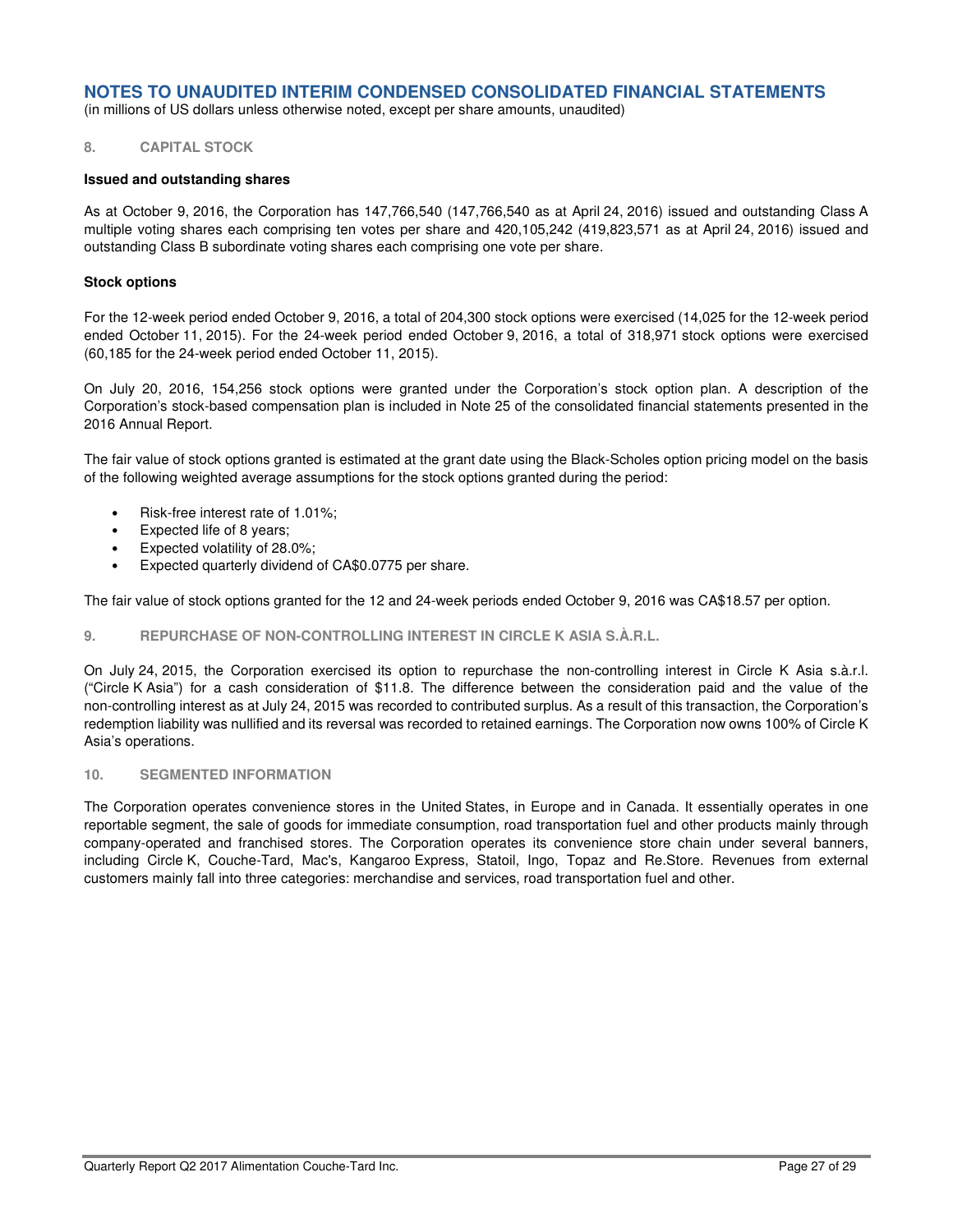(in millions of US dollars unless otherwise noted, except per share amounts, unaudited)

Information on the principal revenue classes as well as geographic information is as follows:

|                                                     | 12-week period<br>ended October 9, 2016 |                       |         |              | 12-week period<br>ended October 11, 2015 |         |         |          |  |
|-----------------------------------------------------|-----------------------------------------|-----------------------|---------|--------------|------------------------------------------|---------|---------|----------|--|
|                                                     | <b>United States</b>                    | <b>Europe</b>         | Canada  | <b>Total</b> | <b>United States</b>                     | Europe  | Canada  | Total    |  |
|                                                     | \$                                      | \$                    | \$      | \$           | \$                                       | \$      | \$      | \$       |  |
| <b>External customer</b><br>revenues <sup>(a)</sup> |                                         |                       |         |              |                                          |         |         |          |  |
| Merchandise and services                            | 1,791.3                                 | 284.0                 | 450.9   | 2,526.2      | 1.748.7                                  | 207.5   | 441.0   | 2,397.2  |  |
| Road transportation fuel                            | 3.665.0                                 | 1.477.8               | 523.3   | 5.666.1      | 3.985.6                                  | 1.336.7 | 518.3   | 5.840.6  |  |
| Other                                               | 3.0                                     | 249.1                 | 1.1     | 253.2        | 3.8                                      | 195.0   | 0.2     | 199.0    |  |
|                                                     | 5.459.3                                 | 2.010.9               | 975.3   | 8.445.2      | 5.738.1                                  | 1.739.2 | 959.5   | 8.436.8  |  |
| <b>Gross Profit</b>                                 |                                         |                       |         |              |                                          |         |         |          |  |
| Merchandise and services                            | 597.0                                   | 117.5                 | 151.6   | 866.1        | 578.0                                    | 84.5    | 144.9   | 807.4    |  |
| Road transportation fuel                            | 348.9                                   | 241.8                 | 41.4    | 632.1        | 432.8                                    | 199.5   | 39.0    | 671.3    |  |
| Other                                               | 3.0                                     | 45.2                  | 1.1     | 49.3         | 3.8                                      | 48.2    | 0.1     | 52.1     |  |
|                                                     | 948.9                                   | 404.5                 | 194.1   | 1,547.5      | 1.014.6                                  | 332.2   | 184.0   | 1.530.8  |  |
|                                                     |                                         |                       |         |              |                                          |         |         |          |  |
| Total long-term assets (b)                          | 5.168.6                                 | 3,770.2               | 1.366.0 | 10,304.8     | 4.882.5                                  | 2.822.6 | 538.5   | 8.243.6  |  |
|                                                     |                                         |                       |         |              |                                          |         |         |          |  |
|                                                     | 24-week period                          |                       |         |              | 24-week period                           |         |         |          |  |
|                                                     |                                         | ended October 9, 2016 |         |              | ended October 11, 2015                   |         |         |          |  |
|                                                     | <b>United States</b>                    | <b>Europe</b>         | Canada  | <b>Total</b> | <b>United States</b>                     | Europe  | Canada  | Total    |  |
|                                                     | \$                                      | \$                    | \$      | \$           | \$                                       | \$      | \$      | \$       |  |
| <b>External customer</b><br>revenues <sup>(a)</sup> |                                         |                       |         |              |                                          |         |         |          |  |
| Merchandise and services                            | 3,604.2                                 | 547.6                 | 907.2   | 5.059.0      | 3,509.1                                  | 413.5   | 912.0   | 4,834.6  |  |
| Road transportation fuel                            | 7,472.9                                 | 2,829.2               | 1,025.2 | 11,327.3     | 8.423.3                                  | 2,711.6 | 1.080.0 | 12.214.9 |  |
| Other                                               | 6.0                                     | 472.6                 | 1.2     | 479.8        | 7.5                                      | 359.1   | 0.3     | 366.9    |  |
|                                                     | 11.083.1                                | 3.849.4               | 1.933.6 | 16.866.1     | 11.939.9                                 | 3.484.2 | 1.992.3 | 17.416.4 |  |
| <b>Gross Profit</b>                                 |                                         |                       |         |              |                                          |         |         |          |  |
| Merchandise and services                            | 1,199.0                                 | 227.5                 | 303.0   | 1.729.5      | 1.161.4                                  | 170.7   | 301.2   | 1.633.3  |  |
| Road transportation fuel                            | 711.4                                   | 452.0                 | 80.7    | 1,244.1      | 750.2                                    | 385.3   | 76.2    | 1.211.7  |  |
| Other                                               | 6.0                                     | 86.2                  | 1.1     | 93.3         | 7.5                                      | 97.3    | 0.3     | 105.1    |  |
|                                                     | 1.916.4                                 | 765.7                 | 384.8   | 3.066.9      | 1.919.1                                  | 653.3   | 377.7   | 2.950.1  |  |

(a) Geographic areas are determined according to where the Corporation generates operating income (where the sale takes place) and according to the location of the long-term assets.

(b) Excluding financial instruments, deferred tax assets and post-employment benefit assets.

#### **11. FAIR VALUE**

The fair value of Trade accounts receivable and vendor rebates receivable, Credit and debit cards receivable and Accounts payable and accrued liabilities is comparable to their carrying amount given their short maturity. The fair value of Obligations related to buildings and equipment under finance leases is comparable to its carrying amount given that implicit interest rates are generally consistent with equivalent market interest rates for similar obligations. The carrying value of the term revolving unsecured operating credit D approximates its fair value given that its credit spread is similar to the credit spread the Corporation would obtain under similar conditions at the reporting date.

#### **Fair value hierarchy**

Fair value measurements are categorized in accordance with the following levels:

Level 1: Unadjusted quoted prices in active markets for identical assets or liabilities;

Level 2: Inputs other than quoted prices included in Level 1 but that are observable for the asset or liability, either directly or indirectly; and

Level 3: Inputs for the asset or liability that are not based on observable market data.

The estimated fair value of each class of financial instruments, the methods and assumptions that were used to determine it and their fair value hierarchy are as follows:

Financial instruments at fair value on the consolidated balance sheets:

• The fair value of the investment contract including an embedded total return swap, which is mainly based on the fair market value of the Corporation's Class B shares, is \$49.2 as at October 9, 2016 (\$45.3 as at April 24, 2016) (Level 2); and